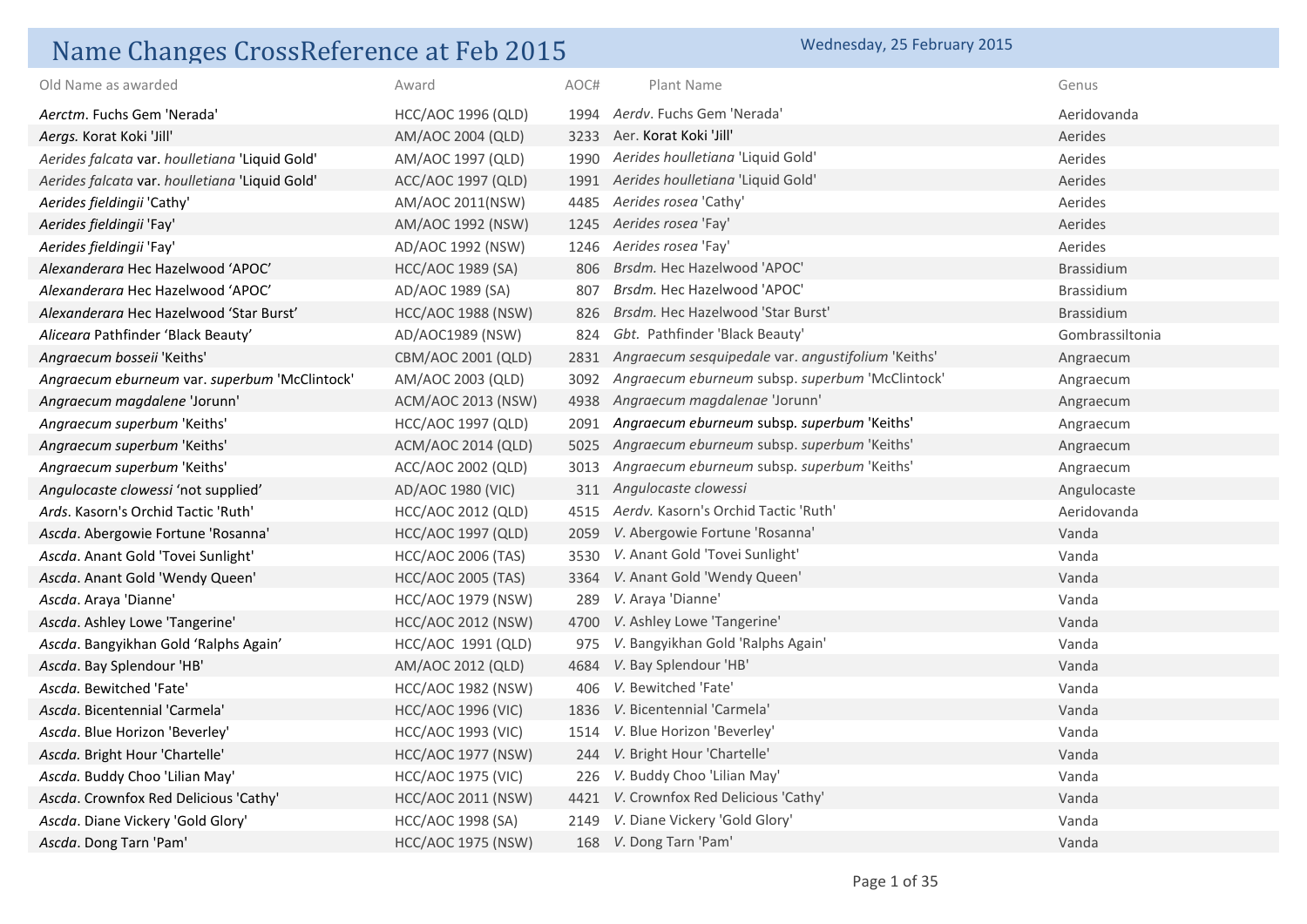| Old Name as awarded                          | Award                     | AOC# | Plant Name                                 | Genus        |
|----------------------------------------------|---------------------------|------|--------------------------------------------|--------------|
| Ascda. Dorothy Bennett 'Rebecca'             | AM/AOC 1997 (QLD)         | 2158 | V. Dorothy Bennett 'Rebecca'               | Vanda        |
| Ascda. Duang Porn 'K.B.'                     | AM/AOC 1993 (QLD)         |      | 1294 V. Duang Porn 'K.B.'                  | Vanda        |
| Ascda. Duang Porn 'Northville'               | <b>HCC/AOC 1991 (NSW)</b> |      | 1165 V. Duang Porn 'Northville'            | Vanda        |
| Ascda. Fiftieth State Beauty 'Orchidglade'   | <b>HCC/AOC 1986 (NSW)</b> |      | 555 V. Fiftieth State Beauty 'Orchidglade' | Vanda        |
| Ascda. Fiftieth State Beauty 'Pink Lady'     | HCC/AOC 1991 (QLD)        | 984  | V. Fiftieth State Beauty 'Pink Lady'       | Vanda        |
| Ascda. Fuchs Jubilee 'Jomal'                 | HCC/AOC 1991 (QLD)        | 1108 | V. Fuchs Jubilee 'Jomal'                   | Vanda        |
| Ascda. Fuchs Royal Dragon 'Ingham'           | AD/AOC 1994 (QLD)         |      | 1556 V. Fuchs Royal Dragon 'Ingham'        | Vanda        |
| Ascda. Fuchs Royal Dragon 'Ingham'           | <b>HCC/AOC 1994 (QLD)</b> |      | 1555 V. Fuchs Royal Dragon 'Ingham'        | Vanda        |
| Ascda. Gwen 'Gwen'                           | AM/AOC 1992 (QLD)         |      | 1261 V. Gwen 'Gwen'                        | Vanda        |
| Ascda. Hawaiian Delight 'Luau'               | <b>HCC/AOC 1988 (VIC)</b> | 664  | V. Hawaiian Delight 'Luau'                 | Vanda        |
| Ascda. Jan Hollingworth 'Casey Sunset'       | <b>HCC/AOC 2013 (VIC)</b> | 4716 | V. Jan Hollingworth 'Casey Sunset'         | Vanda        |
| Ascda. John De Biase 'Ingham'                | HCC/AOC 1993 (QLD)        | 1473 | V. John De Biase 'Ingham'                  | Vanda        |
| Ascda. Kasem's Jewel 'Marie'                 | AM/AOC 1999 (QLD)         | 2346 | V. Kasem's Jewel 'Marie'                   | Vanda        |
| Ascda. Ken Kone 'Conference'                 | AD/AOC 2009 (VIC)         | 4015 | V. Ken Kone 'Conference'                   | Vanda        |
| Ascda. Khun Nok 'Barbara'                    | <b>HCC/AOC 1991 (VIC)</b> | 1029 | V. Khun Nok 'Barbara'                      | Vanda        |
| Ascda. Khun Nok 'Barbara'                    | AD/AOC 1991 (VIC)         | 1030 | V. Khun Nok 'Barbara'                      | Vanda        |
| Ascda. Koh Man 'Red Satin'                   | AD/AOC 1975 (NSW)         | 169  | V. Koh Man 'Red Satin'                     | Vanda        |
| Ascda. Lim Kim Yoo 'Isabelle'                | AM/AOC 2009 (NT)          |      | 3981 V. Lim Kim Yoo 'Isabelle'             | Vanda        |
| Ascda. Lorraine Wills 'Mag'                  | AM/AOC 1999 (NT)          | 2503 | V. Lorraine Wills 'Mag'                    | Vanda        |
| Ascda. Macknade 'Michael'                    | AD/AOC 1995 (QLD)         | 1754 | V. Macknade 'Michael'                      | Vanda        |
| Ascda. Marissa's Little Doll 'Bonnie's Wish' | AM/AOC 2012 (NSW)         | 4547 | V. Marissa's Little Doll 'Bonnie's Wish'   | Vanda        |
| Ascda. Meda Arnold 'Daphne'                  | <b>HCC/AOC 1975 (NSW)</b> |      | 144 V. Meda Arnold 'Daphne'                | Vanda        |
| Ascda. Meda Arnold 'Lynbrae'                 | <b>HCC/AOC 1968 (VIC)</b> | 48   | V. Meda Arnold 'Lynbrae'                   | Vanda        |
| Ascda. Meda Arnold 'Sunnybank'               | AM/AOC 1968 (QLD)         | 57   | V. Meda Arnold 'Sunnybank'                 | Vanda        |
| Ascda. Memoria Maria Schonig 'Kurt'          | HCC/AOC 1993 (QLD)        | 1482 | V. Memoria Maria Schonig 'Kurt'            | Vanda        |
| Ascda. Nicholas Keith 'Newk'                 | AD/AOC 2000 (QLD)         | 2628 | Pda. Nicholas Keith 'Newk'                 | Papilionanda |
| Ascda. Peggy Foo 'Angela'                    | AM/AOC 1992 (NSW)         | 1135 | V. Peggy Foo 'Angela'                      | Vanda        |
| Ascda. Piswong 'Darwin'                      | HCC/AOC 1990 (NT)         | 867  | V. Piswong 'Darwin'                        | Vanda        |
| Ascda. Piswong 'Ingham'                      | HCC/AOC 1993 (QLD)        |      | 1341 V. Piswong 'Ingham'                   | Vanda        |
| Ascda. Red Rocks 'Reggie'                    | AD/AOC 2001 (QLD)         |      | 2829 V. Red Rocks 'Reggie'                 | Vanda        |
| Ascda. Roslyn's Best 'Mandarin'              | AM/AOC 2006 (QLD)         |      | 3535 V. Roslyn's Best 'Mandarin'           | Vanda        |
| Ascda. Suk Samran Beauty 'Vonnie'            | <b>HCC/AOC 1997 (NT)</b>  |      | 2188 V. Suk Samran Beauty 'Vonnie'         | Vanda        |
| Ascda. Suk Sumran Beauty 'Red'               | HCC/AOC 1991 (QLD)        | 971  | V. Suk Sumran Beauty 'Red'                 | Vanda        |
| Ascda. Suk Sumran Beauty 'Red'               | AM/AOC 1993 (QLD)         | 1304 | V. Suk Sumran Beauty 'Red'                 | Vanda        |
| Ascda. Super Cooper 'Ellen Schneekloth'      | AD/AOC 2013 (QLD)         | 4718 | V. Super Cooper 'Ellen Schneekloth'        | Vanda        |
| Ascda. Udomchai Delight 'Gold Finger'        | <b>HCC/AOC 2007 (VIC)</b> | 3673 | V. Udomchai Delight 'Gold Finger'          | Vanda        |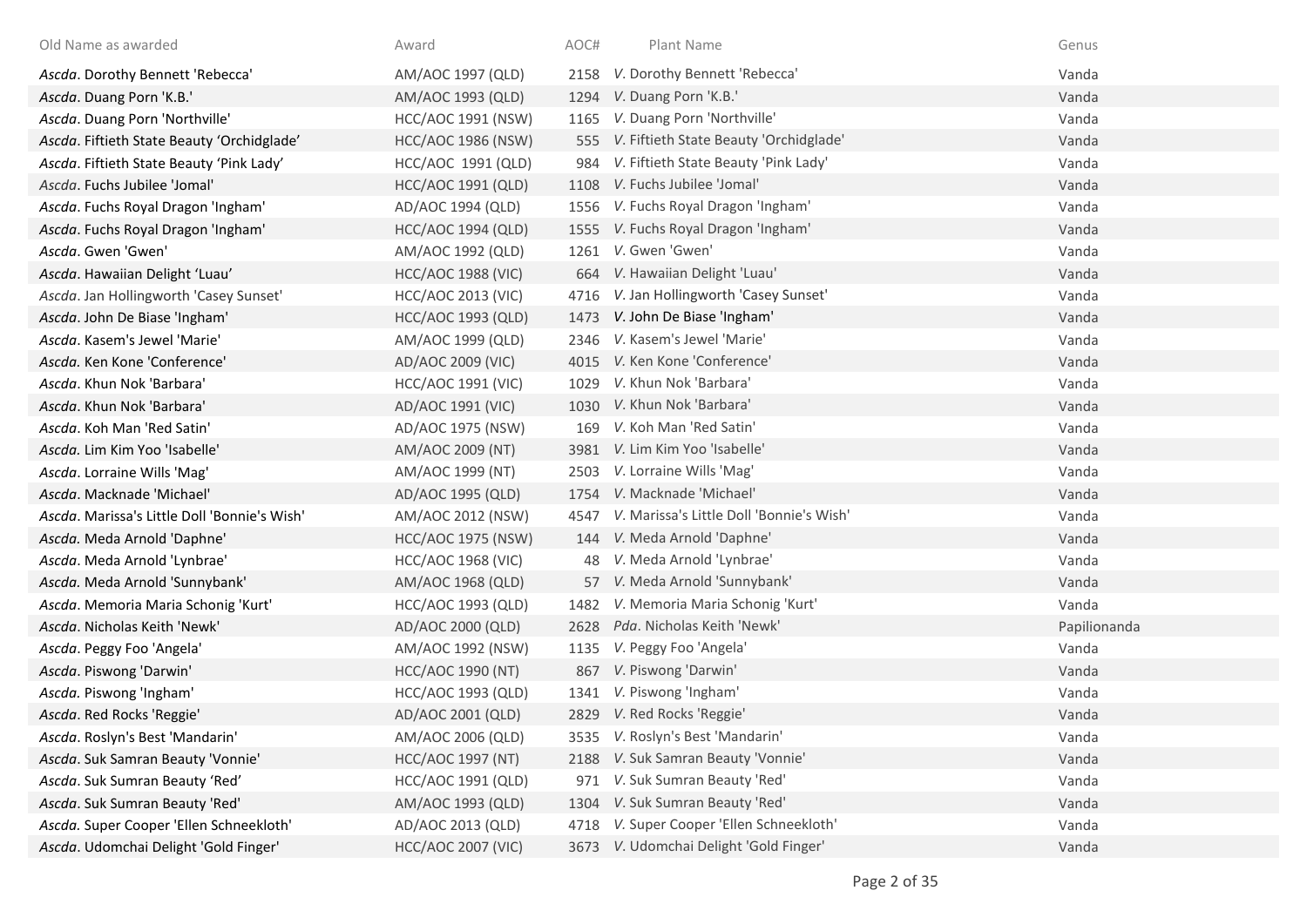| Old Name as awarded                               | Award                     | AOC# | Plant Name                              | Genus                 |
|---------------------------------------------------|---------------------------|------|-----------------------------------------|-----------------------|
| Ascda. Udomchai Pink 'Diane'                      | <b>HCC/AOC 2010 (NSW)</b> | 4172 | V. Udomchai Pink 'Diane'                | Vanda                 |
| Ascda. Udomchai 'Sunrise'                         | AM/AOC 1991 (NT)          | 1046 | V. Udomchai 'Sunrise'                   | Vanda                 |
| Ascda. Udomchai 'Sunset'                          | AM/AOC 1994 (NT)          |      | 1640 V. Udomchai 'Sunset'               | Vanda                 |
| Ascda. Vonnie Wills 'Patricia'                    | AM/AOC 1999 (NT)          |      | 2417 V. Vonnie Wills 'Patricia'         | Vanda                 |
| Ascda. Yip Sum Wah 'Pokai'                        | <b>HCC/AOC 1975 (NSW)</b> | 145  | V. Yip Sum Wah 'Pokai'                  | Vanda                 |
| Ascda.Duang Tarn 'Ruby'                           | AM/AOC 1993 (QLD)         | 1293 | V. Lorene 'Ruby'                        | Vanda                 |
| Asco. Meda Sand 'William Olive'                   | <b>HCC/AOC 1973 (NSW)</b> | 108  | V. Medasand 'William Olive'             | Vanda                 |
| Ascocentrum ampullaceum 'Debbie'                  | HCC/AOC 1991 (QLD)        | 1112 | Vanda ampullacea 'Debbie'               | Vanda                 |
| Ascocentrum ampullaceum 'I 1 Pardrino'            | AM/AOC 2009 (NSW)         | 4155 | Vanda ampullacea 'I1 Pardrino'          | Vanda                 |
| Ascocentrum ampullaceum 'Kobie'                   | AM/AOC 2009 (NSW)         | 4122 | Vanda ampullacea 'Kobie'                | Vanda                 |
| Ascocentrum ampullaceum 'Lesley'                  | <b>HCC/AOC 1995 (NT)</b>  | 1813 | Vanda ampullacea 'Lesley'               | Vanda                 |
| Ascocentrum ampullaceum var. alba 'Hayley Carius' | <b>HCC/AOC 2004 (QLD)</b> | 3326 | Vanda ampullacea 'Hayley Carius'        | Vanda                 |
| Ascocentrum ampullaceum var. alba 'Hayley Carius' | AD/AOC 2004 (QLD)         | 3327 | Vanda ampullacea 'Hayley Carius'        | Vanda                 |
| Ascocentrum miniatum 'Jo'                         | <b>HCC/AOC 1988 (QLD)</b> | 745  | Vanda miniata 'Jo'                      | Vanda                 |
| Ascocentrum miniatum 'Joyce Murray'               | AM/AOC 1994 (NSW)         | 1672 | Vanda miniata 'Joyce Murray'            | Vanda                 |
| Ascocentrum miniatum 'Timberlea'                  | AM/AOC 1996 (QLD)         | 1956 | Vanda miniata 'Timberlea'               | Vanda                 |
| Ascocentrum miniatum 'True Colours'               | CBM/AOC 1995 (QLD)        | 1715 | Vanda miniata 'True Colours'            | Vanda                 |
| Baptistonia echinata 'Brian'                      | HCC/AOC 2009 (SA)         | 4044 | Gomesa echinata 'Brian'                 | Gomesa                |
| Barkeria lindleyana var. alba 'Blanc'             | <b>HCC/AOC 2001 (VIC)</b> | 2818 | Barkeria lindleyana 'Blanc'             | Barkeria              |
| Bc. Burbank Mount Horace 'Eddie'                  | <b>HCC/AOC 1998 (QLD)</b> | 2229 | Rlc. Burbank Mount Horace 'Eddie'       | Rhyncholaeliocattleya |
| Bc. Donna Kimura 'Paradise Tami'                  | HCC/AOC 1993 (QLD)        | 1307 | Rlc. Donna Kimura 'Paradise Tami'       | Rhyncholaeliocattleya |
| Bc. Island Charm 'Sugar'                          | <b>HCC/AOC 2005 (QLD)</b> | 3372 | Rlc. Island Charm 'Sugar'               | Rhyncholaeliocattleya |
| Bc. Lola's Charm 'May'                            | <b>HCC/AOC 2004 (NSW)</b> | 3259 | Rlc. Lola's Charm 'May'                 | Rhyncholaeliocattleya |
| Bc. Mount Anderson 'Pamela'                       | <b>HCC/AOC 1976 (QLD)</b> |      | 182 Rlc. Mount Anderson 'Pamela'        | Rhyncholaeliocattleya |
| Bc. Mount Anderson 'Rhonda'                       | HCC/AOCC 1971 (QLD)       |      | Rlc. Mount Anderson 'Rhonda'            | Rhyncholaeliocattleya |
| Bc. Mount Juneau 'Burrs Beauty'                   | HCC/AOC 1973 (QLD)        | 116  | Rlc. Mount Juneau 'Burrs Beauty'        | Rhyncholaeliocattleya |
| Bc. Mt. Hood 'Bede'                               | HCC/AOCC 1971 (QLD)       | 94   | Rlc. Mount Hood 'Bede'                  | Rhyncholaeliocattleya |
| Bc. Pastoral 'Innocence'                          | ACC/AOC 1997 (VIC)        |      | 2024 Rlc. Pastoral 'Innocence'          | Rhyncholaeliocattleya |
| Bc. Princess Teresa 'Princess Michiko'            | ACM/AOC 2005 (TAS)        | 3378 | Rlc. Princess Teresa 'Princess Michiko' | Rhyncholaeliocattleya |
| Bc. Wonder Pink 'Mr Ken'                          | HCC/AOC 1993 (QLD)        |      | 1322 Rlc. Wonder Pink 'Mr Ken'          | Rhyncholaeliocattleya |
| Bish. Dal's Touch 'Dendi Lollipop'                | <b>HCC/AOC 1998 (NSW)</b> | 2296 | Gct. Dal's Touch 'Dendi Lollipop'       | Guaricattonia         |
| Bl. Terri Drake 'Shirlan'                         | <b>ACM/AOC 2007 (VIC)</b> |      | 3771 Bc. Terri Drake 'Shirlan'          | Brassocattleya        |
| Blc. Amy Wakasugi 'Suilin'                        | <b>HCC/AOC 1990 (VIC)</b> | 900  | Rlc. Amy Wakasugi 'Suilin'              | Rhyncholaeliocattleya |
| Blc. Andres Supreme 'Burbank'                     | AM/AOC 1999 (QLD)         | 2352 | Rlc. Andres Supreme 'Burbank'           | Rhyncholaeliocattleya |
| Blc. Aussie Sunrise T'nt 'Les'                    | AD/AOC 1999 (QLD)         | 2457 | Rlc. Aussie Sunrise T'nt 'Les'          | Rhyncholaeliocattleya |
| Blc. Aussie Sunrise T'nt 'Les'                    | AM/AOC 1999 (QLD)         |      | 2456 Rlc. Aussie Sunrise T'nt 'Les'     | Rhyncholaeliocattleya |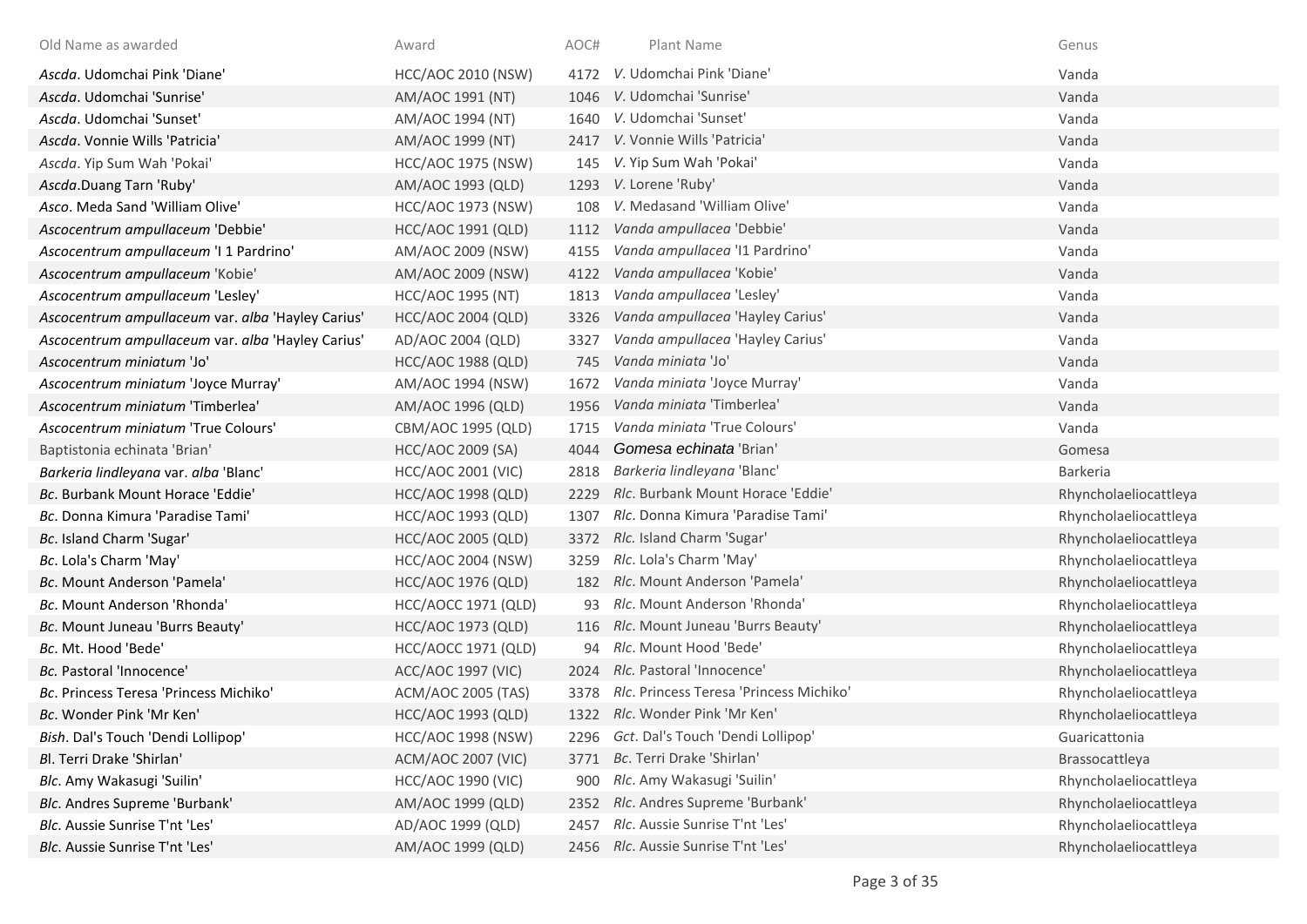| Old Name as awarded                 | Award                     | AOC# | Plant Name                          | Genus                 |
|-------------------------------------|---------------------------|------|-------------------------------------|-----------------------|
| Blc. Beth Hughes 'Roxanne'          | <b>HCC/AOC 1990 (QLD)</b> | 925  | Rlc. Beth Hughes 'Roxanne'          | Rhyncholaeliocattleya |
| Blc. Beth Hughes 'Bethel'           | AM/AOC 1998 (QLD)         | 2259 | Rlc. Beth Hughes 'Bethel'           | Rhyncholaeliocattleya |
| Blc. Beth Hughes 'Michele'          | AM/AOC 1993 (QLD)         | 1320 | Rlc. Beth Hughes 'Michele'          | Rhyncholaeliocattleya |
| Blc. Black Mesa 'Black Caesar'      | <b>HCC/AOC 1987 (NSW)</b> | 613  | Rlc. Black Mesa 'Black Caesar'      | Rhyncholaeliocattleya |
| Blc. Brunswick Blush 'Belle'        | AM/AOC 2001 (NSW)         | 2757 | Rlc. Brunswick Blush 'Belle'        | Rhyncholaeliocattleya |
| Blc. Brunswick Blush 'Coral '       | AM/AOC 1997 (NSW)         | 2073 | Rlc. Brunswick Blush 'Coral '       | Rhyncholaeliocattleya |
| Blc. Brunswick Blush 'Snowcap'      | AM/AOC 2000 (NSW)         | 2589 | Rlc. Brunswick Blush 'Snowcap'      | Rhyncholaeliocattleya |
| Blc. Brunswick Bonanza 'Ben'        | AM/AOC 2004 (NSW)         | 3303 | Rlc. Brunswick Bonanza 'Ben'        | Rhyncholaeliocattleya |
| Blc. Brunswick Bonanza 'Erin'       | <b>HCC/AOC 2001 (NSW)</b> | 2793 | Rlc. Brunswick Bonanza 'Erin'       | Rhyncholaeliocattleya |
| Blc. Brunswick Bonanza 'Joanie'     | AM/AOC 2004 (NSW)         | 3263 | Rlc. Brunswick Bonanza 'Joanie'     | Rhyncholaeliocattleya |
| Blc. Brunswick Bonanza 'Joanie'     | FCC/AOC 2006 (NSW)        | 3591 | Rlc. Brunswick Bonanza 'Joanie'     | Rhyncholaeliocattleya |
| Blc. Brunswick Bonanza 'Michael'    | FCC/AOC 2001 (NSW)        | 2781 | Rlc. Brunswick Bonanza 'Michael'    | Rhyncholaeliocattleya |
| Blc. Brunswick Bonanza 'Stuart'     | AM/AOC 2003 (QLD)         | 3093 | Rlc. Brunswick Bonanza 'Stuart'     | Rhyncholaeliocattleya |
| Blc. Brunswick Delight 'Gordon'     | AM/AOC 2001 (NSW)         | 2756 | Rlc. Brunswick Delight 'Gordon'     | Rhyncholaeliocattleya |
| Blc. Brunswick Delight 'Jeremy'     | AM/AOC 1999 (NSW)         | 2380 | Rlc. Brunswick Delight 'Jeremy'     | Rhyncholaeliocattleya |
| Blc. Brunswick Fantasy 'Gordon'     | AM/AOC 2001 (NSW)         | 2710 | Rlc. Brunswick Fantasy 'Gordon'     | Rhyncholaeliocattleya |
| Blc. Brunswick Fantasy 'Pink Gem'   | <b>HCC/AOC 1999 (NSW)</b> | 2381 | Rlc. Brunswick Fantasy 'Pink Gem'   | Rhyncholaeliocattleya |
| Blc. Brunswick Gem 'Coral'          | AM/AOC 1999 (NSW)         | 2372 | Rlc. Brunswick Gem 'Coral'          | Rhyncholaeliocattleya |
| Blc. Brunswick 'Jeremy'             | <b>HCC/AOC 1996 (NSW)</b> | 1978 | Rlc. Brunswick 'Jeremy'             | Rhyncholaeliocattleya |
| Blc. Brunswick Surprise 'Simon'     | <b>HCC/AOC 1999 (NSW)</b> | 2382 | Rlc. Brunswick Surprise 'Simon'     | Rhyncholaeliocattleya |
| Blc. Burdekin Bells 'Ingham'        | HCC/AOC 1993 (QLD)        | 1364 | Rlc. Burdekin Bells 'Ingham'        | Rhyncholaeliocattleya |
| Blc. Burdekin Bells 'Bethel Hughes' | <b>HCC/AOC 1987 (QLD)</b> | 672  | Rlc. Burdekin Bells 'Bethel Hughes' | Rhyncholaeliocattleya |
| Blc. Burdekin Bells 'Carol'         | <b>HCC/AOC 1998 (QLD)</b> | 2202 | Rlc. Burdekin Bells 'Carol'         | Rhyncholaeliocattleya |
| Blc. Burdekin Bells 'Joyce'         | <b>HCC/AOC 1993 (QLD)</b> | 1352 | Rlc. Burdekin Bells 'Joyce'         | Rhyncholaeliocattleya |
| Blc. Burdekin Bells 'Mary'          | AM/AOC 1993 (QLD)         | 1353 | Rlc. Burdekin Bells 'Mary'          | Rhyncholaeliocattleya |
| Blc. Burdekin Dawn 'Heather'        | <b>HCC/AOC 2003 (VIC)</b> | 3059 | Rlc. Burdekin Dawn 'Heather'        | Rhyncholaeliocattleya |
| Blc. Burdekin Dowry 'Sunshine'      | <b>HCC/AOC 2001 (VIC)</b> | 2815 | Rlc. Burdekin Dowry 'Sunshine'      | Rhyncholaeliocattleya |
| Blc. Burdekin Dream 'Carole'        | AM/AOC 2005 (QLD)         | 3432 | Rlc. Burdekin Dream 'Carole'        | Rhyncholaeliocattleya |
| Blc. Burdekin Dream 'DJ'            | FCC/AOC 2004 (QLD)        | 3270 | Rlc. Burdekin Dream 'DJ'            | Rhyncholaeliocattleya |
| Blc. Burdekin Dream 'Ingham'        | <b>HCC/AOC 2005 (QLD)</b> | 3430 | Rlc. Burdekin Dream 'Ingham'        | Rhyncholaeliocattleya |
| Blc. Burdekin Dream 'O.J.'          | HCC/AOC 2001 (QLD)        | 2866 | Rlc. Burdekin Dream 'O.J.'          | Rhyncholaeliocattleya |
| Blc. Burdekin Future 'Sharon'       | AM/AOC 2003 (QLD)         | 3183 | Rlc. Burdekin Future 'Sharon'       | Rhyncholaeliocattleya |
| Blc. Burdekin Heights 'Elissa'      | <b>HCC/AOC 2004 (QLD)</b> | 3264 | Rlc. Burdekin Heights 'Elissa'      | Rhyncholaeliocattleya |
| Blc. Burdekin Jewel 'Diane'         | <b>HCC/AOC 2004 (NSW)</b> | 3250 | Rlc. Burdekin Jewel 'Diane'         | Rhyncholaeliocattleya |
| Blc. Burdekin Pearl 'Nicole'        | <b>HCC/AOC 2004 (QLD)</b> | 3275 | Rlc. Burdekin Pearl 'Nicole'        | Rhyncholaeliocattleya |
| Blc. Burdekin Pearl 'Rachel'        | HCC/AOC 2001 (QLD)        | 2798 | Rlc. Burdekin Pearl 'Rachel'        | Rhyncholaeliocattleya |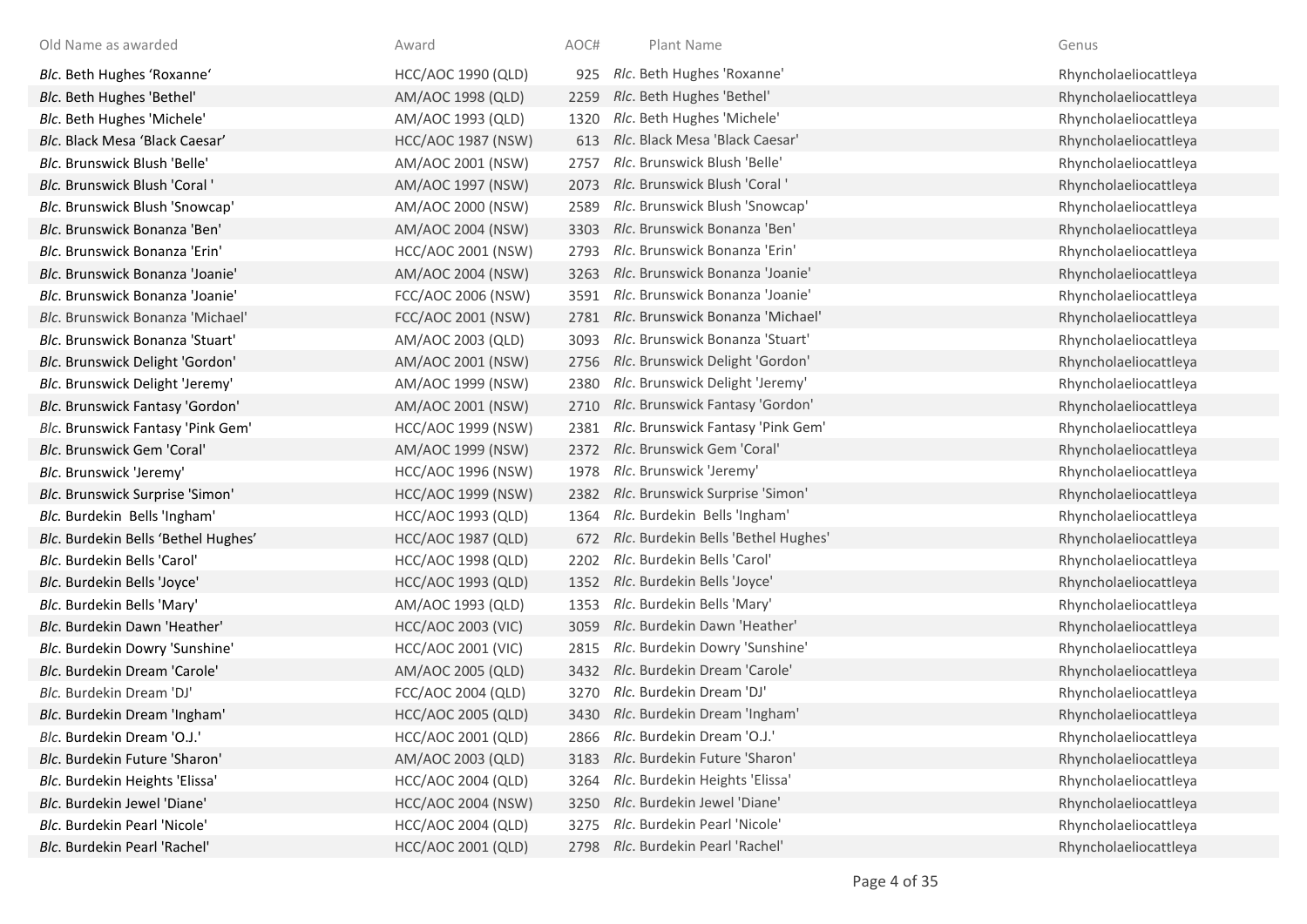| Old Name as awarded                   | Award                     | AOC# | Plant Name                            | Genus                 |
|---------------------------------------|---------------------------|------|---------------------------------------|-----------------------|
| Blc. Burdekin Wonder 'Loredana'       | <b>HCC/AOC 2001 (VIC)</b> | 2773 | Rlc. Burdekin Wonder 'Loredana'       | Rhyncholaeliocattleya |
| Blc. California Girl 'Sweet Angel'    | <b>HCC/AOC 1997 (VIC)</b> | 2025 | Rlc. California Girl 'Sweet Angel'    | Rhyncholaeliocattleya |
| Blc. Cerra's Dream 'Cath'             | AM/AOC 2003 (NSW)         | 3073 | Rlc. Cerra's Dream 'Cath'             | Rhyncholaeliocattleya |
| Blc. Chincogan 'Amanda'               | <b>HCC/AOC 1996 (NSW)</b> | 1851 | Rlc. Chincogan 'Amanda'               | Rhyncholaeliocattleya |
| Blc. Chincogan 'Belle'                | AM/AOC 1999 (NSW)         | 2411 | Rlc. Chincogan 'Belle'                | Rhyncholaeliocattleya |
| Blc. Chincogan 'Gordon'               | AM/AOC 1999 (NSW)         | 2412 | Rlc. Chincogan 'Gordon'               | Rhyncholaeliocattleya |
| Blc. Chincogan 'Graham'               | <b>HCC/AOC 1999 (NSW)</b> | 2413 | Rlc. Chincogan 'Graham'               | Rhyncholaeliocattleya |
| Blc. Chincogan 'Laura'                | <b>HCC/AOC 1997 (NSW)</b> | 2036 | Rlc. Chincogan 'Laura'                | Rhyncholaeliocattleya |
| Blc. Chincogan 'Lorinda'              | AM/AOC 1997 (NSW)         | 2070 | Rlc. Chincogan 'Lorinda'              | Rhyncholaeliocattleya |
| Blc. Chincogan 'Sandra'               | <b>HCC/AOC 1996 (NSW)</b> | 1853 | Rlc. Chincogan 'Sandra'               | Rhyncholaeliocattleya |
| Blc. Chincogan 'Sharon'               | <b>HCC/AOC 1996 (NSW)</b> | 1854 | Rlc. Chincogan 'Sharon'               | Rhyncholaeliocattleya |
| Blc. Chocolate Sun 'Florafest Beauty' | AD/AOC 1990 (QLD)         | 1061 | Rth. Chocolate Sun 'Florafest Beauty' | Rhyncattleanthe       |
| Blc. Crimson Gold 'Wayside'           | AD/AOC 1973 (NSW)         | 109  | C. Crimson Gold 'Wayside'             | Cattleya              |
| Blc. Debra 'Rita & Reg'               | <b>HCC/AOC 2000 (NSW)</b> | 2601 | Rlc. Debra 'Rita & Reg'               | Rhyncholaeliocattleya |
| Blc. Dorothy Gorton 'John's Pride'    | HCC/AOC 1993 (QLD)        | 1388 | Rlc. Dorothy Gorton 'John's Pride'    | Rhyncholaeliocattleya |
| Blc. Dream Trader 'Burbank'           | AM/AOC 2000 (QLD)         | 2573 | Rlc. Dream Trader 'Burbank'           | Rhyncholaeliocattleya |
| Blc. Dream Trader 'Colossus'          | AM/AOC 2000 (QLD)         | 2574 | Rlc. Dream Trader 'Colossus'          | Rhyncholaeliocattleya |
| <b>Blc. Dream Trader 'Corrine'</b>    | HCC/AOC 2000 (QLD)        | 2575 | Rlc. Dream Trader 'Corrine'           | Rhyncholaeliocattleya |
| Blc. Dream Trader 'Evelyn'            | <b>HCC/AOC 1993 (NSW)</b> | 1333 | Rlc. Dream Trader 'Evelyn'            | Rhyncholaeliocattleya |
| Blc. Dream Trader 'Glamour Girl'      | HCC/AOC 2000 (QLD)        | 2554 | Rlc. Dream Trader 'Glamour Girl'      | Rhyncholaeliocattleya |
| Blc. Dream Trader 'Jay Kay'           | HCC/AOC 1990 (QLD)        | 1263 | Rlc. Dream Trader 'Jay Kay'           | Rhyncholaeliocattleya |
| Blc. Dream Trader 'Lenore'            | HCC/AOC 1991 (WA)         | 1039 | Rlc. Dream Trader 'Lenore'            | Rhyncholaeliocattleya |
| Blc. Dream Trader 'Lyndal'            | AM/AOC 1999 (NSW)         | 2376 | Rlc. Dream Trader 'Lyndal'            | Rhyncholaeliocattleya |
| Blc. Dream Trader 'Manning'           | AM/AOC 1998 (NSW)         | 2223 | Rlc. Dream Trader 'Manning'           | Rhyncholaeliocattleya |
| Blc. Dream Trader 'Nancy'             | <b>HCC/AOC 1992 (QLD)</b> | 1124 | Rlc. Dream Trader 'Nancy'             | Rhyncholaeliocattleya |
| Blc. Dream Trader 'Ron D'             | HCC/AOC 1991 (QLD)        | 1101 | Rlc. Dream Trader 'Ron D'             | Rhyncholaeliocattleya |
| Blc. Dream Trader 'Trisden'           | AM/AOC 1998 (NSW)         | 2224 | Rlc. Dream Trader 'Trisden'           | Rhyncholaeliocattleya |
| Blc. Dundas 'Anniversary'             | HCC/AOC 1985 (WA)         | 537  | Rlc. Dundas 'Anniversary'             | Rhyncholaeliocattleya |
| Blc. Dundas 'Olive'                   | <b>HCC/AOC 1987 (NSW)</b> | 628  | Rlc. Dundas 'Olive'                   | Rhyncholaeliocattleya |
| Blc. Dundas 'Tom's Pride'             | <b>HCC/AOC 1986 (SA)</b>  | 657  | Rlc. Dundas 'Tom's Pride'             | Rhyncholaeliocattleya |
| Blc. Dundas 'Debbie'                  | <b>HCC/AOC 1999 (NSW)</b> |      | 2421 Rlc. Dundas 'Debbie'             | Rhyncholaeliocattleya |
| Blc. Dundas 'Lakeside Pearl'          | AM/AOC 1990 (NSW)         | 869  | Rlc. Dundas 'Lakeside Pearl'          | Rhyncholaeliocattleya |
| Blc. Dundas 'Manning'                 | <b>HCC/AOC 1995 (NSW)</b> | 1718 | Rlc. Dundas 'Manning'                 | Rhyncholaeliocattleya |
| Blc. Dundas 'Olga'                    | AM/AOC 1983 (NSW)         | 447  | Rlc. Dundas 'Olga'                    | Rhyncholaeliocattleya |
| Blc. Dundas 'Supreme'                 | <b>HCC/AOC 1993 (VIC)</b> | 1455 | Rlc. Dundas 'Supreme'                 | Rhyncholaeliocattleya |
| Blc. Dundas 'Tibbi'                   | AM/AOC 2005 (NSW)         | 3477 | Rlc. Dundas 'Tibbi'                   | Rhyncholaeliocattleya |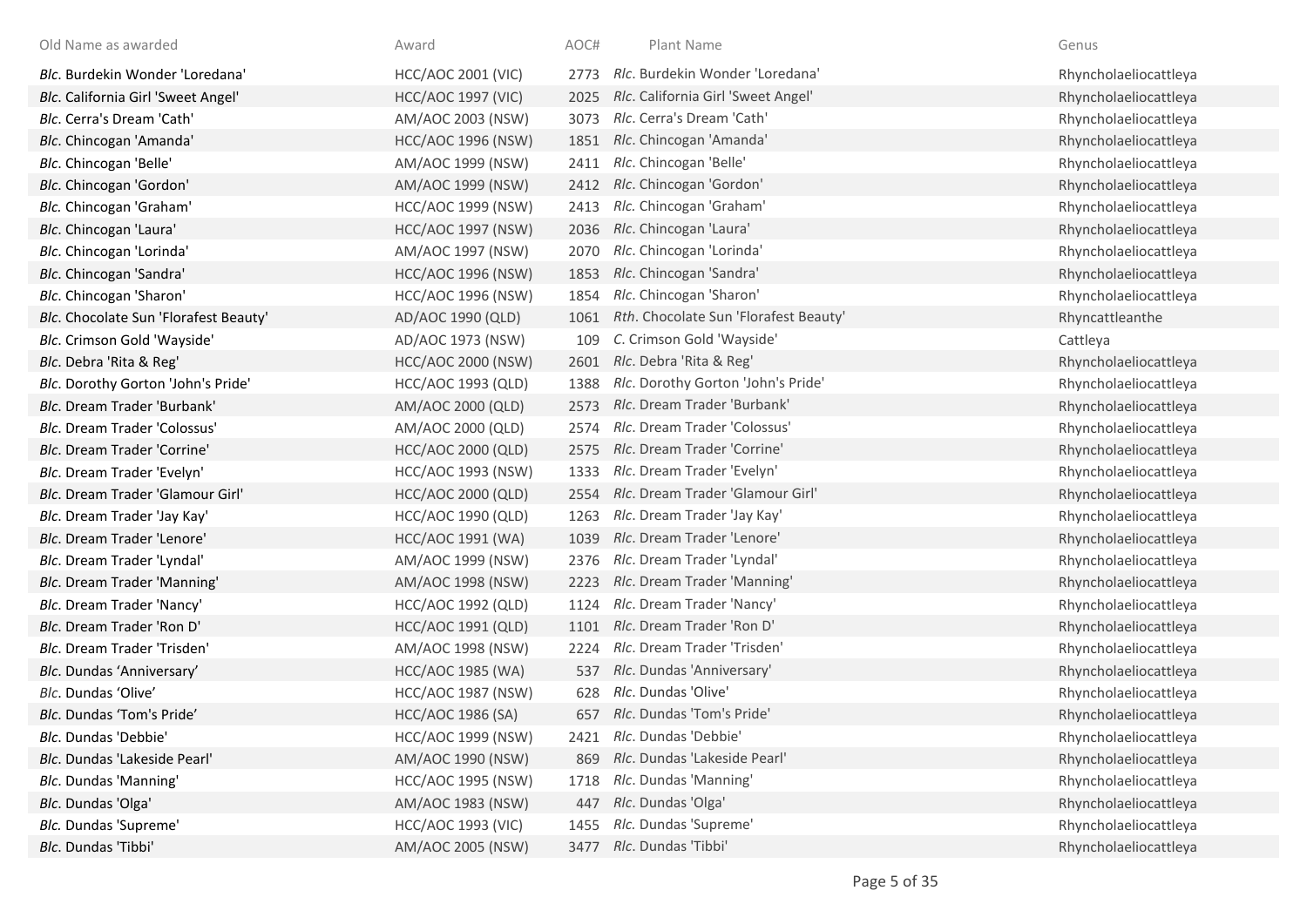| Old Name as awarded                            | Award                     | AOC# | Plant Name                                     | Genus                 |
|------------------------------------------------|---------------------------|------|------------------------------------------------|-----------------------|
| Blc. Fort Lauderdale 'Lou'                     | <b>HCC/AOC 1999 (NSW)</b> | 2374 | Rlc. Fort Lauderdale 'Lou'                     | Rhyncholaeliocattleya |
| Blc. Goldenzelle 'Tokyo'                       | HCC/AOC 1991 (QLD)        | 1099 | Rlc. Goldenzelle 'Tokyo'                       | Rhyncholaeliocattleya |
| Blc. Goulds Gold 'Mem. Jim Wilkins'            | AD/AOC 1984 (SA)          | 509  | Rth. Goulds Gold 'Mem. Jim Wilkins'            | Rhyncattleanthe       |
| Blc. Green Valley 'Cheriton'                   | AD/AOC 1970 (QLD)         | 79   | Rlc. Green Valley 'Cheriton'                   | Rhyncholaeliocattleya |
| Blc. Hawaiian Princess 'Ingham'                | HCC/AOC 1993 (QLD)        | 1340 | Rlc. Hawaiian Princess 'Ingham'                | Rhyncholaeliocattleya |
| Blc. Hawaiian Symbol 'Rainbow'                 | AD/AOC 1998 (QLD)         | 2208 | Rlc. Hawaiian Symbol 'Rainbow'                 | Rhyncholaeliocattleya |
| Blc. Hawaiian Thanksgiving 'Aussie Born'       | <b>HCC/AOC 1995 (QLD)</b> | 1730 | Rth. Hawaiian Thanksgiving 'Aussie Born'       | Rhyncattleanthe       |
| Blc. Hertha Fry 'Riverwood'                    | <b>HCC/AOC 1985 (NSW)</b> | 616  | Rlc. Hertha Fry 'Riverwood'                    | Rhyncholaeliocattleya |
| Blc. Indian Treasure 'Bronze Glory'            | AD/AOC 1977 (SA)          | 209  | Rlc. Indian Treasure 'Bronze Glory'            | Rhyncholaeliocattleya |
| Blc. Jeremy Island 'Northville'                | AD/AOC 1994 (NSW)         | 1595 | Rlc. Jeremy Island 'Northville'                | Rhyncholaeliocattleya |
| Blc. Jessie Simpson 'Jack Meade'               | HCC/AOC 1993 (QLD)        | 1321 | Rlc. Jessie Simpson 'Jack Meade'               | Rhyncholaeliocattleya |
| Blc. Kesthin's Esther 'Diane'                  | <b>HCC/AOC 2003 (NSW)</b> | 3080 | Rlc. Kesthin's Esther 'Diane'                  | Rhyncholaeliocattleya |
| Blc. Laurel Margaret 'Laurel'                  | AM/AOC 1980 (WA)          | 377  | Rlc. Laurel Margaret 'Laurel'                  | Rhyncholaeliocattleya |
| Blc. Laurie Tsuda 'Houghton'                   | AD/AOC 1986 (SA)          | 589  | Rlc. Laurie Tsuda 'Houghton'                   | Rhyncholaeliocattleya |
| Blc. Lucky Strike 'Joy'                        | <b>HCC/AOC 1981 (NSW)</b> | 347  | Rlc. Lucky Strike 'Joy'                        | Rhyncholaeliocattleya |
| Blc. Lucky Strike 'Joyce'                      | HCC/AOC 1977 (QLD)        | 204  | Rlc. Lucky Strike 'Joyce'                      | Rhyncholaeliocattleya |
| Blc. Lucky Strike 'Tugan'                      | HCC/AOC 1970 (QLD)        | 74   | Rlc. Lucky Strike 'Tugan'                      | Rhyncholaeliocattleya |
| Blc. Mahina Yahiro 'Yulii'                     | AM/AOC 1994 (NSW)         | 1534 | Rlc. Mahina Yahiro 'Yulii'                     | Rhyncholaeliocattleya |
| Blc. Malworth 'Orchidglade'                    | AM/AOC 1977 (SA)          | 228  | Rlc. Malworth 'Orchidglade'                    | Rhyncholaeliocattleya |
| Blc. Malworth 'Orchidglade'                    | <b>HCC/AOC 1975 (NSW)</b> | 146  | Rlc. Malworth 'Orchidglade'                    | Rhyncholaeliocattleya |
| Blc. Mary Tuavera 'Ice Age'                    | AM/AOC 1995 (WA)          | 1699 | Rlc. Mary Tuavera 'Ice Age'                    | Rhyncholaeliocattleya |
| Blc. Media Noche 'Sure Thing'                  | <b>HCC/AOC 1993 (NSW)</b> | 1310 | Rlc. Media Noche 'Sure Thing'                  | Rhyncholaeliocattleya |
| Blc. Mem. Crispin Rosales 'Ruen Yuen'          | HCC/AOC 1989 (SA)         | 794  | Rlc. Memoria Crispin Rosales 'Ruen Yuen'       | Rhyncholaeliocattleya |
| Blc. Mem. Isabel Keenan 'E.T.'                 | AM/ACC 1990 (QLD)         | 977  | Rlc. Memoria Isabel Keenan 'E.T.'              | Rhyncholaeliocattleya |
| Blc. Memoria Crispin Rosales 'Sandra Spearman' | ACC/AOC 2000 (VIC)        | 2553 | Rlc. Memoria Crispin Rosales 'Sandra Spearman' | Rhyncholaeliocattleya |
| Blc. Memoria George Butler 'Helen Elizabeth'   | <b>HCC/AOC 1969 (WA)</b>  | 60   | Rlc. Memoria George Butler 'Helen Elizabeth'   | Rhyncholaeliocattleya |
| Blc. Memoria Helen Brown 'Showpiece'           | AD/AOC 1976 (NSW)         | 176  | Rlc. Memoria Helen Brown 'Showpiece'           | Rhyncholaeliocattleya |
| Blc. Memoria Helen Brown 'Sweet Afton'         | AM/AOC 1978 (QLD)         | 272  | Rlc. Memoria Helen Brown 'Sweet Afton'         | Rhyncholaeliocattleya |
| Blc. Memoria Mary Hughes 'Sunny'               | AD/AOC 1993 (QLD)         | 1349 | Rlc. Memoria Mary Hughes 'Sunny'               | Rhyncholaeliocattleya |
| Blc. Memoria Warren Jones 'Darwin'             | <b>HCC/AOC 1994 (NT)</b>  | 1549 | Rlc. Memoria Warren Jones 'Darwin'             | Rhyncholaeliocattleya |
| Blc. Memoria Warren Jones 'Evelyn'             | AM/AOC 1997 (NSW)         | 2163 | Rlc. Memoria Warren Jones 'Evelyn'             | Rhyncholaeliocattleya |
| Blc. Memoria Warren Jones 'Pedro'              | <b>HCC/AOC 2002 (VIC)</b> | 2968 | Rlc. Memoria Warren Jones 'Pedro'              | Rhyncholaeliocattleya |
| Blc. Mount Isa 'Jean'                          | HCC/AOC 1990 (QLD)        | 847  | Rlc. Mount Isa 'Jean'                          | Rhyncholaeliocattleya |
| Blc. Mount Isa 'Jean'                          | AD/AOC 1988 (QLD)         | 677  | Rlc. Mount Isa 'Jean'                          | Rhyncholaeliocattleya |
| Blc. Mount Sylvan 'Albion Park'                | AM/AOC 1985 (NSW)         | 522  | Rlc. Mount Sylvan 'Albion Park'                | Rhyncholaeliocattleya |
| Blc. Mount Sylvan 'Clarice Jean'               | AM/AOC 1989 (QLD)         |      | 853 Rlc. Mount Sylvan 'Clarice Jean'           | Rhyncholaeliocattleya |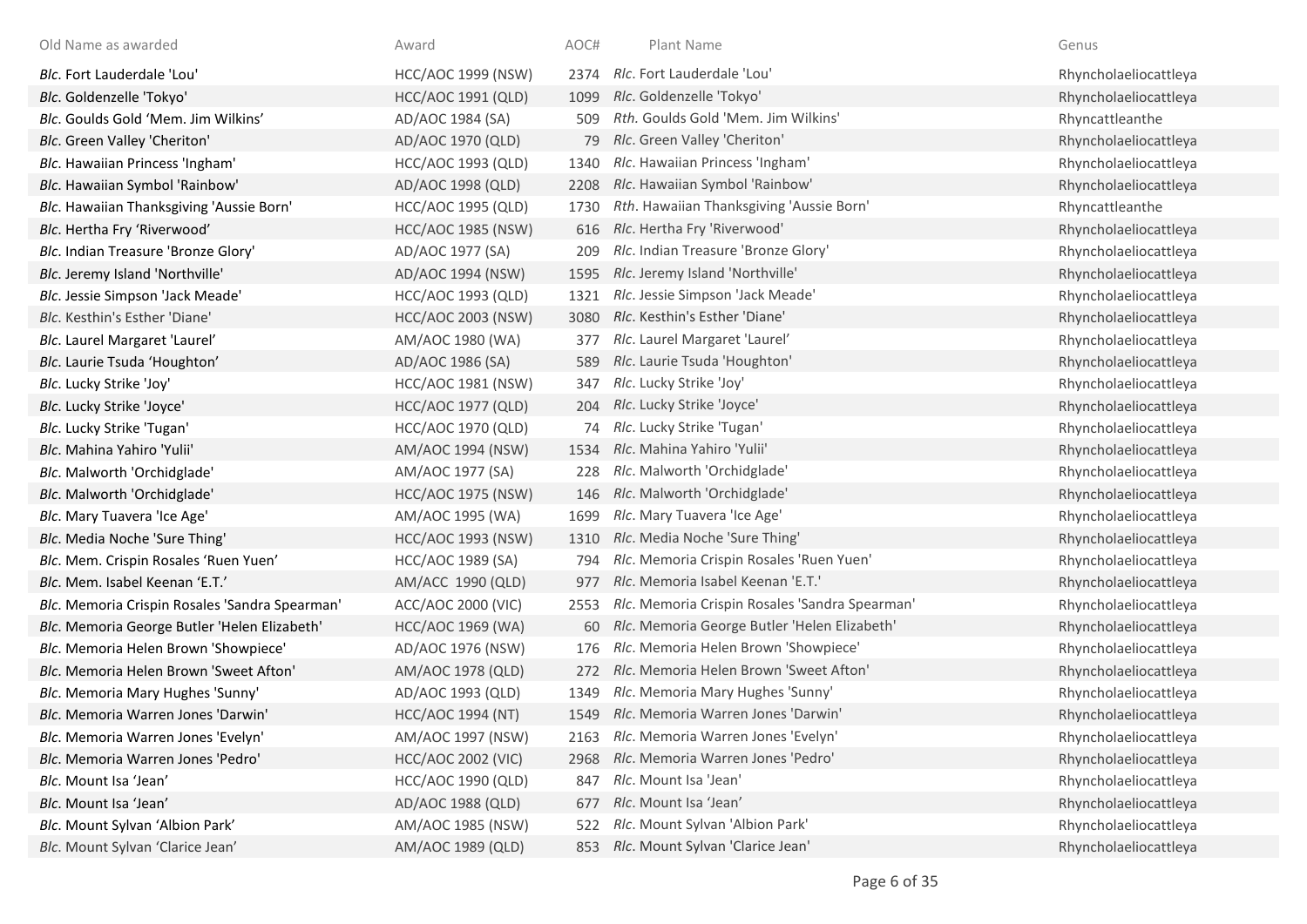| Old Name as awarded                        | Award                     | AOC# | Plant Name                            | Genus                 |
|--------------------------------------------|---------------------------|------|---------------------------------------|-----------------------|
| Blc. Mount Sylvan 'Pink Mist'              | <b>HCC/AOC 1988 (NSW)</b> | 702  | Rlc. Mount Sylvan 'Pink Mist'         | Rhyncholaeliocattleya |
| Blc. Mount Sylvan 'Susan'                  | <b>HCC/AOC 1989 (NSW)</b> | 753  | Rlc. Mount Sylvan 'Susan'             | Rhyncholaeliocattleya |
| Blc. Mount Sylvan 'Classic'                | <b>HCC/AOC 1997 (NSW)</b> | 2104 | Rlc. Mount Sylvan 'Classic'           | Rhyncholaeliocattleya |
| Blc. Mount Sylvan 'Dee-Pee'                | AM/AOC 1992 (SA)          | 1139 | Rlc. Mount Sylvan 'Dee-Pee'           | Rhyncholaeliocattleya |
| Blc. Mount Sylvan 'Evelyn'                 | AM/AOC 1991 (NSW)         | 1162 | Rlc. Mount Sylvan 'Evelyn'            | Rhyncholaeliocattleya |
| Blc. Mount Sylvan 'Greta'                  | AM/AOC 1992 (NSW)         | 1155 | Rlc. Mount Sylvan 'Greta'             | Rhyncholaeliocattleya |
| Blc. Mount Sylvan 'Susan'                  | AM/AOC 1995 (NSW)         | 1735 | Rlc. Mount Sylvan 'Susan'             | Rhyncholaeliocattleya |
| Blc. Normans Bay 'Tain'                    | <b>HCC/AOC 1965 (NSW)</b> |      | 8 Rlc. Normans Bay 'Tain'             | Rhyncholaeliocattleya |
| Blc. Nosegay 'Doreen'                      | AM/AOC 1973 (WA)          | 125  | Rlc. Nosegay 'Doreen'                 | Rhyncholaeliocattleya |
| Blc. Pamela Hetherington 'Coronation'      | <b>HCC/AOC 1988 (WA)</b>  | 892  | Rlc. Pamela Hetherington 'Coronation' | Rhyncholaeliocattleya |
| Blc. Princess Bells 'Bettys Bouquet'       | AM/AOC 1981 (NSW)         | 368  | C. Princess Bells 'Bettys Bouquet'    | Cattleya              |
| Blc. Pursuit 'Clifton'                     | AM/AOC 1994 (QLD)         | 1497 | Rlc. Pursuit 'Clifton'                | Rhyncholaeliocattleya |
| Blc. Rhea Thornburg 'Kathleen'             | <b>HCC/AOC 2006 (QLD)</b> | 3540 | Rlc. Rhea Thornburg 'Kathleen'        | Rhyncholaeliocattleya |
| Blc. Ruth Griffin 'Judy-Ann'               | AM/AOC 1991 (WA)          | 1151 | Rlc. Ruth Griffin 'Judy-Ann'          | Rhyncholaeliocattleya |
| Blc. Ruth Purvis 'Magnificent              | AM/AOC 1989 (NSW)         | 767  | Rlc. Ruth Purvis 'Magnificent'        | Rhyncholaeliocattleya |
| Blc. Sun State 'Sugar Sweet'               | AD/AOC 1990 (QLD)         | 1264 | Rlc. Sun State 'Sugar Sweet'          | Rhyncholaeliocattleya |
| Blc. Sylvia Fry 'Bette'                    | AM/AOC 1993 (QLD)         | 1328 | Rlc. Sylvia Fry 'Bette'               | Rhyncholaeliocattleya |
| Blc. Sylvia Fry 'Dundas'                   | AM/AOC 1982 (NSW)         | 398  | Rlc. Sylvia Fry 'Dundas'              | Rhyncholaeliocattleya |
| Blc. Sylvia Fry 'Elsie'                    | <b>HCC/AOC 1978 (NSW)</b> | 267  | Rlc. Sylvia Fry 'Elsie'               | Rhyncholaeliocattleya |
| Blc. Sylvia Fry 'Supreme'                  | AM/AOC 1968 (NSW)         |      | 50 Rlc. Sylvia Fry 'Supreme'          | Rhyncholaeliocattleya |
| Blc. Sylvia Fry 'Wallacia'                 | FCC/AOCC 1971 (NSW)       |      | 97 Rlc. Sylvia Fry 'Wallacia'         | Rhyncholaeliocattleya |
| Blc. Tiffin Fry 'Jay Kay'                  | AM/AOC 1994 (QLD)         | 1521 | Rlc. Tiffin Fry 'Jay Kay'             | Rhyncholaeliocattleya |
| Blc. Tribute 'Harry Avins'                 | HCC/AOC 1979 (WA)         | 280  | Rlc. Tribute 'Harry Avins'            | Rhyncholaeliocattleya |
| Blc. Waianae Leopard 'Bette'               | <b>HCC/AOC 1992 (QLD)</b> | 1067 | Rlc. Waianae Leopard 'Bette'          | Rhyncholaeliocattleya |
| Blc. Wallacia 'Wallacia'                   | <b>HCC/AOC 1983 (NSW)</b> | 463  | Rlc. Wallacia 'Wallacia'              | Rhyncholaeliocattleya |
| Blc. Yellow Ribbons 'Croydon'              | AD/AOC 1983 (NSW)         | 466  | Rlc. Yellow Ribbons 'Croydon'         | Rhyncholaeliocattleya |
| Blc. Yellow Ribbons 'Starfighter'          | AD/AOC 2002 (QLD)         | 2918 | Rlc. Yellow Ribbons 'Starfighter'     | Rhyncholaeliocattleya |
| Blc. Zilzie Fry 'Jay Kay'                  | AM/AOC 1990 (QLD)         | 936  | Rlc. Zilzie Fry 'Jay Kay'             | Rhyncholaeliocattleya |
| Blc. Zilzie Fry 'Jay Kay'                  | HCC/AOC 1990 (QLD)        | 931  | Rlc. Zilzie Fry 'Jay Kay'             | Rhyncholaeliocattleya |
| Bollea coelestis 'W & J'                   | <b>CBM/AOC 1997 (VIC)</b> | 2242 | Pescatoria coelestis 'W & J'          | Pescatoria            |
| Botriochilus bellus 'Jannine'              | <b>HCC/AOC 1995 (NSW)</b> | 1717 | Coelia bellus 'Jannine'               | Coelia                |
| Brassia brachiata 'Li'                     | HCC/AOC 2005 (SA)         | 3516 | Brassia verrucosa 'Li'                | <b>Brassia</b>        |
| Brassia brachiata 'Li'                     | ACM/AOC 2005 (SA)         | 3517 | Brassia verrucosa 'Li'                | <b>Brassia</b>        |
| Brassia brachiata 'Rayne'                  | ACC/AOC 1992 (SA)         | 1051 | Brassia verrucosa 'Rayne'             | <b>Brassia</b>        |
| Brassia longissima 'Mum Butler'            | HCC/AOC 1991 (WA)         | 1032 | Brassia longissima 'Mum Butler'       | <b>Brassia</b>        |
| Brassia verrucosa var. majus 'Pepis Pride' | <b>HCC/AOC 1987 (TAS)</b> | 637  | Brassia verrucosa 'Pepis Pride'       | <b>Brassia</b>        |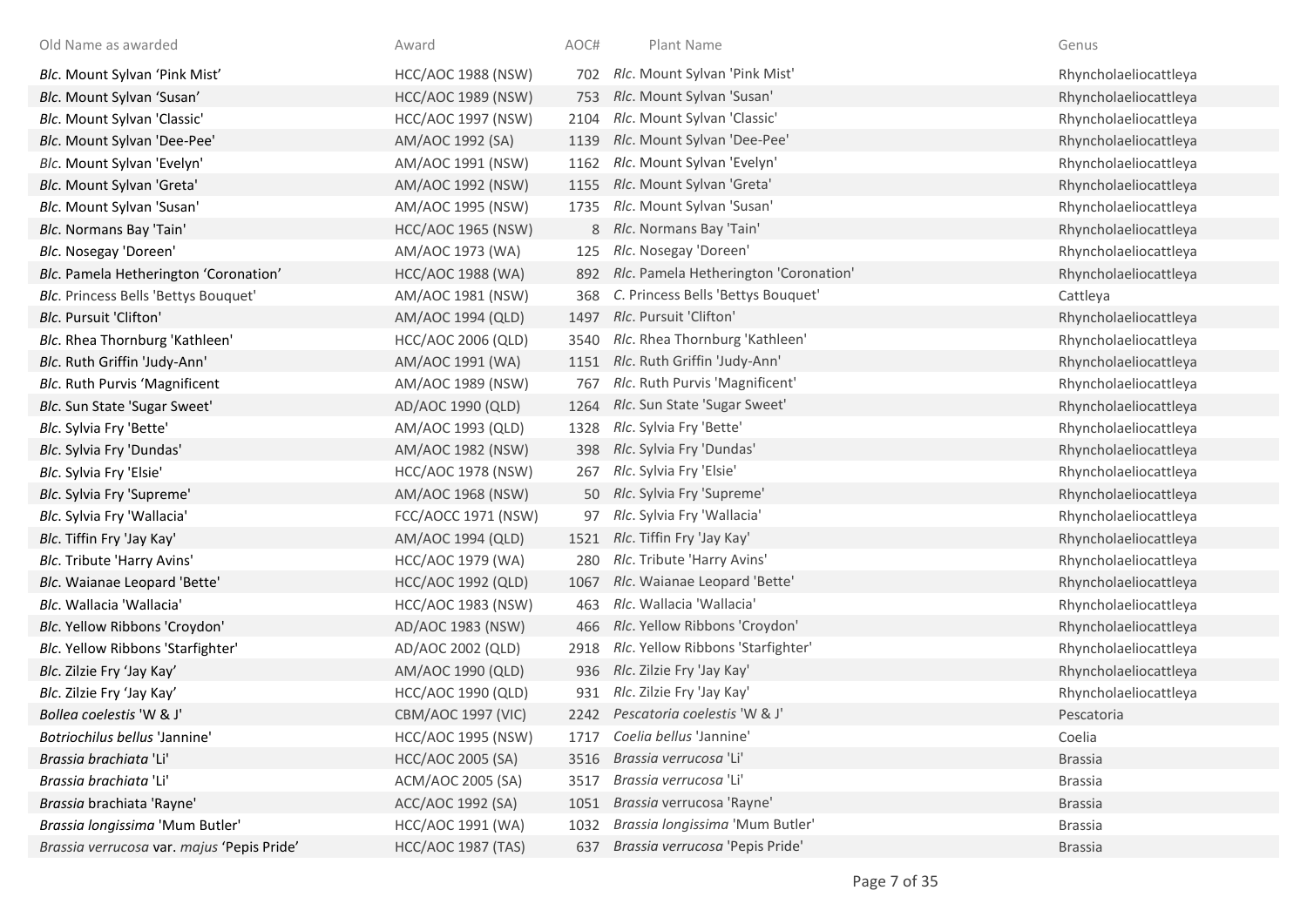| Old Name as awarded                                 | Award                     | AOC# | Plant Name                                | Genus         |
|-----------------------------------------------------|---------------------------|------|-------------------------------------------|---------------|
| Bulbophyllum burfordiense 'Beach'                   | HCC/AOC 2011 (QLD)        | 4326 | Bulbophyllum grandiflorum 'Beach'         | Bulbophyllum  |
| Bulbophyllum burfordiense 'Chiara Marie'            | ACC/AOC 2010 (QLD)        | 4213 | Bulbophyllum grandiflorum 'Chiara Marie'  | Bulbophyllum  |
| Bulbophyllum dearii 'Golden Gem'                    | ACC/AOC 1991 (QLD)        | 1055 | Bulbophyllum dearei 'Golden Gem'          | Bulbophyllum  |
| Bulbophyllum dearii 'Golden Gem'                    | HCC/AOC 1991 (QLD)        | 1054 | Bulbophyllum dearei 'Golden Gem'          | Bulbophyllum  |
| Bulbophyllum graveolens var. robustum 'Fan Dancer'  | AM/AOC 1994 (QLD)         | 1623 | Bulbophyllum graveolens 'Fan Dancer'      | Bulbophyllum  |
| Bulbophyllum macphersonii var. alba 'Tropic Snow'   | CBM/AOC 2010 (QLD)        | 4124 | Bulbophyllum macphersonii 'Tropic Snow'   | Bulbophyllum  |
| Bulbophyllum plumatum 'Alamar'                      | AM/AOC 2012 (NT)          | 4490 | Bulbophyllum treschii 'Alamar'            | Bulbophyllum  |
| Burr. Ray's Fire 'Miss Missy'                       | AM/AOC 2010 (NSW)         | 4229 | Osp. Ray's Fire 'Miss Missy'              | Oncostelopsis |
| C. Attunga 'Attunga'                                | HCC/AOCC 1971 (VIC)       | 87   | C. Esbetts 'Attunga'                      | Cattleya      |
| C. Bactia 'Forever Yours'                           | AM/AOC 1998 (NSW)         |      | 2196 Ctt. Bactia 'Forever Yours'          | Cattlianthe   |
| C. Browniae 'Riga'                                  | HCC/AOC 1997 (SA)         | 2009 | Ctt. Browniae 'Riga'                      | Cattlianthe   |
| C. Browniae 'Riga'                                  | ACC/AOC 1997 (SA)         | 2010 | Ctt. Browniae 'Riga'                      | Cattlianthe   |
| C. Carol Bernice 'Rob'                              | <b>HCC/AOC 2006 (SA)</b>  | 3538 | Ctt. Carol Bernice 'Rob'                  | Cattlianthe   |
| C. Chocolate Drop 'Kodama'                          | AD/AOC 1981 (SA)          | 357  | Ctt. Chocolate Drop 'Kodama'              | Cattlianthe   |
| C. Chocolate Drop 'Kodama'                          | ACC/AOC 1994 (QLD)        | 1496 | Ctt. Chocolate Drop 'Kodama'              | Cattlianthe   |
| C. Chocolate Drop 'Yellow'                          | AD/AOC 1993 (QLD)         | 1324 | Ctt. Chocolate Drop 'Yellow'              | Cattlianthe   |
| C. Guatemalensis 'D'Bush'                           | ACC/AOC 1998 (QLD)        | 2255 | Gur. Guatemalensis 'D'Bush'               | Guarianthe    |
| C. Jungle Hot Spot 'Olive'                          | AD/AOC 2010 (QLD)         |      | 4136 C. Jungle Hotspot 'Olive'            | Cattleya      |
| C. Porcia 'Canizarro'                               | <b>HCC/AOC 1976 (NSW)</b> |      | 177 Ctt. Porcia 'Canizarro'               | Cattlianthe   |
| C. Porcia 'Canizarro'                               | ACC/AOC 2003 (NSW)        | 3069 | Ctt. Porcia 'Canizarro'                   | Cattlianthe   |
| C. Portia 'Royal Park'                              | <b>HCC/AOC 1966 (VIC)</b> | 22   | Ctt. Portia 'Royal Park'                  | Cattlianthe   |
| C. Portiata 'Mel'                                   | AM/AOC 1987 (SA)          |      | 638 Ctt. Portiata 'Mel'                   | Cattlianthe   |
| C. Portiata 'Mel'                                   | <b>HCC/AOC 1978 (NSW)</b> | 241  | Ctt. Portiata 'Mel'                       | Cattlianthe   |
| C. Valentines Day 'Mihi'                            | <b>HCC/AOC 1988 (QLD)</b> | 758  | Ctt. Valentines Day 'Mihi'                | Cattlianthe   |
| C. Valentines Day 'Mihi'                            | AD/AOC 1988 (QLD)         | 759  | Ctt. Valentines Day 'Mihi'                | Cattlianthe   |
| Caladenia flaccida var. pulchra 'Edna Bellis'       | HCC/AOC 1996 (WA)         | 1930 | Caladenia flaccida 'Edna Bellis'          | Caladenia     |
| Caladenia flaccida var. pulchra 'Edna Bellis'       | ACC/AOC 1996 (WA)         | 1931 | Caladenia flaccida 'Edna Bellis'          | Caladenia     |
| Calanthe vestita var. rubro-oculata 'Wylde'         | ACM/AOC. 2014 (VIC)       | 4985 | Calanthe vestita 'Wylde'                  | Calanthe      |
| Cattleya aurantiaca 'Gladeview'                     | <b>HCC/AOC 1982 (NSW)</b> | 413  | Guarianthe aurantiaca 'Gladeview'         | Guarianthe    |
| Cattleya aurantiaca 'Golden Dew'                    | ACC/AOC 1993 (QLD)        |      | 1404 Guarianthe aurantiaca 'Golden Dew'   | Guarianthe    |
| Cattleya intermedia f. orlata 'Aidan'               | HCC/AOC 2011 (NSW)        |      | 4457 Cattleya intermedia 'Aidan'          | Cattleya      |
| Cattleya intermedia f. orlata 'Courtney-Alexandria' | <b>HCC/AOC 2012 (NSW)</b> | 4714 | Cattleya intermedia 'Courtney-Alexandria' | Cattleya      |
| Cattleya intermedia var. alba 'Doug'                | ACC/AOC 1992 (QLD)        | 1250 | Cattleya intermedia 'Doug'                | Cattleya      |
| Cattleya intermedia var. amethystina 'Leah'         | <b>HCC/AOC 2011 (NSW)</b> | 4440 | Cattleya intermedia 'Leah'                | Cattleya      |
| Cattleya intermedia var. orlata 'Graeme'            | HCC/AOC 2010 (NSW)        | 4292 | Cattleya intermedia 'Graeme'              | Cattleya      |
| Cattleya leopoldii 'Brenda'                         | ACC/AOC 2001 (SA)         | 2742 | Cattleya tigrina 'Brenda'                 | Cattleya      |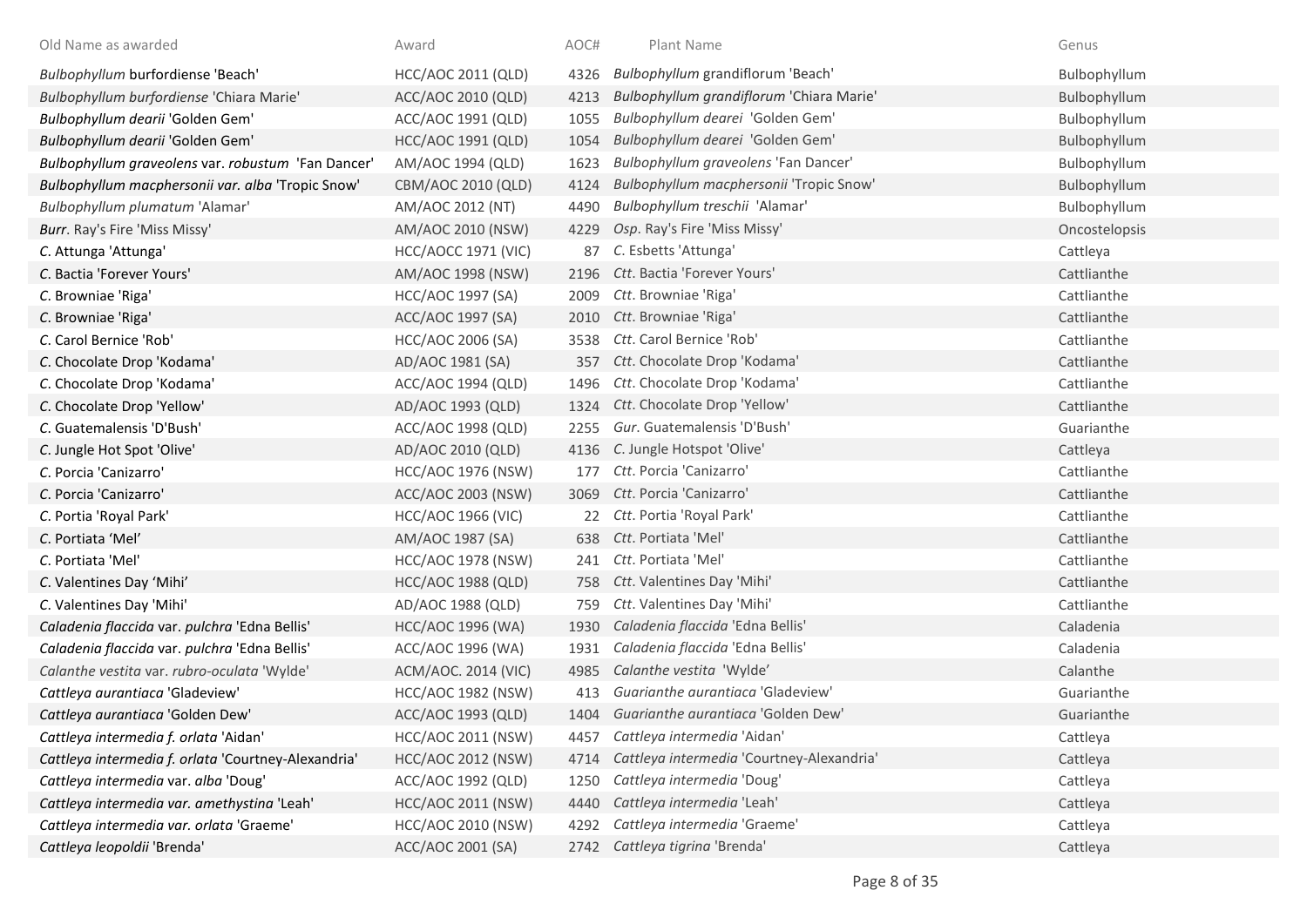| Old Name as awarded                                     | Award                     | AOC# | Plant Name                                  | Genus        |
|---------------------------------------------------------|---------------------------|------|---------------------------------------------|--------------|
| Cattleya leopoldii 'Brenda'                             | HCC/AOC 2001 (SA)         | 2741 | Cattleya tigrina 'Brenda'                   | Cattleya     |
| Cattleya leopoldii 'Ruth'                               | AM/AOC 2009 (QLD)         | 4073 | Cattleya tigrina 'Ruth'                     | Cattleya     |
| Cattleya purpurata var. russelliana 'Douglas'           | HCC/AOC 2012 (QLD)        | 4671 | Cattleya purpurata 'Douglas'                | Cattleya     |
| Cattleya schilleriana var. sanderiana                   | AM/AOC 1991 (QLD)         | 1064 | Cattleya schilleriana                       | Cattleya     |
| Cattleya schilleriana var. sanderiana 'Charles Bra'     | HCC/AOC 1994 (QLD)        | 1650 | Cattleya schilleriana 'Charles Bra'         | Cattleya     |
| Cattleya schilleriana var. sanderiana 'Daphne'          | <b>HCC/AOC 1994 (QLD)</b> | 1666 | Cattleya schilleriana 'Daphne'              | Cattleya     |
| Cattleya schilleriana var. sanderiana 'Diane'           | HCC/AOC 1994 (QLD)        | 1643 | Cattleya schilleriana 'Diane'               | Cattleya     |
| Cattleya trianaei 'A. A. Miller'                        | <b>HCC/AOC 1985 (NSW)</b> | 538  | Cattleya trianae 'A. A. Miller'             | Cattleya     |
| Cattleya trianaei 'Kaye'                                | ACM/AOC 2012 (QLD)        | 4522 | Cattleya trianae 'Kaye'                     | Cattleya     |
| Cattleya trianiae 'Aranka Germanske'                    | <b>HCC/AOC 1989 (QLD)</b> | 859  | Cattleya trianae 'Aranka Germanske'         | Cattleya     |
| Cattleya walkeriana var. alba 'Southern Cross'          | AM/AOC 1986 (QLD)         | 627  | Cattleya walkeriana 'Southern Cross'        | Cattleya     |
| Cattleya walkeriana var. alba 'Alayne'                  | <b>HCC/AOC 2005 (QLD)</b> | 3386 | Cattleya walkeriana 'Alayne'                | Cattleya     |
| Cattleya walkeriana var. alba 'Bette'                   | AM/AOC 1991 (QLD)         | 1078 | Cattleya walkeriana 'Bette'                 | Cattleya     |
| Cattleya walkeriana var. alba 'Deborah'                 | AM/AOC 1997 (VIC)         | 2174 | Cattleya walkeriana 'Deborah'               | Cattleya     |
| Cattleya walkeriana var. alba 'Laina'                   | AM/AOC 1993 (QLD)         | 1330 | Cattleya walkeriana 'Laina'                 | Cattleya     |
| Cattleya walkeriana var. alba 'Maryse'                  | <b>HCC/AOC 2005 (QLD)</b> | 3385 | Cattleya walkeriana 'Maryse'                | Cattleya     |
| Cattleya walkeriana var. alba 'Nicole'                  | <b>HCC/AOC 2005 (NSW)</b> | 3472 | Cattleya walkeriana 'Nicole'                | Cattleya     |
| Cattleya walkeriana var. alba 'Sure Crop'               | AM/AOC 1993 (QLD)         | 1386 | Cattleya walkeriana 'Sure Crop'             | Cattleya     |
| Cattleya walkeriana var. alba 'White Beauty'            | AM/AOC 1993 (QLD)         | 1420 | Cattleya walkeriana 'White Beauty'          | Cattleya     |
| Cestichis [Liparis] condylobulbon 'Keith Lovell Mortyn' | AM/AOC 2011 (QLD)         | 4331 | Liparis condylobulbon 'Keith Lovell Mortyn' | Liparis      |
| Cestichis [Liparis] condylobulbon 'Keith Lovell Mortyn' | ACM/AOC 2011 (QLD)        | 4332 | Liparis condylobulbon 'Keith Lovell Mortyn' | Liparis      |
| Chtra. Joan Margaret 'Lovely Surprise'                  | HCC/AOC 1991 (QLD)        | 1132 | Aerdv. Joan Margaret 'Lovely Surprise'      | Aeridovanda  |
| Chtra. Krailerk Gold 'Carmel'                           | <b>HCC/AOC 2002 (NT)</b>  | 2959 | Aerdv. Krailerk Gold 'Carmel'               | Aeridovanda  |
| Chtra. Memoria Lillian Arnold 'HB'                      | HCC/AOC 2011 (QLD)        | 4423 | Aerdv. Memoria Lillian Arnold 'HB'          | Aeridovanda  |
| Chtra. Rainbow Gem 'Christine'                          | AD/AOC 2003 (QLD)         | 3185 | Aerdv. Rainbow Gem 'Christine'              | Aeridovanda  |
| Chtra. Renee Gerber 'Harriet'                           | <b>HCC/AOC 1994 (QLD)</b> | 1494 | Aerdv. Renee Gerber 'Harriet'               | Aeridovanda  |
| Chtra. Renee Gerber 'Keiths'                            | HCC/AOC 1994 (QLD)        | 1557 | Aerdy. Renee Gerber 'Keiths'                | Aeridovanda  |
| Chtra. Renee Gerber 'Lynette Faye'                      | AM/AOC 1994 (QLD)         | 1495 | Aerdv. Renee Gerber 'Lynette Faye'          | Aeridovanda  |
| Chtra. Renee Gerber 'Nicholas'                          | HCC/AOC 1992 (QLD)        | 1056 | Aerdy. Renee Gerber 'Nicholas'              | Aeridovanda  |
| Chtra. Renee Gerber 'Samuel'                            | <b>HCC/AOC 1996 (QLD)</b> | 1948 | Aerdv. Renee Gerber 'Samuel'                | Aeridovanda  |
| Chtra. Renee Gerber 'Timberlea'                         | AM/AOC 1994 (QLD)         | 1523 | Aerdv. Renee Gerber 'Timberlea'             | Aeridovanda  |
| Chtra. Robsan 'Williette'                               | <b>HCC/AOC 1992 (QLD)</b> | 1131 | Aerdv. Robsan 'Williette'                   | Aeridovanda  |
| Chtra. Ruth Murai 'Eldnar'                              | HCC/AOC 1995 (QLD)        | 1680 | Aerdv. Ruth Murai 'Eldnar'                  | Aeridovanda  |
| Cirr. Elizabeth Ann 'Buckleberry'                       | AM/AOC 1990 (QLD)         | 929  | Bulb. Elizabeth Ann 'Buckleberry'           | Bulbophyllum |
| Cirr. Elizabeth Ann 'Ed's Pride'                        | HCC/AOC 2006 (QLD)        | 3534 | Bulb. Elizabeth Ann 'Ed's Pride'            | Bulbophyllum |
| Cirr. Fascination 'Bill's Pride'                        | <b>HCC/AOC 1994 (QLD)</b> | 1512 | Bulb. Fascination 'Bill's Pride'            | Bulbophyllum |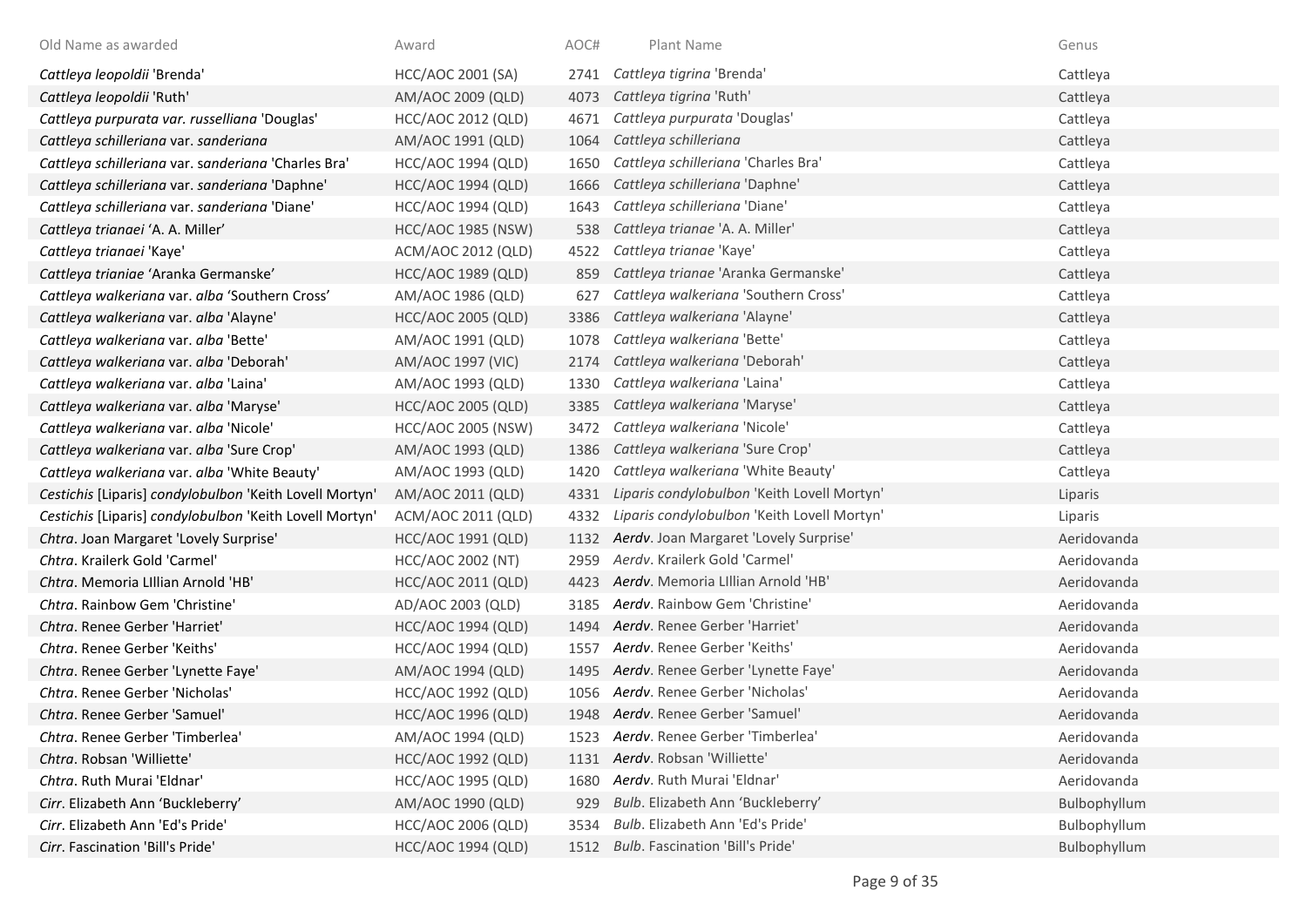| Old Name as awarded                           | Award                     | AOC# | Plant Name                                                 | Genus          |
|-----------------------------------------------|---------------------------|------|------------------------------------------------------------|----------------|
| Cirrhopetalum rothschildianum 'Wild Fire'     | HCC/AOC 1999 (QLD)        | 2355 | Bulbophyllum rothschildianum 'Wild Fire'                   | Bulbophyllum   |
| Clowesia scurra 'Canecutter'                  | ACC/AOC 2001 (QLD)        | 2799 | Clowesia amazonica 'Canecutter'                            | Clowesia       |
| Cochleanthes amazonica 'Florafest Charmer'    | CBM/AOC 1994 (QLD)        | 1510 | Warczewiczella amazonica 'Florafest Charmer'               | Warczewiczella |
| Coelogyne dayana 'Tropicus'                   | ACC/AOC 1994 (NT)         | 1581 | Coelogyne pulverula 'Tropicus'                             | Coelogyne      |
| Coelogyne mooreana var. Brockhurst 'Wylde'    | CBM/AOC 1997 (VIC)        | 2086 | Coelogyne mooreana 'Wylde'                                 | Coelogyne      |
| Coelogyne virescens 'Maelfre Bay'             | CBM/AOC 2002 (TAS)        | 3020 | Coelogyne brachyptera 'Maelfre Bay'                        | Coelogyne      |
| Colm. Jungle Monarch 'Everglades'             | <b>HCC/AOC 1985 (QLD)</b> | 528  | Onc. Jungle Monarch 'Everglades'                           | Oncidium       |
| Colm. Wildcat 'Dendi's Bloodshot'             | AM/AOC 2006 (NSW)         | 3584 | Onc. Wildcat 'Dendi's Bloodshot'                           | Oncidium       |
| Colm. Wildcat 'Leopard'                       | HCC/AOC 1999 (QLD)        | 2479 | Onc. Wildcat 'Leopard'                                     | Oncidium       |
| Ctna. Barrel of Brandy 'Full Moon'            | HCC/AOC 2001 (QLD)        | 2723 | Gct. Barrel of Brandy 'Full Moon'                          | Guaricattonia  |
| Ctna. Barrel of Brandy 'My Dream'             | AM/AOC 2004 (QLD)         | 3232 | Gct. Barrel of Brandy 'My Dream'                           | Guaricattonia  |
| Ctna. Barrel of Brandy 'Spotlight'            | HCC/AOC 2000 (QLD)        | 2539 | Gct. Barrel of Brandy 'Spotlight'                          | Guaricattonia  |
| Ctna. Dash of Brandy 'Gem'                    | <b>HCC/AOC 2000 (QLD)</b> | 2532 | Gct. Dash of Brandy 'Gem'                                  | Guaricattonia  |
| Ctna. Mini Horace 'Full Moon'                 | <b>HCC/AOC 2004 (QLD)</b> | 3237 | Gct. Mini Horace 'Full Moon'                               | Guaricattonia  |
| Ctna. Why Not 'Lee'                           | HCC/AOC 1991 (QLD)        | 990  | Gct. Why Not 'Lee'                                         | Guaricattonia  |
| Ctna. Why Not 'Roundabout'                    | HCC/AOC 1993 (QLD)        | 1445 | Gct. Why Not 'Roundabout'                                  | Guaricattonia  |
| Ctna. Why Not Walk 'Jodi'                     | HCC/AOC 2004 (QLD)        | 3322 | Gct. Why Not Walk 'Jodi'                                   | Guaricattonia  |
| Cyanicula deformis 'Veronica Skewes'          | <b>HCC/AOC 1998 (WA)</b>  | 2217 | Pheladenia deformis 'Veronica Skewes'                      | Pheladenia     |
| Cym. Australian Midnight 'N.T.'               | AD/AOC 2000 (NT)          | 2607 | Cym. Australian Midnight 'Gwen James'                      | Cymbidium      |
| Cym. Australian Midnight 'N.T.'               | AM/AOC 2000 (NT)          | 2606 | Cym. Australian Midnight 'Gwen James'                      | Cymbidium      |
| Cym. Dark Silk 'Fairview'                     | <b>HCC/AOC 1988 (VIC)</b> | 699  | Cym. Black Silk 'Fairview'                                 | Cymbidium      |
| Cym. Julie Hawkins 'Teisha'                   | <b>HCC/AOC 2002 (VIC)</b> | 2981 | Cym. Julie Hawkes 'Teisha'                                 | Cymbidium      |
| Cym. Real 'Wondabah'                          | AM/AOC 1968 (NSW)         | 51   | Cym. Via Real 'Wondabah'                                   | Cymbidium      |
| Cym. Wallara 'Wondabah'                       | AM/AOC 1964 (NSW)         |      | 1 Cym. Wallara 'Wondabah'                                  | Cymbidium      |
| Cym. White Winter 'Roma Kaye'                 | <b>HCC/AOC 1991 (VIC)</b> | 1024 | Cym. Winter Wonder 'Roma Kaye'                             | Cymbidium      |
| Cymbidiella rhodochila 'Thelma'               | CBM/AOC 1998 (VIC)        | 2335 | Cymbidiella pardalina 'Thelma'                             | Cymbidiella    |
| Cymbidium canaliculatum var. alba 'D'Bush     | AD/AOC 1995 (QLD)         | 1756 | Cymbidium canaliculatum 'D'Bush'                           | Cymbidium      |
| Cymbidium canaliculatum var. alba 'D'Bush'    | <b>HCC/AOC 1995 (QLD)</b> | 1755 | Cymbidium canaliculatum 'D'Bush'                           | Cymbidium      |
| Cymbidium kanran var. album 'FP's Green Jade' | CBM/AOC 1997 (QLD)        | 2053 | Cymbidium kanran 'FP's Green Jade'                         | Cymbidium      |
| Den. [Dock.] Tweetas 'Red lips'               | AM/AOC 2010 (NSW)         |      | 4295 Den. Tweetas 'Red lips'                               | Dendrobium     |
| Den. [Dock.] Tweetie 'Oskar'                  | <b>HCC/AOC 2006 (NSW)</b> | 3595 | Den. Tweetie 'Oskar'                                       | Dendrobium     |
| Den. Coral Fire 'Super Star'                  | <b>HCC/AOC 1998 (QLD)</b> | 2283 | Den. Fire Coral 'Super Star'                               | Dendrobium     |
| Den. Deerose 'Melissa'                        | <b>HCC/AOC 2007 (VIC)</b> | 3730 | Den. Duno Deerose 'Melissa'                                | Dendrobium     |
| Den. Seedling 'Wayside'                       | <b>HCC/AOC 1973 (NSW)</b> | 110  | Den. ((Resolution x Lady Hamilton) x Lowana Red) 'Wayside' | Dendrobium     |
| Dendrobium amethystoglossa 'Charlotte'        | ACC/AOC 1995 (QLD)        | 1800 | Dendrobium amethystoglossum 'Charlotte'                    | Dendrobium     |
| Dendrobium bigibbum var. bigibbum 'Matthew    | HCC/AOC 2001 (QLD)        | 2796 | Dendrobium bigibbum 'Matthew Neuendoffr'                   | Dendrobium     |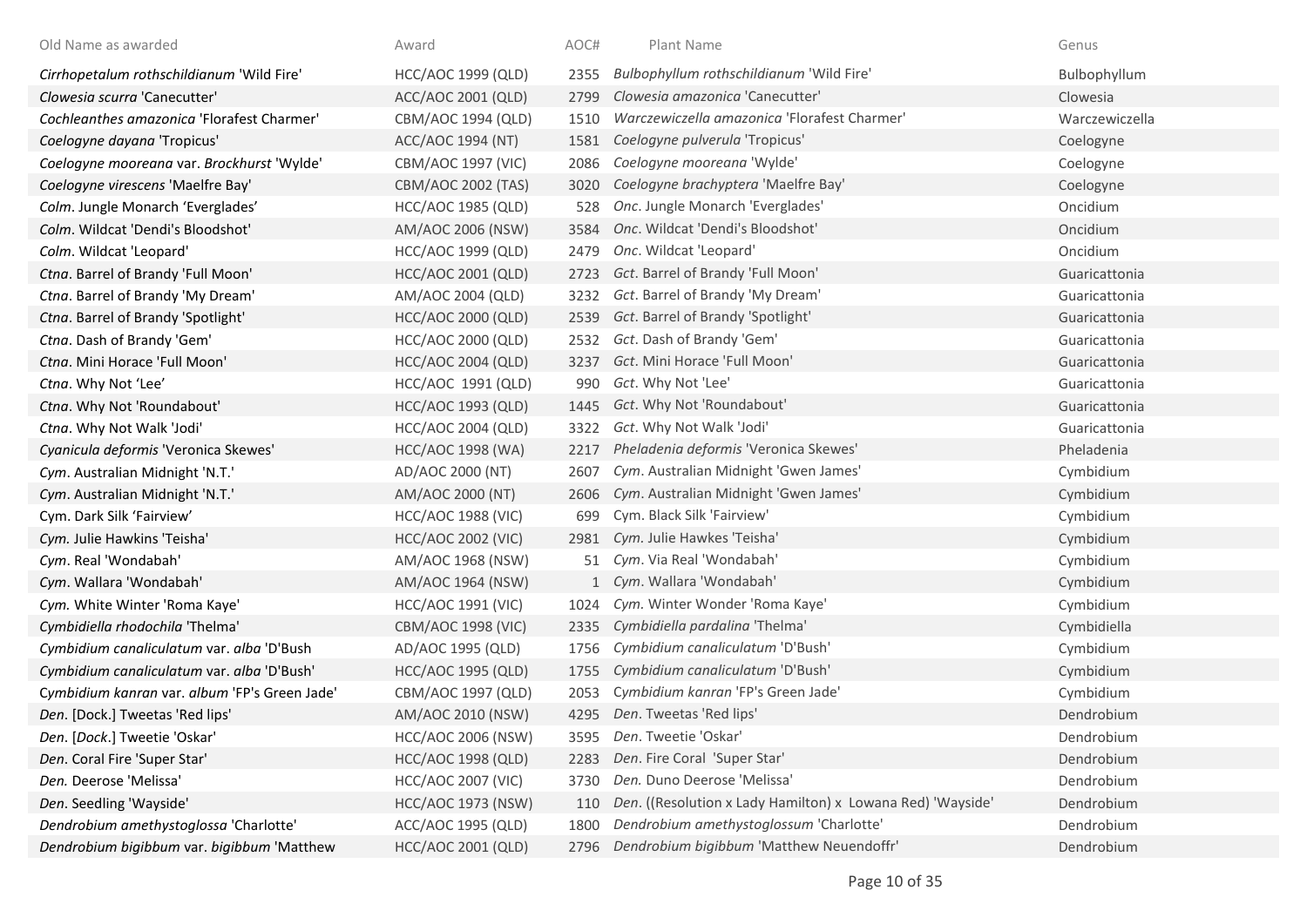| Old Name as awarded                                | Award                     | AOC# | Plant Name                                | Genus      |
|----------------------------------------------------|---------------------------|------|-------------------------------------------|------------|
| Dendrobium bigibbum var. bigibbum 'Nerada'         | AD/AOC 1997 (QLD)         | 2022 | Dendrobium bigibbum 'Nerada'              | Dendrobium |
| Dendrobium bigibbum var. bigibbum 'Simone          | HCC/AOC 2001 (QLD)        | 2731 | Dendrobium bigibbum 'Simone Neuendorff'   | Dendrobium |
| Dendrobium bigibbum var. bigibbum 'Zelda           | HCC/AOC 2001 (QLD)        | 2795 | Dendrobium bigibbum 'Zelda Neuendorff'    | Dendrobium |
| Dendrobium bigibbum var. compactum 'Anzac Dawn'    | <b>HCC/AOC 2000 (QLD)</b> | 2538 | Dendrobium lithocola 'Anzac Dawn'         | Dendrobium |
| Dendrobium bigibbum var. compactum 'Anzac          | HCC/AOC 2000 (QLD)        | 2537 | Dendrobium lithocola 'Anzac Legend'       | Dendrobium |
| Dendrobium bigibbum var. compactum 'Anzac Spirit'  | AM/AOC 1996 (QLD)         | 1844 | Dendrobium lithocola 'Anzac Spirit'       | Dendrobium |
| Dendrobium bigibbum var. compactum 'Easter'        | HCC/AOC 1997 (QLD)        | 2015 | Dendrobium lithocola 'Easter'             | Dendrobium |
| Dendrobium bigibbum var. compactum 'Full Moon'     | <b>HCC/AOC 1997 (QLD)</b> | 2016 | Dendrobium lithocola 'Full Moon'          | Dendrobium |
| Dendrobium bigibbum var. compactum 'Jason          | HCC/AOC 2001 (QLD)        | 2732 | Dendrobium lithocola 'Jason Neuendorff'   | Dendrobium |
| Dendrobium bigibbum var. compactum 'Peace'         | <b>HCC/AOC 1996 (QLD)</b> | 1843 | Dendrobium lithocola 'Peace'              | Dendrobium |
| Dendrobium bigibbum var. compactum 'Timberlea'     | ACC/AOC 2001 (QLD)        | 2724 | Dendrobium bigibbum 'Timberlea'           | Dendrobium |
| Dendrobium bigibbum var. superbum 'Samantha'       | <b>HCC/AOC 2004 (QLD)</b> | 3234 | Dendrobium bigibbum 'Samantha'            | Dendrobium |
| Dendrobium bigibbum var. superbum 'Bette'          | <b>HCC/AOC 1998 (QLD)</b> | 1705 | Dendrobium bigibbum 'Bette'               | Dendrobium |
| Dendrobium bigibbum var. superbum 'Blue Horizon'   | AD/AOC 1982 (QLD)         | 382  | Dendrobium bigibbum 'Blue Horizon'        | Dendrobium |
| Dendrobium bigibbum var. superbum 'Bribie Special' | ACC/AOC 1995 (QLD)        | 1709 | Dendrobium bigibbum 'Bribie Special'      | Dendrobium |
| Dendrobium bigibbum var. superbum 'Col'            | HCC/AOC 1991 (QLD)        | 988  | Dendrobium bigibbum 'Col'                 | Dendrobium |
| Dendrobium bigibbum var. superbum 'Judy'           | <b>HCC/AOC 2009 (NSW)</b> | 3975 | Dendrobium bigibbum 'Judy'                | Dendrobium |
| Dendrobium bigibbum var. superbum 'Laurelle'       | <b>HCC/AOC 2005 (QLD)</b> | 3365 | Dendrobium bigibbum 'Laurelle'            | Dendrobium |
| Dendrobium bigibbum var. superbum 'Samantha        | ACC/AOC 1999 (QLD)        | 2347 | Dendrobium bigibbum 'Samantha Louise'     | Dendrobium |
| Dendrobium bigibbum var. superbum 'Spirit of       | <b>HCC/AOC 1994 (QLD)</b> | 1509 | Dendrobium bigibbum 'Spirit of Australia' | Dendrobium |
| Dendrobium bigibbum var. superbum 'Timberlea'      | AM/AOC 2001 (QLD)         | 2733 | Dendrobium lithocola 'Timberlea'          | Dendrobium |
| Dendrobium bigibbum var. superbum 'Tozer Stripe'   | AD/AOC 1997 (QLD)         | 2041 | Dendrobium bigibbum 'Tozer Stripe'        | Dendrobium |
| Dendrobium bigibbum var. superbum 'Valerie'        | HCC/AOC 1993 (QLD)        | 1306 | Dendrobium bigibbum 'Valerie'             | Dendrobium |
| Dendrobium calamiformis 'Helen's'                  | ACC/AOC 2011 (QLD)        | 4386 | Dendrobium calamiforme 'Helen's'          | Dendrobium |
| Dendrobium cucullatum 'Josephine'                  | ACM/AOC 2011 (NT)         | 4363 | Dendrobium aphyllum 'Josephine'           | Dendrobium |
| Dendrobium farmeri var. album 'Overnewton'         | HCC/AOC 2009 (QLD)        | 4049 | Dendrobium farmeri 'Overnewton'           | Dendrobium |
| Dendrobium farmeri var. album 'Overnewton'         | ACM/AOC 2009 (QLD)        | 4050 | Dendrobium farmeri 'Overnewton'           | Dendrobium |
| Dendrobium formosum var. giganteum 'Keiths' '      | ACC/AOC 1998 (QLD)        | 2209 | Dendrobium formosum 'Keiths' '            | Dendrobium |
| Dendrobium kingianum var. silcockii 'Charmaine'    | ACC/AOC 2000 (NSW)        | 2651 | Dendrobium kingianum 'Charmaine'          | Dendrobium |
| Dendrobium lindleyi var. majus 'Carmen'            | AM/AOC 2010 (NSW)         | 4299 | Dendrobium lindleyi 'Carmen'              | Dendrobium |
| Dendrobium lindleyi var. majus 'Carmen'            | ACM/AOC 2010 (NSW)        | 4300 | Dendrobium lindleyi 'Carmen'              | Dendrobium |
| Dendrobium lindleyi var. majus 'Kayla Eden'        | HCC/AOC 2014 (NSW)        | 5145 | Dendrobium lindleyi 'Kayla Eden'          | Dendrobium |
| Dendrobium lindleyi var. majus 'Kayla Eden'        | ACC/AOC 2014 (NSW)        | 5146 | Dendrobium lindleyi 'Kayla Eden'          | Dendrobium |
| Dendrobium macrophyllum var. giganteum 'Tari'      | ACC/AOC 2003 (QLD)        | 3095 | Dendrobium macrophyllum 'Tari'            | Dendrobium |
| Dendrobium macrophyllum var. giganteum 'Tari'      | <b>HCC/AOC 2003 (QLD)</b> | 3094 | Dendrobium macrophyllum 'Tari'            | Dendrobium |
| Dendrobium teretifolium var. fairfaxii 'Dudley'    | ACC/AOC 2010 (QLD)        | 4163 | Dendrobium teretifolium 'Dudley'          | Dendrobium |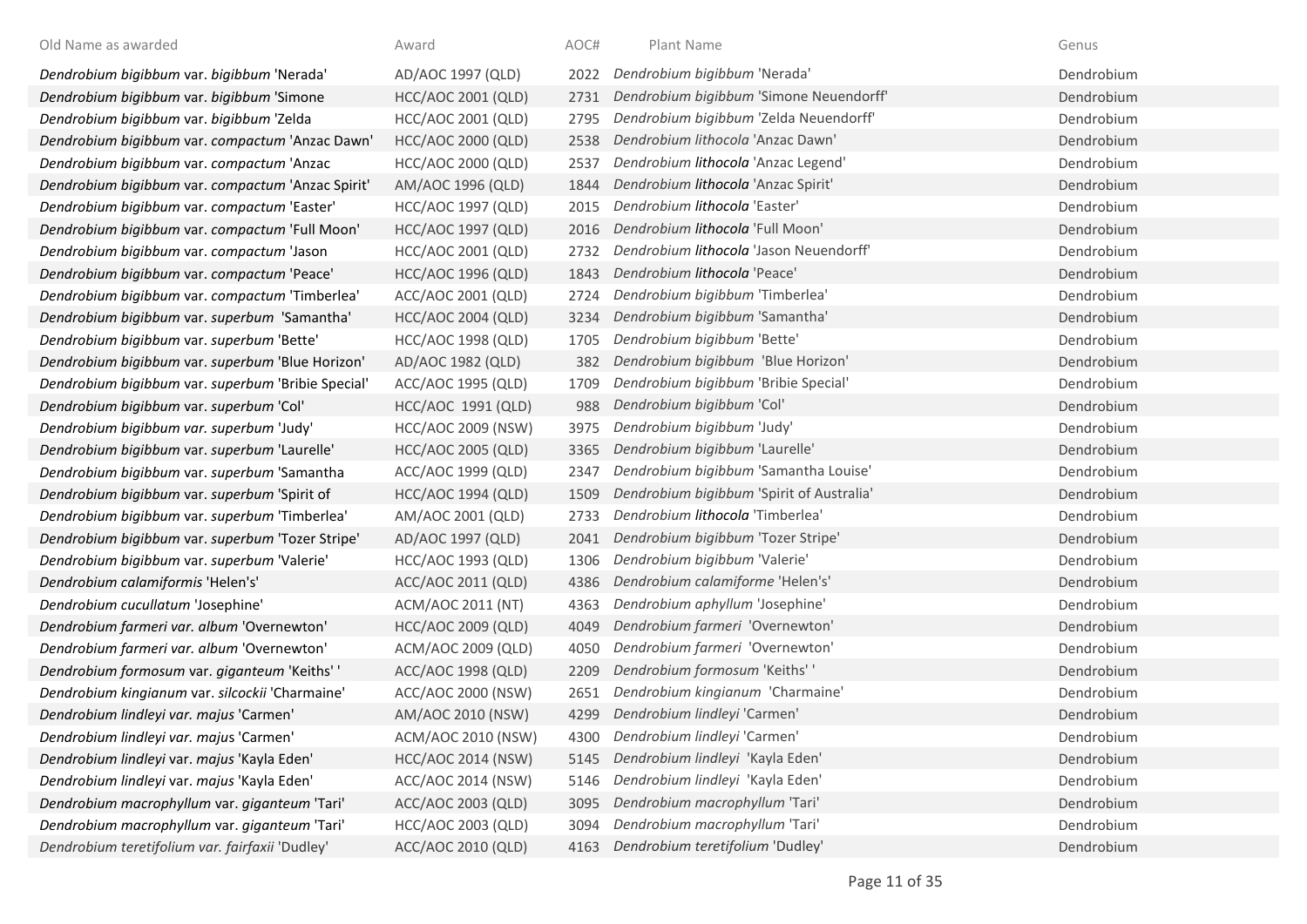| Old Name as awarded                                 | Award                     | AOC# | Plant Name                               | Genus        |
|-----------------------------------------------------|---------------------------|------|------------------------------------------|--------------|
| Dendrobium teretifolium var. fasciculatum 'Collaroy | <b>HCC/AOC 2012 (NSW)</b> | 4571 | Dendrobium teretifolium 'Collaroy Gold'  | Dendrobium   |
| Dendrochilum vacatum 'Danne'                        | <b>HCC/AOC 2004 (WA)</b>  | 3255 | Dendrochilum cobbianum 'Danne'           | Dendrochilum |
| Dichaea muricata 'Helen'                            | CBM/AOC 1993 (TAS)        | 1478 | Dichaea morrisii 'Helen'                 | Dichaea      |
| Dock. Australian Ginger 'WOW'                       | AD/AOC 2010 (NSW)         | 4244 | Den. Australian Ginger 'WOW'             | Dendrobium   |
| Dock. Australian Ginger 'WOW'                       | <b>HCC/AOC 2010 (NSW)</b> | 4243 | Den. Australian Ginger 'WOW'             | Dendrobium   |
| Dock. Oliver Jack 'Gerard'                          | <b>HCC/AOC 2005 (NSW)</b> | 3498 | Den. Oliver Jack 'Gerard'                | Dendrobium   |
| Dockrillia calamiformis 'Samford'                   | ACE/AOC 2010 (QLD)        | 4207 | Dendrobium calamiforme 'Samford'         | Dendrobium   |
| Dockrillia cucumerina 'Margaret'                    | AM/AOC 2003 (NSW)         | 3199 | Dendrobium cucumerinum 'Margaret'        | Dendrobium   |
| Dockrillia cucumerina 'Margaret'                    | ACC/AOC 2003 (NSW)        | 3200 | Dendrobium cucumerinum 'Margaret'        | Dendrobium   |
| Dockrillia dolichophylla 'Megs'                     | <b>HCC/AOC 2010 (NSW)</b> | 4237 | Dendrobium dolichophyllum 'Megs'         | Dendrobium   |
| Dockrillia dolichophylla 'Megs'                     | ACM/AOC 2010 (NSW)        | 4238 | Dendrobium dolichophyllum 'Megs'         | Dendrobium   |
| Dockrillia nugentii 'Jeffrey'                       | AM/AOC 2002 (NSW)         | 3031 | Dendrobium nugentii 'Jeffrey'            | Dendrobium   |
| Dockrillia nugentii 'Jeffrey'                       | ACC/AOC 2002 (NSW)        | 3032 | Dendrobium nugentii 'Jeffrey'            | Dendrobium   |
| Dockrillia striolata 'May'                          | ACM/AOC 2009 (NSW)        | 4086 | Dendrobium striolatum 'May'              | Dendrobium   |
| Dockrillia striolata 'Sandy'                        | ACM/AOC 2008 (NSW)        | 3883 | Dendrobium striolatum 'Sandy'            | Dendrobium   |
| Dockrillia striolata 'Red Back'                     | ACC/AOC 1997 (TAS)        | 2182 | Dendrobium striolatum 'Red Back'         | Dendrobium   |
| Dockrillia teretifolia 'Beryl'                      | <b>HCC/AOC 2006 (NSW)</b> | 3603 | Dendrobium teretifolium 'Beryl'          | Dendrobium   |
| Dockrillia teretifolia 'Dijo'                       | <b>ACC/AOC 1998 (VIC)</b> | 2266 | Dendrobium teretifolium 'Dijo'           | Dendrobium   |
| Dockrillia teretifolia 'Emily                       | ACC/AOC 2006 (SA)         | 3633 | Dendrobium teretifolium 'Emily'          | Dendrobium   |
| Dockrillia teretifolia 'Enfield'                    | ACC/AOC 1998 (SA)         | 2247 | Dendrobium teretifolium 'Enfield'        | Dendrobium   |
| Dockrillia teretifolia 'Enfield'                    | HCC/AOC 1998 (SA)         | 2246 | Dendrobium teretifolium 'Enfield'        | Dendrobium   |
| Dockrillia teretifolia 'Jagerbe'                    | <b>HCC/AOC 1998 (SA)</b>  | 2218 | Dendrobium teretifolium 'Jagerbe'        | Dendrobium   |
| Dockrillia teretifolia 'Melanie'                    | ACM/AOC 2009 (NSW)        | 4061 | Dendrobium teretifolium 'Melanie'        | Dendrobium   |
| Dockrillia teretifolia 'Melanie'                    | AM/AOC 2009 (NSW)         | 4060 | Dendrobium teretifolium 'Melanie'        | Dendrobium   |
| Dockrillia teretifolia 'Olivia'                     | ACC/AOC 2000 (NSW)        | 2605 | Dendrobium teretifolium 'Olivia'         | Dendrobium   |
| Dockrillia teretifolia 'Yatte Yattah'               | <b>HCC/AOC 2008 (NSW)</b> | 3850 | Dendrobium teretifolium 'Yatte Yattah'   | Dendrobium   |
| Doritis pulcherrima 'Zumita'                        | AD/AOC 1988 (QLD)         | 738  | Phalaenopsis pulcherrima 'Zumita'        | Phalaenopsis |
| Doritis pulcherrima 'Chumpornensis'                 | <b>HCC/AOC 1999 (QLD)</b> | 2339 | Phalaenopsis pulcherrima 'Chumpornensis' | Phalaenopsis |
| Doritis pulcherrima 'Jamie'                         | HCC/AOC 1993 (QLD)        | 1325 | Phalaenopsis pulcherrima 'Jamie'         | Phalaenopsis |
| Doritis pulcherrima 'Keiths Blue'                   | AD/AOC 1992 (QLD)         | 1298 | Phalaenopsis pulcherrima 'Keiths Blue'   | Phalaenopsis |
| Doritis pulcherrima 'Lakeside Red'                  | <b>HCC/AOC 1999 (QLD)</b> | 2358 | Phalaenopsis pulcherrima 'Lakeside Red'  | Phalaenopsis |
| Doritis pulcherrima 'Meg'                           | AD/AOC 2009 (NSW)         | 3979 | Phalaenopsis pulcherrima 'Meg'           | Phalaenopsis |
| Doritis pulcherrima 'Porter'                        | HCC/AOC 1999 (QLD)        | 2342 | Phalaenopsis pulcherrima 'Porter'        | Phalaenopsis |
| Doritis pulcherrima var. aquinii 'Frills'           | <b>HCC/AOC 1995 (QLD)</b> | 1685 | Phalaenopsis pulcherrima 'Frills'        | Phalaenopsis |
| Doritis pulcherrima var. aquinii 'Keiths'           | AD/AOC 1992 (QLD)         | 1125 | Phalaenopsis pulcherrima 'Keiths'        | Phalaenopsis |
| Doritis pulcherrima var. aquinii 'Keiths'           | AD/AOC 1993 (QLD)         | 1476 | Phalaenopsis pulcherrima 'Keiths'        | Phalaenopsis |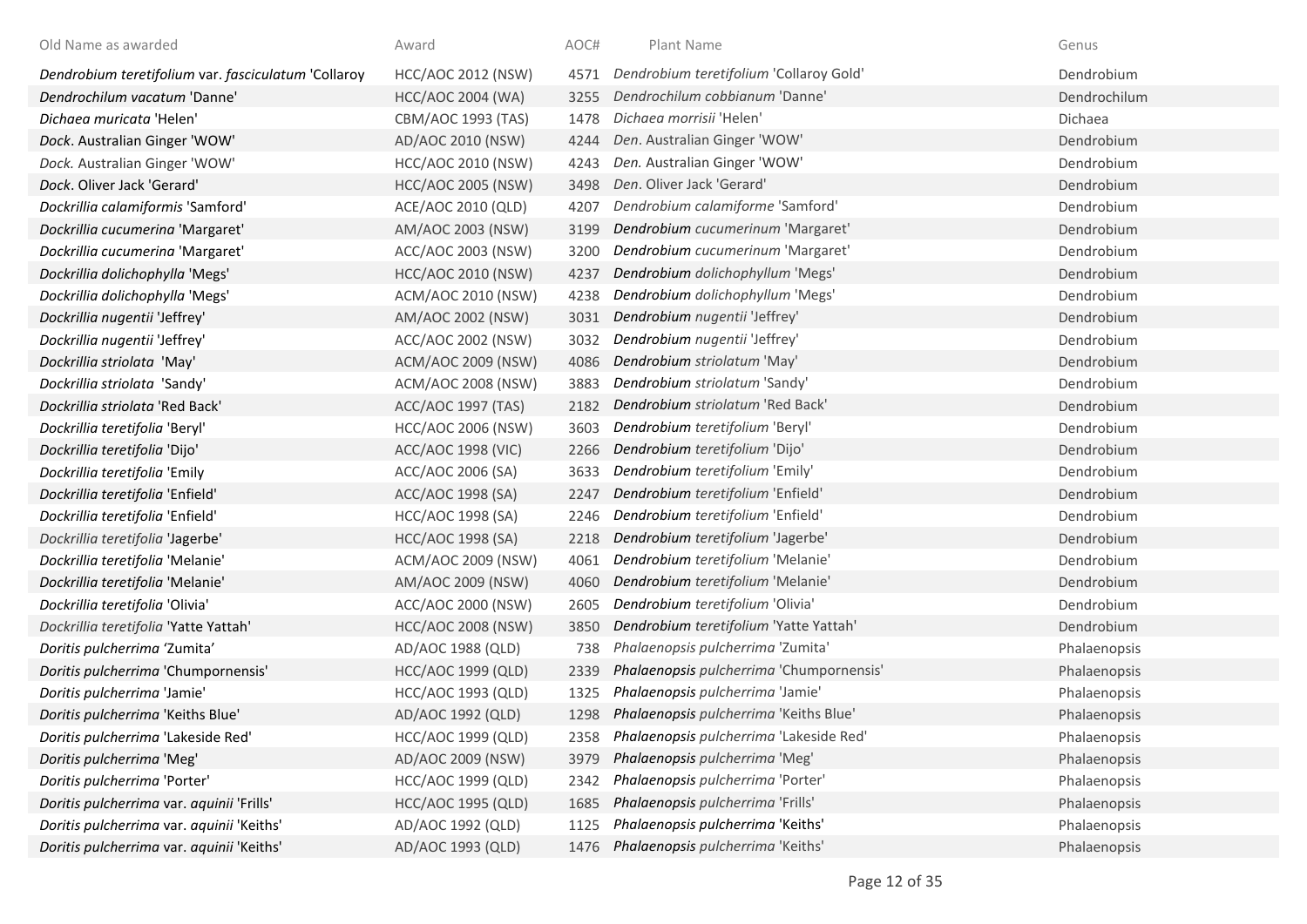| Old Name as awarded                                  | Award                     | AOC# | Plant Name                                   | Genus        |
|------------------------------------------------------|---------------------------|------|----------------------------------------------|--------------|
| Doritis pulcherrima var. aquinii 'Nicholas'          | AD/AOC 1992 (QLD)         | 1289 | Phalaenopsis pulcherrima 'Nicholas'          | Phalaenopsis |
| Doritis pulcherrima var. buysonniana 'Nancy'         | <b>HCC/AOC 1998 (NT)</b>  | 2307 | Phalaenopsis pulcherrima 'Nancy'             | Phalaenopsis |
| Doritis pulcherrima var. buyssoniana 'Lee'           | AM/AOC 1993 (QLD)         | 1302 | Phalaenopsis pulcherrima 'Lee'               | Phalaenopsis |
| Doritis pulcherrima var. buyssoniana 'Peach Blossom' | <b>HCC/AOC 1994 (QLD)</b> | 1503 | Phalaenopsis pulcherrima 'Peach Blossom'     | Phalaenopsis |
| Doritis pulcherrima var. chumpornensis 'Sunlands H   | <b>HCC/AOC 1996 (QLD)</b> | 1968 | Phalaenopsis pulcherrima 'Sunlands H'        | Phalaenopsis |
| Doritis pulcherrima 'Zoe'                            | <b>HCC/AOC 2009 (NSW)</b> | 3972 | Phalaenopsis pulcherrima 'Zoe'               | Phalaenopsis |
| Dracula woolwardii 'Queenscliff'                     | <b>HCC/AOC 2002 (VIC)</b> | 2906 | Dracula woolwardiae 'Queenscliff'            | Dracula      |
| Dtps. Acker's Sweetie 'Warrigal'                     | <b>HCC/AOC 2008 (QLD)</b> | 3809 | Phal. Acker's Sweetie 'Warrigal'             | Phalaenopsis |
| Dtps. Alice Loeb 'Q'lander'                          | HCC/AOC 1991 (NSW)        | 1136 | Phal. Alice Loeb 'Q'lander'                  | Phalaenopsis |
| Dtps. Alice's Beth 'Elena'                           | AM/AOC 2010 (QLD)         | 4194 | Phal. Alice's Beth 'Elena'                   | Phalaenopsis |
| Dtps. Amy Louise Bright Eyes 'Valerie'               | AM/AOC 2006 (QLD)         | 3621 | Phal. Amy Louise Bright Eyes 'Valerie'       | Phalaenopsis |
| Dtps. Beautiful Jewel 'Sarah'                        | <b>HCC/AOC 1993 (QLD)</b> | 1466 | Phal. Beautiful Jewel 'Sarah'                | Phalaenopsis |
| Dtps. Bob Goode 'Elaine'                             | <b>HCC/AOC 1996 (VIC)</b> | 2008 | Phal. Bob Goode 'Elaine'                     | Phalaenopsis |
| Dtps. Brother Dalmation 'Dendi'                      | <b>HCC/AOC 2006 (NSW)</b> | 3630 | Phal. Brother Dalmation 'Dendi'              | Phalaenopsis |
| Dtps. Brother Formosa Love 'Flamenco Dancer'         | HCC/AOC 2006 (QLD)        | 3607 | Phal. Brother Formosa Love 'Flamenco Dancer' | Phalaenopsis |
| Dtps. Brother Sheridan 'Warrigal'                    | AD/AOC 2006 (NSW)         | 3588 | Phal. Brother Sheridan 'Warrigal'            | Phalaenopsis |
| Dtps. Brother Sheridan 'Warrigal'                    | AM/AOC 2006 (NSW)         | 3587 | Phal. Brother Sheridan 'Warrigal'            | Phalaenopsis |
| Dtps. Brother Shiraz 'Dendi'                         | AD/AOC 2006 (NSW)         | 3629 | Phal. Brother Shiraz 'Dendi'                 | Phalaenopsis |
| Dtps. Cape Town 'Marjorie'                           | HCC/AOC 1996 (SA)         | 1894 | Phal. Cape Town 'Marjorie'                   | Phalaenopsis |
| Dtps. Chain Xen Pearl 'Warrigal'                     | <b>HCC/AOC 2005 (QLD)</b> | 3384 | Phal. Chian Xen Pearl 'Warrigal'             | Phalaenopsis |
| Dtps. Chain Xen Pearl 'Warrigal'                     | AD/AOC 2006 (NSW)         | 3586 | Phal. Chian Xen Pearl 'Warrigal'             | Phalaenopsis |
| Dtps. Chain Xen Pearl 'Warrigal No2'                 | <b>HCC/AOC 2007 (NSW)</b> | 3745 | Phal. Chian Xen Pearl 'Warrigal No2'         | Phalaenopsis |
| Dtps. Champion Lightning 'Splash'                    | AM/AOC 2011 (WA)          | 4378 | Phal. Champion Lightning 'Splash'            | Phalaenopsis |
| Dtps. Ching Ann Diamond 'Warrigal'                   | AM/AOC 2007 (NSW)         | 3744 | Phal. Ching Ann Diamond 'Warrigal'           | Phalaenopsis |
| Dtps. Delwin 'Rosa Too'                              | HCC/AOC 1996 (QLD)        | 1919 | Phal. Delwin 'Rosa Too'                      | Phalaenopsis |
| Dtps. Delwin 'Ruth'                                  | <b>HCC/AOC 1993 (QLD)</b> | 1368 | Phal. Delwin 'Ruth'                          | Phalaenopsis |
| Dtps. Dendi Flares 'Purple Surprise'                 | AD/AOC 1997 (NSW)         | 2164 | Phal. Dendi Flares 'Purple Surprise'         | Phalaenopsis |
| Dtps. Dendi's Yeti 'Big Foot'                        | AD/AOC 2008 (NSW)         | 3871 | Phal. Dendi's Yeti 'Big Foot'                | Phalaenopsis |
| Dtps. Dendi's Yeti 'DD'                              | <b>HCC/AOC 2011 (NSW)</b> | 4434 | Phal. Dendi's Yeti 'DD'                      | Phalaenopsis |
| Dtps. Fusheng Pink Pearl 'Warrigal'                  | HCC/AOC 2009 (QLD)        | 3992 | Phal. Fusheng Pink Pearl 'Warrigal'          | Phalaenopsis |
| Dtps. Fusheng's Bridal Dress 'Warrigal'              | <b>HCC/AOC 2008 (QLD)</b> | 3805 | Phal. Fusheng's Bridal Dress 'Warrigal'      | Phalaenopsis |
| Dtps. Golden City 'Fong Ping'                        | <b>HCC/AOC 1997 (QLD)</b> | 2056 | Phal. Golden City 'Fong Ping'                | Phalaenopsis |
| Dtps. Happy Valentine 'Spice'                        | <b>HCC/AOC 1997 (NSW)</b> | 2032 | Phal. Happy Valentine 'Spice'                | Phalaenopsis |
| Dtps. Hausermann's Red Bird 'Cardinal'               | <b>HCC/AOC 1988 (SA)</b>  | 716  | Phal. Hausermann's Red Bird 'Cardinal'       | Phalaenopsis |
| Dtps. Ho's Sweet Valentine 'Warrigal'                | AM/AOC 2008 (OLD)         | 3806 | Phal. Ho's Sweet Valentine 'Warrigal'        | Phalaenopsis |
| Dtps. Hsinying Heart 'Warrigal No. 1'                | <b>HCC/AOC 2005 (QLD)</b> | 3425 | Phal. Hsinying Heart 'Warrigal No. 1'        | Phalaenopsis |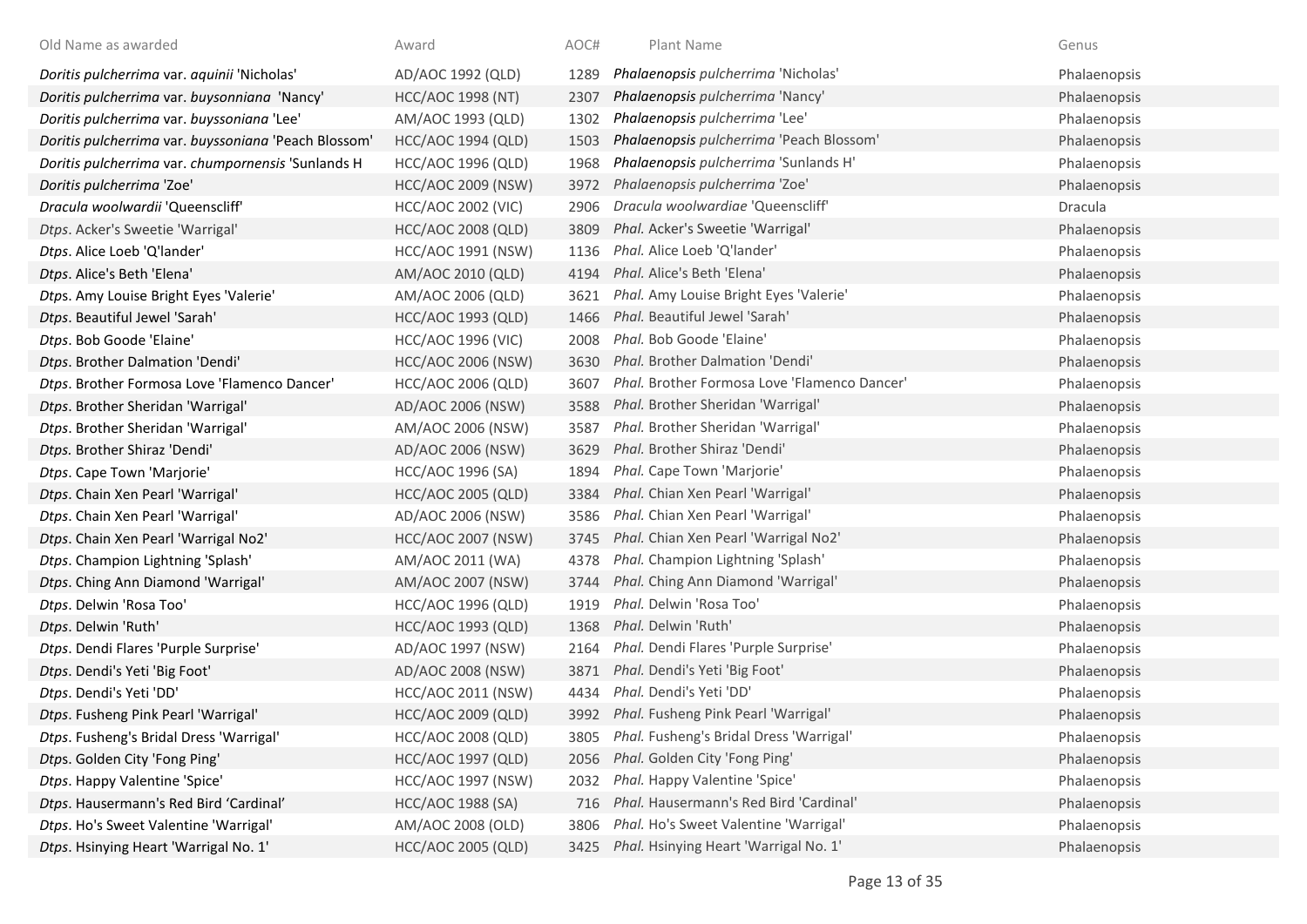| Old Name as awarded                        | Award                     | AOC# | Plant Name                                  | Genus        |
|--------------------------------------------|---------------------------|------|---------------------------------------------|--------------|
| Dtps. Hsinying Webber 'Lonsdale'           | <b>HCC/AOC 2009 (VIC)</b> | 4016 | Phal. Hsinying Webber 'Lonsdale'            | Phalaenopsis |
| Dtps. I-Hsin Spring 'Warrigal KAY'         | <b>HCC/AOC 2005 (QLD)</b> | 3423 | Phal. I-Hsin Spring 'Warrigal KAY'          | Phalaenopsis |
| Dtps. Jingcheng Elegant Lady 'Jincheng'    | <b>HCC/AOC 2009 (QLD)</b> | 4104 | Phal. Jingcheng Elegant Lady 'Jincheng'     | Phalaenopsis |
| Dtps. Jingcheng Elegant Lady 'Jincheng'    | AD/AOC 2009 (QLD)         | 4109 | Phal. Jingcheng Elegant Lady 'Jincheng'     | Phalaenopsis |
| Dtps. Joy Nancy Lady 'Gi Gi'               | HCC/AOC 2009 (QLD)        | 4108 | Phal. Joy Nancy Lady 'Gi Gi'                | Phalaenopsis |
| Dtps. Joy Nancy Lady 'Warrigal'            | <b>HCC/AOC 2009 (QLD)</b> | 4097 | Phal. Joy Nancy Lady 'Warrigal'             | Phalaenopsis |
| Dtps. Joy Nancy Lady 'Warrigal Lady'       | HCC/AOC 2009 (QLD)        | 4107 | Phal. Joy Nancy Lady 'Warrigal Lady'        | Phalaenopsis |
| Dtps. Kulnura Honey 'Goodie'               | <b>HCC/AOC 2008 (NSW)</b> | 3854 | Phal. Kulnura Honey 'Goodie'                | Phalaenopsis |
| Dtps. KV Charmer 'Warrigal'                | <b>HCC/AOC 2009 (QLD)</b> | 3990 | Phal. KV Charmer 'Warrigal'                 | Phalaenopsis |
| Dtps. Kyoto 'Red Gem'                      | AD/AOC 1990 (NSW)         | 893  | Phal. Kyoto 'Red Gem'                       | Phalaenopsis |
| Dtps. Leopard Prince 'Bellarine'           | <b>HCC/AOC 2011 (VIC)</b> | 4347 | Phal. Leopard Prince 'Bellarine'            | Phalaenopsis |
| Dtps. Leopard Prince 'Gi Gi'               | AM/AOC 2009 (QLD)         | 4099 | Phal. Leopard Prince 'Gi Gi'                | Phalaenopsis |
| Dtps. Little Gem Stripes 'Splash 3-638'    | <b>HCC/AOC 2009 (QLD)</b> | 4101 | Phal. Little Gem Stripes 'Splash 3-638'     | Phalaenopsis |
| Dtps. Little Gem Stripes 'Splash 3-638'    | AD/AOC 2009 (QLD)         | 4102 | Phal. Little Gem Stripes 'Splash 3-638'     | Phalaenopsis |
| Dtps. Long Pride Tiger 'Warrigal'          | <b>HCC/AOC 2008 (QLD)</b> | 3813 | Phal. Long Pride Tiger 'Warrigal'           | Phalaenopsis |
| Dtps. Malibu Icon 'Charlie'                | AM/AOC 2001 (QLD)         | 2830 | Phal. Malibu Icon 'Charlie'                 | Phalaenopsis |
| Dtps. Malibu Queen 'Deadly Dave'           | <b>HCC/AOC 1996 (QLD)</b> | 1989 | Phal. Malibu Queen 'Deadly Dave'            | Phalaenopsis |
| Dtps. Memoria Clarence Schubert 'Stonyfell | AD/AOC 1974 (SA)          | 129  | Phal. Memoria Clarence Schubert 'Stonyfell' | Phalaenopsis |
| Dtps. Memoria Fong Kim Oy 'Florence'       | <b>HCC/AOC 2005 (NSW)</b> | 3563 | Phal. Memoria Fong Kim Oy 'Florence'        | Phalaenopsis |
| Dtps. Modern Beauty 'Diane'                | HCC/AOC 1993 (QLD)        | 1397 | Phal. Modern Beauty 'Diane'                 | Phalaenopsis |
| Dtps. Modern Beauty 'Houghton'             | HCC/AOC 1993 (SA)         | 1296 | Phal. Modern Beauty 'Houghton'              | Phalaenopsis |
| Dtps. Nobby's Pink Lady 'Warrigal'         | <b>HCC/AOC 2005 (QLD)</b> | 3366 | Phal. Nobby's Pink Lady 'Warrigal'          | Phalaenopsis |
| Dtps. Patricia Druce 'Hedley'              | AM/AOC 2001 (QLD)         | 2917 | Phal. Patricia Druce 'Hedley'               | Phalaenopsis |
| Dtps. Pretty Nice 'Houghton'               | AD/AOC 1985 (SA)          | 549  | Phal. Pretty Nice 'Houghton'                | Phalaenopsis |
| Dtps. Rachael's Pride 'Eaglewood'          | HCC/AOC 1999 (WA)         | 2461 | Phal. Rachael's Pride 'Eaglewood'           | Phalaenopsis |
| Dtps. Rendezvous 'Barrita'                 | AD/AOC 1994 (NSW)         | 1733 | Phal. Rendezvous 'Barrita'                  | Phalaenopsis |
| Dtps. Ruey Lih Beauty 'Dianne'             | <b>HCC/AOC 2006 (NSW)</b> | 3593 | Phal. Ruey Lih Beauty 'Dianne'              | Phalaenopsis |
| Dtps. Steve's Rose 'Merrece'               | AM/AOC 2010 (QLD)         | 4247 | Phal. Steve's Rose 'Merrece'                | Phalaenopsis |
| Dtps. Sunlands Buddha Lady 'Warrigal'      | <b>HCC/AOC 2004 (QLD)</b> | 3266 | Phal. Sunlands Buddha Lady 'Warrigal'       | Phalaenopsis |
| Dtps. Sunlands Pearl 'Warrigal'            | AD/AOC 2006 (NSW)         | 3585 | Phal. Sunlands Pearl 'Warrigal'             | Phalaenopsis |
| Dtps. Sunlands Spring 'Queenslander'       | <b>HCC/AOC 2005 (QLD)</b> | 3387 | Phal. Sunlands Spring 'Queenslander'        | Phalaenopsis |
| Dtps. Sunland's Spring 'Warrigal Beauty'   | AM/AOC 2006 (NSW)         | 3589 | Phal. Sunland's Spring 'Warrigal Beauty'    | Phalaenopsis |
| Dtps. Tai Lin Moon 'Sassy'                 | <b>HCC/AOC 2012 (VIC)</b> | 4670 | Phal. Tai Lin Moon 'Sassy'                  | Phalaenopsis |
| Dtps. Taisuco Micky 'Ruby'                 | AD/AOC 2007 (NSW)         | 3716 | Phal. Taisuco Micky 'Ruby'                  | Phalaenopsis |
| Dtps. Taisuco Pixie 'Ching Ruey'           | <b>HCC/AOC 2008 (QLD)</b> | 3814 | Phal. Taisuco Pixie 'Ching Ruey'            | Phalaenopsis |
| Dtps. Tarryn Drinnan 'Houghton'            | HCC/AOC 1993 (SA)         |      | 1416 Phal. Tarryn Drinnan 'Houghton'        | Phalaenopsis |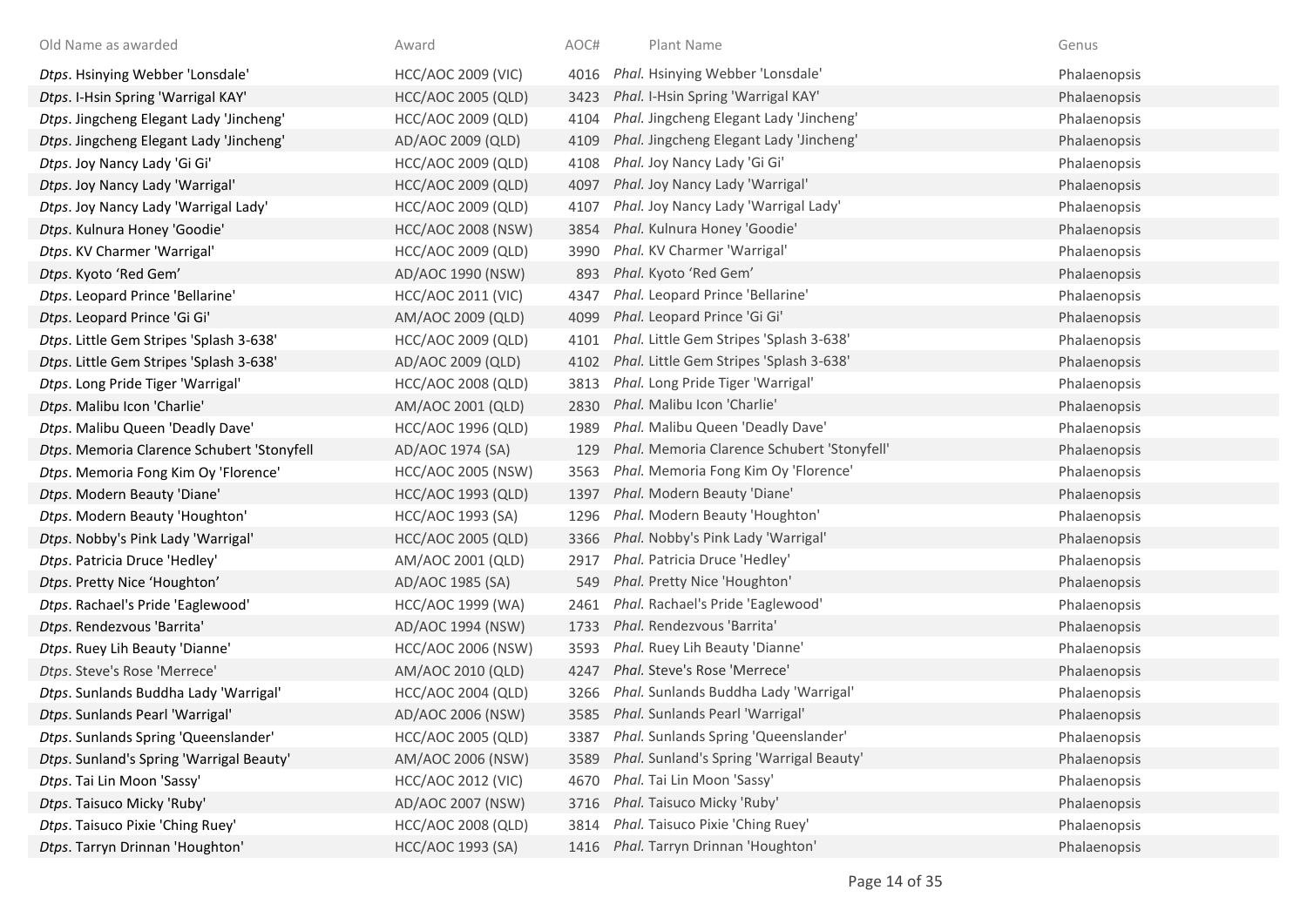| Old Name as awarded                         | Award                     | AOC# | Plant Name                                   | Genus           |
|---------------------------------------------|---------------------------|------|----------------------------------------------|-----------------|
| Dtps. Tarryn Drinnan 'Paracombe'            | HCC/AOC 1994 (SA)         | 1576 | Phal. Tarryn Drinnan 'Paracombe'             | Phalaenopsis    |
| Dtps. The Pride of Ben Yu 'Warrigal'        | <b>HCC/AOC 2007 (NSW)</b> | 3746 | Phal. The Pride of Ben Yu 'Warrigal'         | Phalaenopsis    |
| Dtps. Warana 'Forestdale Imp                | HCC/AOC 1991 (QLD)        | 1130 | Phal. Warana 'Forestdale Imp'                | Phalaenopsis    |
| Dtps. Warana 'Q'lander'                     | <b>HCC/AOC 1993 (QLD)</b> | 1438 | Phal. Warana 'Q'lander'                      | Phalaenopsis    |
| Dtps. White Castle 'West Coast'             | <b>HCC/AOC 1998 (WA)</b>  | 2215 | Phal. White Castle 'West Coast'              | Phalaenopsis    |
| Dtps. White Falls 'Cassie'                  | <b>HCC/AOC 1990 (VIC)</b> | 1070 | Phal. White Falls 'Cassie'                   | Phalaenopsis    |
| Dtps. Yorkshire 'David'                     | <b>HCC/AOC 2010 (NSW)</b> | 4258 | Phal. Yorkshire 'David'                      | Phalaenopsis    |
| Dtps. Zuma Highness 'Reedy Creek'           | <b>HCC/AOC 1997 (QLD)</b> | 2135 | Phal. Zuma Highness 'Reedy Creek'            | Phalaenopsis    |
| Dtps. Zuma White Puff 'Maria Vasquez'       | <b>HCC/AOC 1988 (QLD)</b> | 736  | Phal. Zuma White Puff 'Maria Vasquez'        | Phalaenopsis    |
| Dtps. Warana 'Festival'                     | <b>HCC/AOC 1992 (QLD)</b> | 1236 | Phal. Warana 'Festival'                      | Phalaenopsis    |
| Dvra. Sunlands Winter Shower 'Queenslander' | HCC/AOC 2005 (QLD)        | 3426 | Vdnps. Sunlands Winter Shower 'Queenslander' | Vandaenopsis    |
| Dvra. Sunlands Winter Shower 'Warrigal'     | <b>HCC/AOC 2004 (QLD)</b> | 3271 | Vdnps. Sunlands Winter Shower 'Warrigal'     | Vandaenopsis    |
| Encyclia amicta 'Thelma'                    | ACC/AOC 2006 (QLD)        | 3638 | Encyclia flava 'Thelma'                      | Encyclia        |
| Encyclia citrina 'Louanne'                  | <b>HCC/AOC 1999 (NSW)</b> | 2500 | Prosthechea citrina 'Louanne'                | Prosthechea     |
| Encyclia cochleata 'Rita'                   | HCC/AOC 2000 (SA)         | 2544 | Prosthechea cochleata 'Rita'                 | Prosthechea     |
| Encyclia cordigera var. rosea 'Sharon Lea'  | <b>HCC/AOC 1993 (SA)</b>  | 1417 | Encyclia cordigera 'Sharon Lea'              | Encyclia        |
| Encyclia tampensis var. alba 'Mendenhall'   | ACC/AOC 2011 (QLD)        | 4424 | Encyclla tampensis 'Mendenhall'              | Encyclia        |
| Epi. Bees Knees 'Ted'                       | ACC/AOC 1991 (SA)         | 961  | E. Bees Knees 'Ted'                          | Encyclia        |
| Epi. Oakland 'Bronwyn'                      | ACC/AOC 1998 (QLD)        | 2310 | E. Oakland 'Bronwyn'                         | Encyclia        |
| Epi. Tammy Virgen 'Tammy'                   | <b>HCC/AOC 1996 (QLD)</b> | 2012 | E. Tammy Virgen 'Tammy'                      | Encyclia        |
| Epidendrum prismatocarpum 'Galaxy'          | HCC/AOC 1999 (QLD)        | 2487 | Prosthechea prismatocarpa 'Galaxy'           | Prosthechea     |
| Epidendrum prismatocarpum 'Tom's Delight'   | <b>HCC/AOC 1993 (QLD)</b> | 1453 | Prosthechea prismatocarpa 'Tom's Delight'    | Prosthechea     |
| Eria multiflora 'Glasshouse'                | CBM/AOC 2010 (QLD)        | 4129 | Pinalia multiflora 'Glasshouse'              | Pinalia         |
| Euanthe sanderiana 'Almar'                  | <b>HCC/AOC 1994 (QLD)</b> | 1516 | Vanda sanderiana 'Almar'                     | Vanda           |
| Euanthe sanderiana 'T.O.M.'                 | AM/AOC 2005 (NSW)         | 3389 | Vanda sanderiana 'T.O.M.'                    | Vanda           |
| Euanthe sanderiana 'Taylah'                 | AM/AOC 2010 (QLD)         | 4142 | Vanda sanderiana 'Taylah'                    | Vanda           |
| Gastrochilus somai 'Judith'                 | ACC/AOC 1995 (QLD)        | 1711 | Gastrochilus somae 'Judith'                  | Gastrochilus    |
| Gastrochilus somai 'Judith'                 | CBM/AOC 1995 (QLD)        | 1710 | Gastrochilus somae 'Judith'                  | Gastrochilus    |
| Gastrochilus somai 'Royale'                 | AM/AOC 2006 (NSW)         | 3502 | Gastrochilus somae 'Royale'                  | Gastrochilus    |
| Gastrochilus somai 'Royale'                 | ACM/AOC 2006 (NSW)        |      | 3503 Gastrochilus somae 'Royale'             | Gastrochilus    |
| Glossorhyncha stenocentrum 'Los Cerros'     | CBM/AOC 1999 (QLD)        | 2486 | Glomera stenocentrum 'Los Cerros'            | Glomera         |
| Grammangis fallax 'Keiths'                  | AM/AOC 2004 (QLD)         | 3320 | Grammangis elllisii 'Keiths'                 | Grammangis      |
| Grammangis fallax 'Keiths'                  | CBM/AOC 1999 (QLD)        | 2491 | Grammangis ellisii 'Keiths'                  | Grammangis      |
| Grammangis fallax 'Victoria'                | AM/AOC 2000 (NSW)         | 2587 | Grammangis ellisii 'Victoria'                | Grammangis      |
| Grammangis stapeliiflorum 'Keiths'          | ACC/AOC 1999 (QLD)        | 2492 | Grammatophyllum stapeliiflorum 'Keiths'      | Grammatophyllum |
| Grammatophyllum fenzlianum 'Sirebern'       | AM/AOC 1988 (QLD)         | 757  | Grammatophyllum rumpheanum 'Sirebern'        | Grammatophyllum |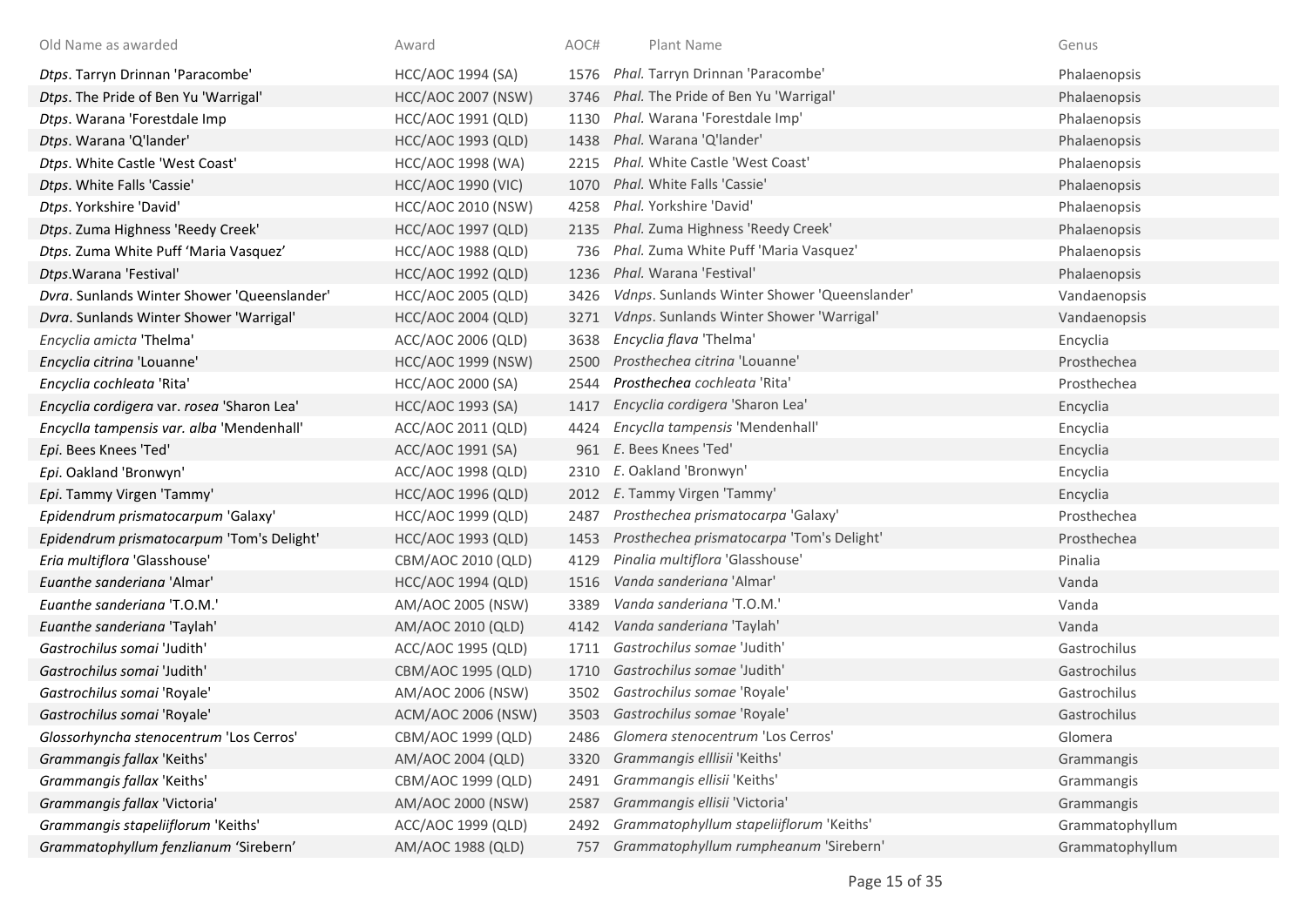| Old Name as awarded                                 | Award                     | AOC# | Plant Name                                              | Genus           |
|-----------------------------------------------------|---------------------------|------|---------------------------------------------------------|-----------------|
| Grammatophyllum scriptum var. citrinum 'Hihimanu'   | HCC/AOC 2012 (NT)         | 4674 | Grammatophyllum multiflorum var. multiflorum 'Hihimanu' | Grammatophyllum |
| Grammatophyllum scriptum var. tigrinum 'Jordan'     | <b>HCC/AOC 1996 (QLD)</b> | 2000 | Grammatophyllum multiflorum var. tigrinum 'Jordan'      | Grammatophyllum |
| Grammatophyllum scriptum var. tigrinum 'Jordan'     | AM/AOC 1998 (QLD)         | 2316 | Grammatophyllum multiflorum var. tigrinum 'Jordan'      | Grammatophyllum |
| Grammatophyllum scriptum var. tigrinum 'Jordan'     | ACC/AOC 1996 (QLD)        | 2001 | Grammatophyllum multiflorum var. tigrinum 'Jordan'      | Grammatophyllum |
| Hasgw. Anzac Brandy 'Blush'                         | AM/AOC 2005 (QLD)         | 3446 | Vkt. Anzac Brandy 'Blush'                               | Volkertara      |
| Hasgw. Anzac Brandy 'Blush'                         | HCC/AOC 2003 (QLD)        | 3227 | Vkt. Anzac Brandy 'Blush'                               | Volkertara      |
| Hasgw. Anzac Brandy 'Hot Lady'                      | <b>HCC/AOC 2006 (QLD)</b> | 3555 | Vkt. Anzac Brandy 'Hot Lady'                            | Volkertara      |
| Hasqw. Roll of Honour 'Bombshell                    | <b>HCC/AOC 1995 (QLD)</b> | 1682 | Rly. Roll of Honour 'Bombshell'                         | Rhyntonleya     |
| Hasgw. When Love Dies 'Pretty Face'                 | HCC/AOC 2004 (QLD)        | 3269 | Vkt. When Love Dies 'Pretty Face'                       | Volkertara      |
| Hasgwa. When Love Dies 'Rainbow'                    | <b>HCC/AOC 2004 (QLD)</b> | 3242 | Gcp. When Love Dies 'Rainbow'                           | Guaricatophila  |
| Herb. Daphne Hinds 'Yabulu'                         | ACC/AOC 2004 (QLD)        | 3321 | Gcp. Daphne Hinds 'Yabulu'                              | Guaricatophila  |
| Hknsa. Brandi's Valentine 'Fireball'                | <b>HCC/AOC 2005 (QLD)</b> | 3447 | Gct. Brandi's Valentine 'Fireball'                      | Guaricattonia   |
| Hknsa. Dash of Napalm 'Red Bouquet'                 | HCC/AOC 2000 (QLD)        | 2719 | Gct. Dash of Napalm 'Red Bouquet'                       | Guaricattonia   |
| Hknsa. Koolau Sunset 'Hawaii'                       | AD/AOC 2001 (VIC)         | 2740 | Ctna. Koolau Sunset 'Hawaii'                            | Cattleytonia    |
| Hknsa. Quantum Spirit 'Ring of Fire'                | AD/AOC 2004 (QLD)         | 3279 | Ctna. Quantum Spirit 'Ring of Fire'                     | Cattleytonia    |
| Hknsa. Quantum Spirit 'Ring of Fire'                | <b>HCC/AOC 2004 (QLD)</b> | 3278 | Ctna. Quantum Spirit 'Ring of Fire'                     | Cattleytonia    |
| Hknsa. Red Face 'Maili'                             | <b>HCC/AOC 1987 (SA)</b>  | 639  | Ctna. Red Face 'Maili'                                  | Cattleytonia    |
| Hknsa. Rest in Peace 'Anzac'                        | <b>HCC/AOC 1995 (QLD)</b> | 1792 | Gct. Rest in Peace 'Anzac'                              | Guaricattonia   |
| Hknsa. Rest in Peace 'Volcano'                      | <b>HCC/AOC 1996 (QLD)</b> | 1845 | Gct. Rest in Peace 'Volcano'                            | Guaricattonia   |
| Hksna. Quantum Spirit 'Fringe Benefits'             | <b>HCC/AOC 2004 (QLD)</b> | 3244 | Ctna. Quantum Spirit 'Fringe Benefits'                  | Cattleytonia    |
| Hksna. Quantum Spirit 'Fringe Benefits'             | ACC/AOC 2004 (QLD)        | 3245 | Ctna. Quantum Spirit 'Fringe Benefits'                  | Cattleytonia    |
| Hwra. Mary Eliza 'Acacia'                           | HCC/AOC 1993 (SA)         | 1334 | Ryg. Mary Eliza 'Acacia'                                | Rydbergara      |
| Hwra. Mini Primi 'Stella'                           | ACC/AOC 1993 (VIC)        | 1371 | Lsz. Mini-Primi 'Stella'                                | Leomesezia      |
| Jumellea sagittata 'Jill Ann'                       | AM/AOC 2005 (NSW)         | 3499 | Jumellea arachnantha 'Jill Ann'                         | Jumellea        |
| Jumellea sagittata 'Jill Ann'                       | <b>HCC/AOC 2000 (NSW)</b> | 2656 | Jumellea arachnantha 'Jill Ann'                         | Jumellea        |
| Laelia anceps var. chamberlainiana 'James Bravery'  | HCC/AOC 1993 (WA)         | 1358 | Laelia anceps subsp. anceps 'James Bravery'             | Laelia          |
| Laelia anceps var. chamberlainiana 'Memoria Ern Li' | HCC/AOC 1992 (QLD)        | 1120 | Laelia anceps subsp. anceps 'Memoria Ern Li'            | Laelia          |
| Laelia anceps var. lineata 'Laura'                  | AD/AOC 2013 (NSW)         | 4788 | Laelia anceps subsp. anceps 'Laura'                     | Laelia          |
| Laelia briegeri 'Star of Brazil                     | ACC/AOC 1994 (QLD)        | 1630 | Cattleya briegeri 'Star of Brazil'                      | Cattleya        |
| Laelia briegeri 'Star of Brazil'                    | <b>HCC/AOC 1994 (QLD)</b> | 1629 | Cattleya briegeri 'Star of Brazil'                      | Cattleya        |
| Laelia briegeri 'Star of Brazil'                    | AM/AOC 1996 (QLD)         | 1955 | Cattleya briegeri 'Star of Brazil'                      | Cattleya        |
| Laelia crispata 'Peta Anne'                         | AD/AOC 1989 (QLD)         | 849  | Cattleya crispata 'Peta Anne"                           | Cattleya        |
| Laelia flava 'Brazilian Gold'                       | ACC/AOC 2003 (QLD)        | 3134 | Cattleya crispata 'Brazilian Gold'                      | Cattleya        |
| Laelia flava 'Brazilian Gold'                       | <b>HCC/AOC 2003 (QLD)</b> | 3133 | Cattleya crispata 'Brazilian Gold'                      | Cattleya        |
| Laelia harpophylla 'Reg'                            | <b>HCC/AOC 1995 (QLD)</b> | 1753 | Cattleya harpophylla 'Reg'                              | Cattleya        |
| Laelia jongheana 'Sunnydale'                        | <b>HCC/AOC 2000 (QLD)</b> |      | 2686 Cattleya jongheana 'Sunnydale'                     | Cattleya        |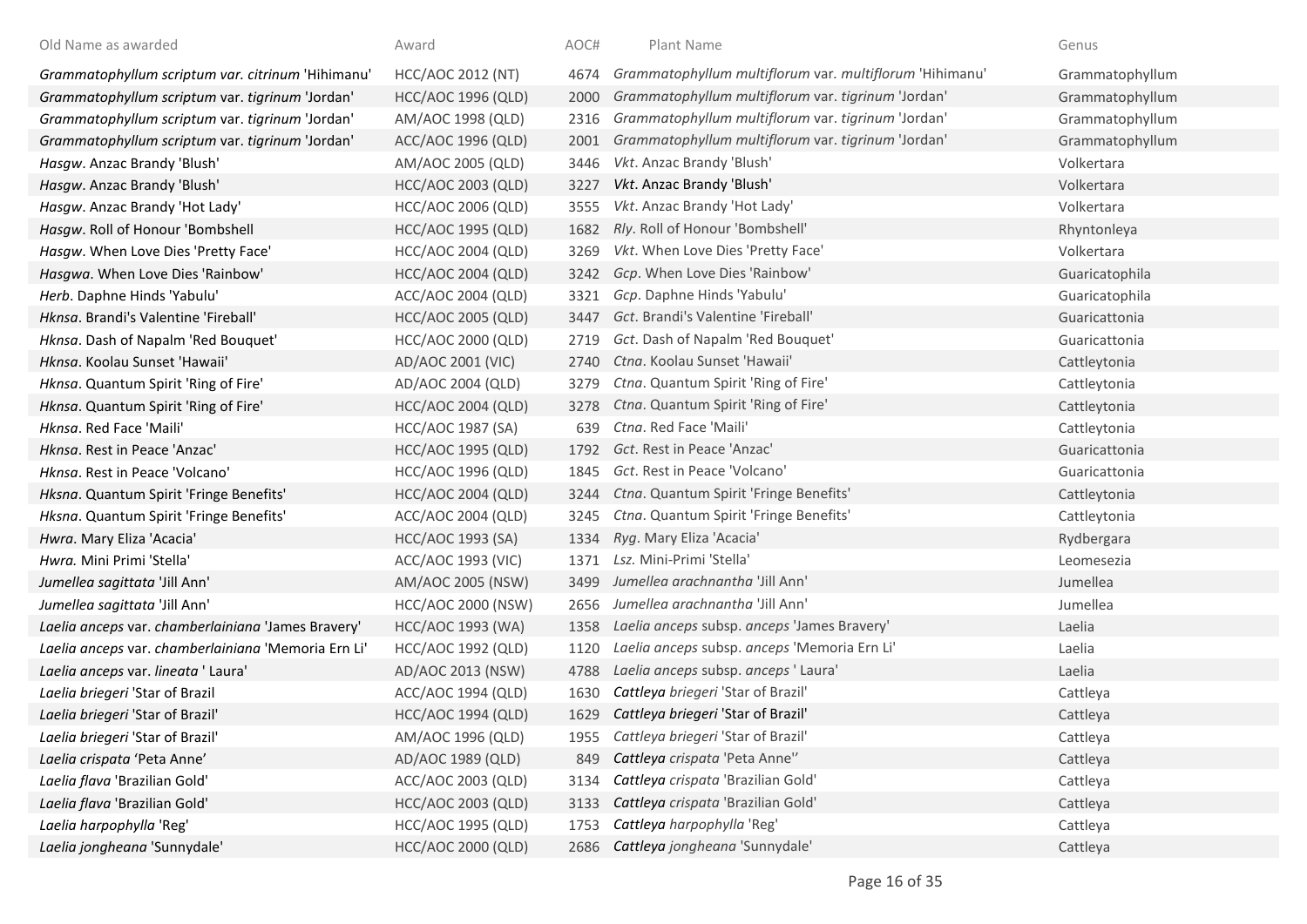| Old Name as awarded                   | Award                     | AOC# | Plant Name                                | Genus       |
|---------------------------------------|---------------------------|------|-------------------------------------------|-------------|
| Laelia milleri 'Red Face'             | HCC/AOC 1994 (QLD)        | 1627 | Cattleya milleri 'Red Face'               | Cattleya    |
| Laelia milleri 'Red Face'             | ACC/AOC 1994 (QLD)        | 1628 | Cattleya milleri 'Red Face'               | Cattleya    |
| Laelia pumila 'Black Diamond'         | ACC/AOC 2001 (VIC)        | 2768 | Cattleya pumila 'Black Diamond'           | Cattleya    |
| Laelia pumila 'Black Diamond'         | <b>HCC/AOC 2001 (VIC)</b> | 2767 | Cattleya pumila 'Black Diamond'           | Cattleya    |
| Laelia purpurata 'Lorraine'           | AM/AOC 2006 (NSW)         | 3661 | Cattleya purpurata 'Lorraine'             | Cattleya    |
| Laelia purpurata var. carnea 'Joy'    | <b>HCC/AOC 2010 (NSW)</b> | 4305 | Cattleya purpurata 'Joy'                  | Cattleya    |
| Laelia tenebrosa 'Copper Glow'        | HCC/AOC 1998 (WA)         | 2321 | Cattleya tenebrosa 'Copper Glow'          | Cattleya    |
| Laelia tenebrosa 'Nicci'              | AM/AOC 2006 (NSW)         | 3662 | Cattleya tenebrosa 'Nicci'                | Cattleya    |
| Laelia tenebrosa 'Oro'                | HCC/AOC 1993 (QLD)        | 1481 | Cattleya tenebrosa 'Oro'                  | Cattleya    |
| Lc. Adelaide Ablaze 'Beverley'        | ACC/AOC 2003 (VIC)        | 3206 | Ctt. Adelaide Ablaze 'Beverley'           | Cattlianthe |
| Lc. Adolph Hecker 'Misty              | <b>HCC/AOC 1969 (NSW)</b> |      | Ctt. Adolph Hecker 'Misty'                | Cattlianthe |
| Lc. Adolph Hecker 'Val'               | <b>HCC/AOC 1996 (NSW)</b> | 1833 | Ctt. Adolph Hecker 'Val'                  | Cattlianthe |
| Lc. Adolph Hecker 'Val'               | ACC/AOC 1996 (NSW)        | 1834 | Ctt. Adolph Hecker 'Val'                  | Cattlianthe |
| Lc. Anaconda Two 'Winward'            | AD/AOC 1983 (TAS)         | 442  | C. Anaconda Two 'Winward'                 | Cattleya    |
| Lc. Aqui-Finn 'Nature's Best'         | ACC/AOC 1998 (SA)         | 2274 | C. Aqui-Finn 'Nature's Best'              | Cattleya    |
| Lc. Ashgrove 'Cecil'                  | <b>HCC/AOC 1968 (QLD)</b> |      | 40 C. Ashgrove 'Cecil'                    | Cattleya    |
| Lc. Aussie Sunset 'Cosmic Fire'       | AD/AOC 2003 (SA)          |      | 3142 Ctt. Aussie Sunset 'Cosmic Fire'     | Cattlianthe |
| Lc. Blue Boy 'Belinda'                | AD/AOC 1980 (SA)          |      | 326 Ctt. Blue Boy 'Belinda'               | Cattlianthe |
| Lc. Bullion 'Dundas'                  | HCC/AOC 1980 (NSW)        | 323  | Ctt. Bullion 'Dundas'                     | Cattlianthe |
| Lc. Bullion 'Margo'                   | <b>HCC/AOC 1980 (QLD)</b> |      | 315 Ctt. Bullion 'Margo'                  | Cattlianthe |
| Lc. Burgundy Delight 'Bree'           | AD/AOC 2000 (VIC)         | 2552 | C. Burgundy Delight 'Bree'                | Cattleya    |
| Lc. Butterfly Wings 'Brenda Marie'    | AD/AOCC 1971 (SA)         |      | 84 C. Butterfly Wings 'Brenda Marie'      | Cattleya    |
| Lc. Chit Chat 'Tangerine'             | AD/AOC 1979 (NSW)         | 295  | Ctt. Chit Chat 'Tangerine'                | Cattlianthe |
| Lc. Chit Chat 'Tangerine'             | ACC/AOC 1992 (QLD)        |      | 1253 Ctt. Chit Chat 'Tangerine'           | Cattlianthe |
| Lc. Chocolate Treat 'Chocolate Treat' | AD/AOC 1993 (VIC)         | 1527 | Ctt. Chocolate Treat 'Chocolate Treat'    | Cattlianthe |
| Lc. Culminant 'Luke'                  | AM/AOC 1984 (QLD)         | 495  | C. Culminant 'Luke'                       | Cattleya    |
| Lc. Culminant 'La Tuilerie'           | <b>HCC/AOC 1977 (NSW)</b> |      | 218 C. Culminant 'La Tuilerie'            | Cattleya    |
| Lc. Fedora 'Yarmin'                   | <b>HCC/AOC 1970 (VIC)</b> |      | 76 C. Fedora 'Yarmin'                     | Cattleya    |
| Lc. Fire Dance 'Patricia'             | ACC/AOC 1993 (QLD)        |      | 1383 Ctt. Fire Dance 'Patricia'           | Cattlianthe |
| Lc. Fire Island 'Dorothy'             | AD/AOCC 1971 (QLD)        |      | 96 Ctt. Fire Island 'Dorothy'             | Cattlianthe |
| Lc. Fires of Spring 'Dorothy'         | AD/AOC 1970 (QLD)         |      | 80 Ctt. Fires of Spring 'Dorothy'         | Cattlianthe |
| Lc. Gold Digger 'Orglades Mandarin'   | ACC/AOC 1994 (QLD)        |      | 1594 Ctt. Gold Digger 'Orglades Mandarin' | Cattlianthe |
| Lc. Hertha 'Barbara'                  | <b>HCC/AOC 1977 (QLD)</b> |      | 208 C. Hertha 'Barbara'                   | Cattleya    |
| Lc. Irene Finney 'Spring Bounty'      | <b>HCC/AOC 1982 (NSW)</b> | 414  | C. Irene Finney 'Spring Bounty'           | Cattleya    |
| Lc. Janice Matthews 'Ceylon'          | AD/AOC 1985 (SA)          | 529  | C. Janice Matthews 'Ceylon'               | Cattleya    |
| Lc. Jungle Eyes 'Frizz'               | AD/AOC 2006 (QLD)         |      | 3636 C. Jungle Eyes 'Frizz'               | Cattleya    |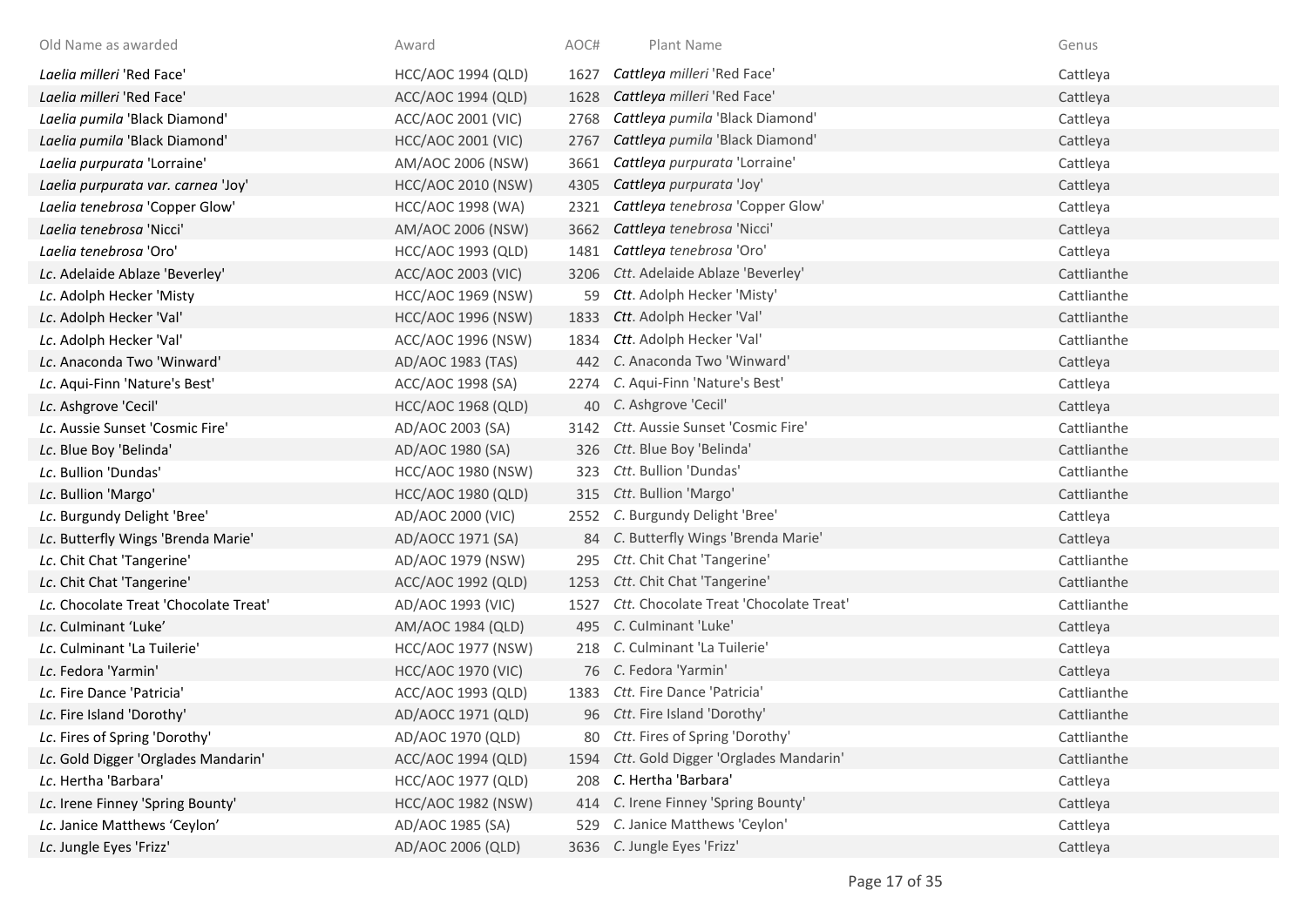| Old Name as awarded              | Award                     | AOC# | Plant Name                                   | Genus         |
|----------------------------------|---------------------------|------|----------------------------------------------|---------------|
| Lc. Just Friends 'Evelyn'        | <b>HCC/AOC 1990 (NSW)</b> | 879  | Ctt. Just Friends 'Evelyn'                   | Cattlianthe   |
| Lc. Little Moe 'Hallye'          | <b>HCC/AOC 1978 (NSW)</b> |      | 242 Ctt. Little Moe 'Hallye'                 | Cattlianthe   |
| Lc. Little Susie 'Orchidglen'    | <b>HCC/AOC 1986 (VIC)</b> |      | 561 Ctt. Little Susie 'Orchidglen'           | Cattlianthe   |
| Lc. Lorna Harvey 'Melba'         | <b>HCC/AOC 1966 (NSW)</b> |      | 32 C. Lorna Harvey 'Melba'                   | Cattleya      |
| Lc. Maria Ozzella 'Black Magic'  | AD/AOC 1981 (VIC)         |      | 366 C. Maria Ozzella 'Black Magic'           | Cattleya      |
| Lc. Maria Ozzella 'Black Watch'  | AD/AOC 1980 (NSW)         |      | 317 C. Maria Ozzella 'Black Watch'           | Cattleya      |
| Lc. Mini Purple 'Alyce'          | AM/AOC 2000 (NSW)         |      | 2551 C. Mini Purple 'Alyce'                  | Cattleya      |
| Lc. Mini Purple 'Dendi Haze'     | <b>HCC/AOC 1999 (NSW)</b> |      | 2373 C. Mini Purple 'Dendi Haze'             | Cattleya      |
| Lc. Mini Purple 'Jessica'        | HCC/AOC 2000 (QLD)        | 2625 | C. Mini Purple 'Jessica'                     | Cattleya      |
| Lc. Mini Purple 'M-Expo '84'     | <b>HCC/AOC 1995 (QLD)</b> | 1729 | C. Mini Purple 'M-Expo '84'                  | Cattleya      |
| Lc. Mini Purple 'Orchid Centre'  | AM/AOC 1994 (QLD)         |      | 1619 C. Mini Purple 'Orchid Centre'          | Cattleya      |
| Lc. Mini Purple 'Rod'            | HCC/AOC 2001 (QLD)        |      | 2803 C. Mini Purple 'Rod'                    | Cattleya      |
| Lc. Mini Purple 'Tamami'         | HCC/AOC 1991 (QLD)        |      | 1110 C. Mini Purple 'Tamami'                 | Cattleya      |
| Lc. Mini Surprise 'Roo'          | <b>HCC/AOC 2013 (VIC)</b> |      | 4757 C. Mini Surprise 'Roo'                  | Cattleya      |
| Lc. Ovation 'B. G.'              | <b>HCC/AOC 1997 (QLD)</b> | 2037 | C. Ovation 'B. G.'                           | Cattleya      |
| Lc. Pixie Treat 'Carol Lea'      | AM/AOC 2005 (NSW)         |      | 3468 Ctt. Pixie Treat 'Carol Lea'            | Cattlianthe   |
| Lc. Pontcarral 'Marie Jose'      | <b>HCC/AOCC 1971 (WA)</b> |      | 100 C. Pontcarral 'Marie Jose'               | Cattleya      |
| Lc. Royal Emperor 'Wade'         | <b>HCC/AOC 1990 (NSW)</b> |      | 828 C. Royal Emperor 'Wade'                  | Cattleya      |
| Lc. Scarlet Imp 'Amy'            | AD/AOC 1978 (QLD)         |      | 239 Ctt. Scarlet Imp 'Amy'                   | Cattlianthe   |
| Lc. Shellie Compton 'Kim Louise' | <b>HCC/AOC 1982 (NSW)</b> |      | 397 C. Shellie Compton 'Kim Louise'          | Cattleya      |
| Lc. Shoalhaven 'My Choice'       | HCC/AOC 1977 (NSW)        |      | 223 Lyc. Shoalhaven 'My Choice'              | Lycaste       |
| Lc. Tropic Charm 'Carmela'       | <b>HCC/AOC 2003 (SA)</b>  |      | 3106 C. Tropic Charm 'Carmela'               | Cattleya      |
| Lc. Tropic Charm 'Rae'           | <b>HCC/AOC 1995 (QLD)</b> |      | 1683 C. Tropic Charm 'Rae'                   | Cattleya      |
| Lc. 'Wender'                     | <b>HCC/AOC 1968 (WA)</b>  |      | 58 C. (Princess Margaret x Northus) 'Wender' | Cattleya      |
| Lctna. Ace of Spades 'Anzac'     | <b>HCC/AOC 2006 (QLD)</b> | 3558 | Gct. Ace of Spades 'Anzac'                   | Guaricattonia |
| Lctna. Brand New Susie 'Anzac'   | <b>HCC/AOC 1994 (QLD)</b> | 1505 | Gct. Brand New Susie 'Anzac'                 | Guaricattonia |
| Lctna. Code of Honour 'Splash'   | <b>HCC/AOC 2005 (QLD)</b> | 3449 | Gct. Code of Honour 'Splash'                 | Guaricattonia |
| Lctna. Distant Drums 'Ace'       | <b>HCC/AOC 2005 (QLD)</b> |      | 3381 Gct. Distant Drums 'Ace'                | Guaricattonia |
| Lctna. Distant Drums 'Cherry'    | HCC/AOC 2006 (QLD)        |      | 3554 Gct. Distant Drums 'Cherry'             | Guaricattonia |
| Lctna. Distant Drums 'Desire'    | AM/AOC 2005 (QLD)         |      | 3370 Gct. Distant Drums 'Desire'             | Guaricattonia |
| Lctna. Distant Drums 'Jason'     | HCC/AOC 2006 (QLD)        | 3559 | Gct. Distant Drums 'Jason'                   | Guaricattonia |
| Lctna. Distant Drums 'King'      | <b>HCC/AOC 2005 (QLD)</b> | 3380 | Gct. Distant Drums 'King'                    | Guaricattonia |
| Lctna. Distant Drums 'Muscat'    | HCC/AOC 2006 (QLD)        | 3553 | Gct. Distant Drums 'Muscat'                  | Guaricattonia |
| Lctna. Distant Drums 'Plum'      | <b>HCC/AOC 2006 (QLD)</b> | 3539 | Gct. Distant Drums 'Plum'                    | Guaricattonia |
| Lctna. Distant Drums 'Queen'     | <b>HCC/AOC 2005 (QLD)</b> | 3382 | Gct. Distant Drums 'Queen'                   | Guaricattonia |
| Lctna. Distant Drums 'Simone'    | <b>HCC/AOC 2006 (QLD)</b> |      | 3552 Gct. Distant Drums 'Simone'             | Guaricattonia |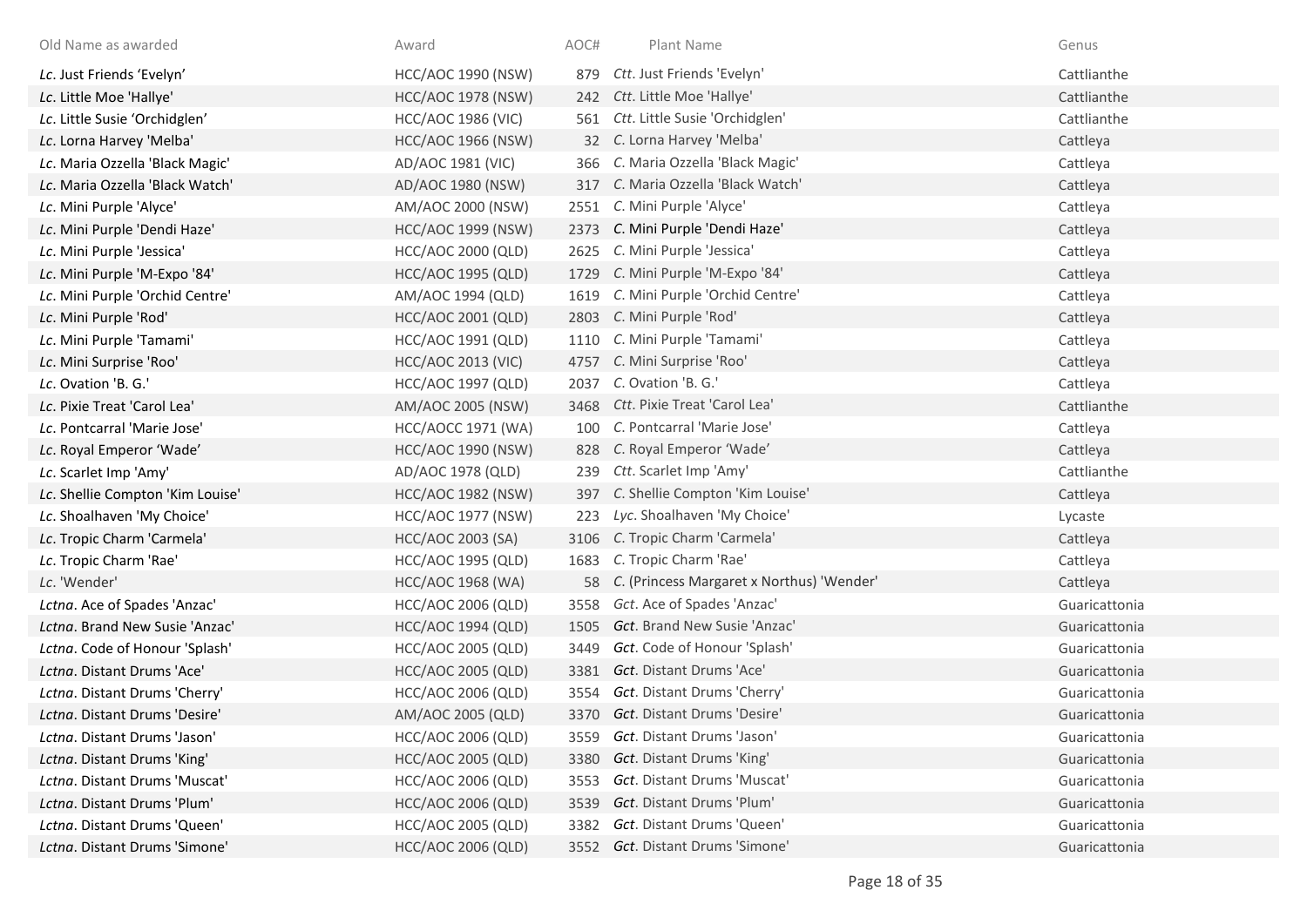| Old Name as awarded                                 | Award                     | AOC# | Plant Name                                 | Genus         |
|-----------------------------------------------------|---------------------------|------|--------------------------------------------|---------------|
| Lctna. Drummer Boy 'Gem'                            | <b>HCC/AOC 2004 (QLD)</b> | 3236 | Gct. Drummer Boy 'Gem'                     | Guaricattonia |
| Lctna. Just Because 'Nicci'                         | <b>HCC/AOC 2006 (NSW)</b> | 3606 | <b>Gct.</b> Just Because 'Nicci'           | Guaricattonia |
| Lctna. Little Drummer Boy 'Flush'                   | <b>HCC/AOC 1996 (QLD)</b> | 1847 | Gct. Little Drummer Boy 'Flush'            | Guaricattonia |
| Lctna. Mini Prophet 'Gem'                           | HCC/AOC 2002 (QLD)        | 3009 | Gct. Mini Prophet 'Gem'                    | Guaricattonia |
| Lctna. Red Tape 'Dark Horse'                        | AD/AOC 2006 (QLD)         | 3556 | Gct. Red Tape 'Dark Horse'                 | Guaricattonia |
| Lctna. Swig of Brandy 'Ace of Spades'               | <b>HCC/AOC 2002 (QLD)</b> | 2955 | Gct. Swig of Brandy 'Ace of Spades'        | Guaricattonia |
| Lctna. Swig of Brandy 'Dark Beauty'                 | HCC/AOC 2001 (QLD)        | 2722 | Gct. Swig of Brandy 'Dark Beauty'          | Guaricattonia |
| Lctna. Swig of Brandy 'Gemstone'                    | HCC/AOC 1997 (QLD)        | 1996 | Gct. Swig of Brandy 'Gemstone'             | Guaricattonia |
| Lctna. Swig of Brandy 'Good Drop'                   | HCC/AOC 2000 (QLD)        | 2555 | Gct. Swig of Brandy 'Good Drop'            | Guaricattonia |
| Lemboglossum bictoniense 'Imperial Amber'           | <b>HCC/AOC 1989 (QLD)</b> | 750  | Rhynchostele bictoniensis 'Imperial Amber' | Rhynchostele  |
| Lyc. Alkina 'Kindred'                               | AM/AOC 1982 (TAS)         | 387  | Ly. Alkina 'Kindred'                       | Lycastenaria  |
| Lycaste skinneri 'Houghton'                         | <b>HCC/AOC 1990 (SA)</b>  | 898  | Lycaste virginalis 'Houghton'              | Lycaste       |
| Lycaste skinneri 'Snow White'                       | <b>HCC/AOC 1984 (VIC)</b> | 499  | Lycaste virginalis 'Snow White'            | Lycaste       |
| Lycaste skinneri 'White Wings'                      | <b>HCC/AOC 1987 (VIC)</b> | 635  | Lycaste virginalis 'White Wings'           | Lycaste       |
| Lycaste skinneri 'Tai Aus'                          | AM/AOC 2011 (NSW)         | 4359 | Lycaste virginalis 'Tai Aus'               | Lycaste       |
| Lycaste skinnerii 'Ice Capade'                      | <b>HCC/AOC 1987 (VIC)</b> | 660  | Lycaste virginalis 'Ice Capade'            | Lycaste       |
| Lycaste virginalis var Alba 'Snow Queen'            | AM/AOC 1981 (NSW)         | 367  | Lycaste virginalis 'Snow Queen'            | Lycaste       |
| Lystr. Alkina 'Opal'                                | <b>HCC/AOC 1979 (VIC)</b> | 278  | Ly. Alkina 'Opal'                          | Lycastenaria  |
| Lystr. Darius 'No clonal name'                      | <b>HCC/AOC 1965 (NSW)</b> |      | 7 Ly. Darius 'No clonal name'              | Lycastenaria  |
| Maclellanara Pagan Lovesong 'Ruby Charles'          | HCC/AOC 1988 (SA)         | 708  | Brsdm. Pagan Lovesong 'Ruby Charles'       | Brassidium    |
| Macraithea cuthbertsonii 'Arcoona Park'             | <b>HCC/AOC 2002 (VIC)</b> | 2966 | Dendrobium cuthbertsonii 'Arcoona Park'    | Dendrobium    |
| Macraithea cuthbertsonii 'Arcoona Park'             | ACC/AOC 2002 (VIC)        | 2967 | Dendrobium cuthbertsonii 'Arcoona Park'    | Dendrobium    |
| Masd. Son of Monarch 'Who Cares'                    | HCC/AOC 2011 (NSW)        | 4499 | Masd. The Son of Monarch 'Who Cares'       | Masdevallia   |
| Masdevallia coccinea Alba 'Snowbird'                | <b>ACC/AOC 2013 (TAS)</b> | 4919 | Masdevallia coccinea 'Snowbird'            | Masdevallia   |
| Masdevallia coccinea var. alba 'Highclere'          | <b>HCC/AOC 2001 (VIC)</b> | 2824 | Masdevallia coccinea 'Highclere'           | Masdevallia   |
| Masdevallia coccinea var. alba 'Queenscliff'        | <b>HCC/AOC 2002 (VIC)</b> | 2984 | Masdevallia coccinea 'Queenscliff'         | Masdevallia   |
| Masdevallia coccinea var. harryana 'Beenak'         | AM/AOC 1990 (VIC)         | 919  | Masdevallia coccinea 'Beenak'              | Masdevallia   |
| Masdevallia coccinea var. harryanum 'Colombian      | HCC/AOC 1997 (SA)         | 2148 | Masdevallia coccinea 'Colombian Queen'     | Masdevallia   |
| Masdevallia coccinea var. xanthina 'Anna'           | <b>HCC/AOC 1992 (NSW)</b> | 1248 | Masdevallia coccinea 'Anna'                | Masdevallia   |
| Masdevallia coccinea var. xanthina 'Crestwood'      | AM/AOC 2002 (VIC)         | 3021 | Masdevallia coccinea 'Crestwood'           | Masdevallia   |
| Masdevallia coccinea var. xanthina 'Elena'          | <b>HCC/AOC 1999 (TAS)</b> | 2368 | Masdevallia coccinea 'Elena'               | Masdevallia   |
| Masdevallia coccinea var. xanthina 'Poacher's Moon' | AM/AOC 1996 (TAS)         | 1946 | Masdevallia coccinea 'Poacher's Moon'      | Masdevallia   |
| Masdevallia limax subsp. maxilimax 'Tia'            | CBM/AOC 1993 (TAS)        | 1335 | Masdevallia limax 'Tia'                    | Masdevallia   |
| Masdevallia urosalpinx 'Florafest Giant'            | <b>HCC/AOC 1996 (QLD)</b> | 1864 | Masdevallia constricta 'Florafest Giant'   | Masdevallia   |
| Masdevallia xanthina var. palida 'Snowy Morn'       | CBM/AOC 1990 (TAS)        | 880  | Masdevallia xanthina 'Snowy Morn'          | Masdevallia   |
| Masdevallia xanthina var. palida 'Snowy Morn'       | <b>HCC/AOC 1990 (TAS)</b> |      | 881 Masdevallia xanthina 'Snowy Morn'      | Masdevallia   |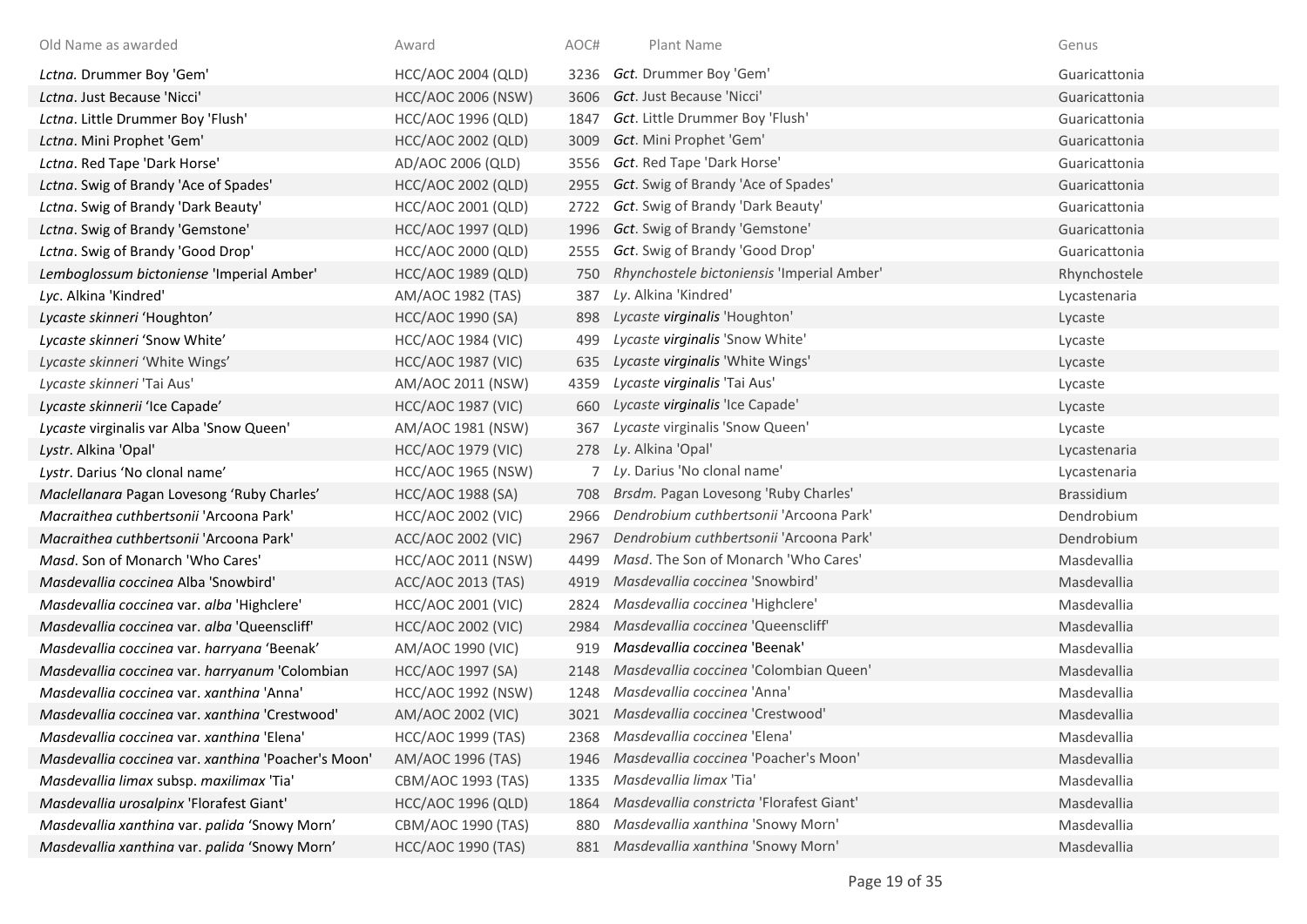| Old Name as awarded                           | Award                     | AOC# | Plant Name                             | Genus                |
|-----------------------------------------------|---------------------------|------|----------------------------------------|----------------------|
| Maxillaria curtipes 'Mt. Isley'               | CBM/AOC 1996 (QLD)        | 1922 | Maxillariella curtipes 'Mt. Isley'     | Maxillariella        |
| Maxillaria juergensii 'Blake'                 | ACC/AOC 2006 (VIC)        | 3642 | Christensonella paranaensis 'Blake'    | Christensonella      |
| Maxillaria parahybunensis 'Royale'            | ACM/AOC 2010 (NSW)        | 4303 | Christensonella ferdinandiana 'Royale' | Christensonella      |
| Maxillaria parahybunensis 'Royale'            | CBM/AOC 2010 (NSW)        | 4302 | Christensonella ferdinandiana 'Royale' | Christensonella      |
| Maxillaria picta 'Adelina'                    | ACM/AOC 2013 (VIC)        | 4846 | Brasiliorchis picta 'Adelina'          | <b>Brasiliorchis</b> |
| Maxillaria tenuifolia '103'                   | <b>HCC/AOC 1994 (QLD)</b> | 1631 | Maxillariella tenuifolia '103'         | Maxillariella        |
| Maxillaria triloris 'Royale'                  | AM/AOC 2006 (NSW)         | 3505 | Maxillaria longipetala 'Royale'        | Maxillaria           |
| Maxillaria triloris 'Royale'                  | ACM/AOC 2006 (NSW)        | 3506 | Maxillaria longipetala 'Royale'        | Maxillaria           |
| Mclna. Hansruedi Isler 'Concept'              | AM/AOC 2000 (NSW)         | 2654 | Brsdm. Hansruedi Isler 'Concept'       | Brassidium           |
| McIna. Pagan Lovesong 'Keiths' '              | <b>HCC/AOC 1997 (QLD)</b> | 2060 | Brsdm. Pagan Lovesong 'Keiths' '       | Brassidium           |
| Milt. Albacete 'Dilly'                        | <b>HCC/AOC 1988 (SA)</b>  | 710  | Mps. Albacete 'Dilly'                  | Miltoniopsis         |
| Milt. Anjou 'Belinda'                         | AM/AOC 1965 (VIC)         | 21   | Mps. Anjou 'Belinda'                   | Miltoniopsis         |
| Milt. Arthur Cobbledick 'Whopper'             | <b>HCC/AOC 1999 (NSW)</b> | 2429 | Mps. Arthur Cobbledick 'Whopper'       | Miltoniopsis         |
| Milt. Beacon Hill 'North Shore'               | ACC/AOC 1995 (NSW)        | 1659 | Mps. Beacon Hill 'North Shore'         | Miltoniopsis         |
| Milt. Beall's Apache Tears 'Sunrise'          | <b>HCC/AOC 1999 (NSW)</b> | 2426 | Mps. Beall's Apache Tears 'Sunrise'    | Miltoniopsis         |
| Milt. Bert Field 'Crimson Glow'               | HCC/AOC 2000 (QLD)        | 2577 | Mps. Bert Field 'Crimson Glow'         | Miltoniopsis         |
| Milt. Bert Field 'Crimson Glow'               | AD/AOC 2000 (QLD)         | 2578 | Mps. Bert Field 'Crimson Glow'         | Miltoniopsis         |
| Milt. Brutips 'Roswitha'                      | <b>HCC/AOC 2000 (VIC)</b> | 2669 | Mps. Brutips 'Roswitha'                | Miltoniopsis         |
| Milt. Carpinteria 'Dundas'                    | <b>HCC/AOC 1982 (NSW)</b> | 405  | Mps. Carpinteria 'Dundas'              | Miltoniopsis         |
| Milt. Currie Mare 'Doreen'                    | <b>HCC/AOC 1966 (NSW)</b> | 31   | Mps. Currie Mare 'Doreen'              | Miltoniopsis         |
| Milt. Cute 'Rodco'                            | <b>HCC/AOC 1992 (VIC)</b> | 1279 | Mps. Cute 'Rodco'                      | Miltoniopsis         |
| Milt. Dick Reichenbach 'Sequoia'              | <b>HCC/AOC 1999 (NSW)</b> | 2586 | Mps. Dick Reichenbach 'Sequoia'        | Miltoniopsis         |
| Milt. Firewater 'Red Butterfly'               | HCC/AOC 1999 (QLD)        | 2391 | Mps. Firewater 'Red Butterfly'         | Miltoniopsis         |
| Milt. Firewater 'Summer Sizzle'               | HCC/AOC 1992 (SA)         |      | 1221 Mps. Firewater 'Summer Sizzle'    | Miltoniopsis         |
| Milt. Hamburg 'Red Velvet'                    | <b>HCC/AOC 1987 (SA)</b>  | 642  | Mps. Hamburg 'Red Velvet'              | Miltoniopsis         |
| Milt. Hamburg 'Bambi'                         | <b>HCC/AOC 1969 (NSW)</b> |      | 62 Mps. Hamburg 'Bambi'                | Miltoniopsis         |
| Milt. Hamburg 'Connells Point'                | <b>HCC/AOC 1974 (NSW)</b> | 139  | Mps. Hamburg 'Connells Point'          | Miltoniopsis         |
| Milt. Herman Sweet 'Bonfire'                  | <b>HCC/AOC 1990 (VIC)</b> | 921  | Mps. Herman Sweet 'Bonfire'            | Miltoniopsis         |
| Milt. Peggy Fuller 'Ron Collins'              | <b>HCC/AOC 1993 (NSW)</b> | 1377 | Mps. Peggy Fuller 'Ron Collins'        | Miltoniopsis         |
| Milt. Robert Strauss 'White Flag'             | AM/AOC 2000 (QLD)         |      | 2716 Mps. Robert Strauss 'White Flag'  | Miltoniopsis         |
| Milt. Rouge 'California Plum'                 | <b>HCC/AOC 1987 (VIC)</b> |      | 634 Mps. Rouge 'California Plum'       | Miltoniopsis         |
| Milt. unknown 'Beryl's Joy'                   | HCC/AOCC 1971 (VIC)       |      | 90 Mps. Bert Field 'Beryl's Joy'       | Miltoniopsis         |
| Milt. Vanity 'Red Shadow'                     | <b>HCC/AOC 1987 (SA)</b>  | 644  | Mps. Vanity 'Red Shadow'               | Miltoniopsis         |
| Miltonia spectabilis var. moreliana 'Sonja'   | ACC/AOC 1997 (QLD)        | 2019 | Miltonia moreliana 'Sonja'             | Miltonia             |
| Miltonia spectabilis var. moreliana 'Sonja'   | AM/AOC 1997 (QLD)         | 2018 | Miltonia moreliana 'Sonja'             | Miltonia             |
| Miltonia spectabilis var. moreliana 'Big Ben' | AM/AOC 2012 (NSW)         | 4508 | Miltonia moreliana 'Big Ben'           | Miltonia             |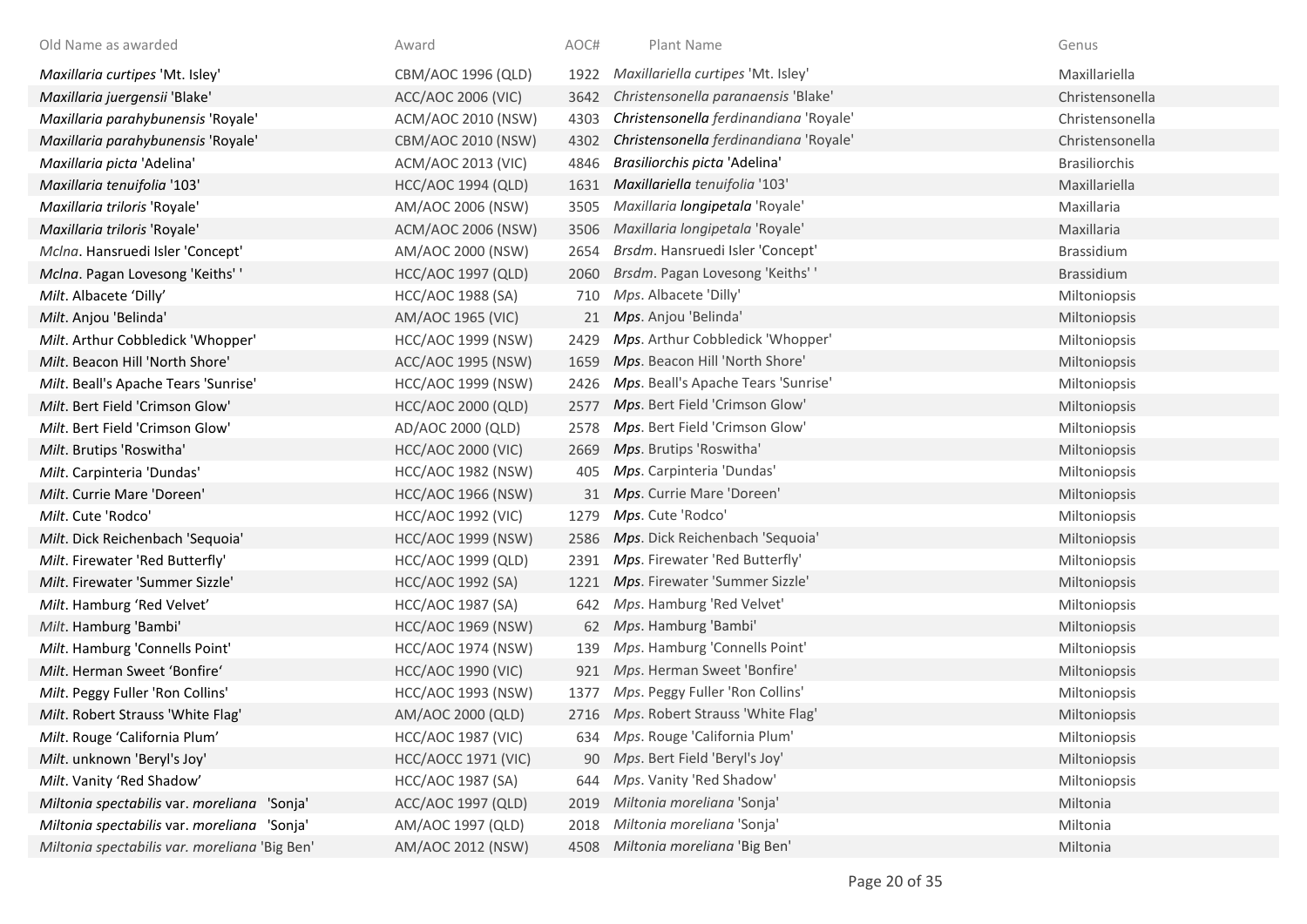| Old Name as awarded                              | Award                     | AOC# | Plant Name                           | Genus        |
|--------------------------------------------------|---------------------------|------|--------------------------------------|--------------|
| Miltonia spectabilis var. moreliana 'Big Ben'    | ACC/AOC 2012 (NSW)        | 4509 | Miltonia moreliana 'Big Ben'         | Miltonia     |
| Miltonia spectabilis var. moreliana 'Denelle'    | ACC/AOC 1999 (QLD)        | 2353 | Miltonia moreliana 'Denelle'         | Miltonia     |
| Miltonia spectabilis var. moreliana 'Mackay'     | ACC/AOC 1993 (QLD)        | 1303 | Miltonia moreliana 'Mackay'          | Miltonia     |
| Miltonia spectabilis var. moreliana 'Orchidglen' | HCC/AOC 1997 (QLD)        | 2013 | Miltonia moreliana 'Orchidglen'      | Miltonia     |
| Miltonia spectabilis var. moreliana 'Sunnydale'  | HCC/AOC 1999 (QLD)        | 2341 | Miltonia moreliana 'Sunnydale'       | Miltonia     |
| Miltonia spectabilis var. moreliana 'Val'        | <b>HCC/AOC 2006 (QLD)</b> | 3519 | Miltonia moreliana 'Val'             | Miltonia     |
| Mltnps. Jersey 'Wylde Summer'                    | AM/AOC 2012 (VIC)         | 4681 | Mps. Jersey 'Wylde Summer'           | Miltoniopsis |
| Mtdm. Wildwood 'L.J.'                            | AOC/AOC 1980 (TAS)        | 338  | Onc. Wildwood 'L.J.'                 | Oncidium     |
| Mtssa. Olmec 'Abergowrie'                        | ACC/AOC 1999 (QLD)        | 2345 | Brat. Olmec 'Abergowrie'             | Bratonia     |
| Neofinetia falcata 'Robyn'                       | ACC/AOC 2002 (NSW)        | 2898 | Vanda falcata 'Robyn'                | Vanda        |
| Neofinetia falcata 'Robyn'                       | <b>HCC/AOC 2002 (NSW)</b> | 2897 | Vanda falcata 'Robyn'                | Vanda        |
| Neofinetia falcata 'Royale'                      | ACM/AOC 2006 (NSW)        | 3504 | Vanda falcata 'Royale'               | Vanda        |
| Neolehmannia porpax 'Beetles Galore'             | ACC/AOC 1993 (QLD)        | 1305 | Neolehmannia porpax 'Beetles Galore' | Epidendrum   |
| Oda. Annwood 'Hopkins Freckles'                  | HCC/AOC 1992 (SA)         | 1224 | Onc. Annwood 'Hopkins Freckles'      | Oncidium     |
| Oda. Annwood 'Hopkins Iceburg'                   | HCC/AOC 1992 (SA)         | 1226 | Onc. Annwood 'Hopkins Iceburg'       | Oncidium     |
| Oda. Annwood 'Riverview'                         | <b>HCC/AOC 1991 (VIC)</b> | 1208 | Onc. Annwood 'Riverview'             | Oncidium     |
| Oda. Atunga Terrace 'Beenak'                     | <b>HCC/AOC 1992 (NSW)</b> | 1144 | Onc. Atunga Terrace 'Beenak'         | Oncidium     |
| Oda. Atunga Terrace 'Beenak'                     | AD/AOC 1992 (NSW)         | 1145 | Onc. Atunga Terrace 'Beenak'         | Oncidium     |
| Oda. Bourke Street 'Lois'                        | HCC/AOC 2003 (SA)         | 3108 | Onc. Bourke Street 'Lois'            | Oncidium     |
| Oda. Cathay Pacific 'Ruby'                       | HCC/AOC 1978 (SA)         | 345  | Onc. Cathay Pacific 'Ruby'           | Oncidium     |
| Oda. Desirable 'Girls Night Out'                 | FCC/AOC 2005 (TAS)        | 3462 | Onc. Desirable 'Girls Night Out'     | Oncidium     |
| Oda. Florence Stirling 'The Duchess'             | AM/AOC 1974 (TAS)         | 149  | Onc. Florence Stirling 'The Duchess' | Oncidium     |
| Oda. Glyndebourne Florestan 'Bibi'               | <b>HCC/AOC 1997 (NSW)</b> | 2190 | Onc. Glyndebourne Florestan 'Bibi'   | Oncidium     |
| Oda. Gorey Castle 'Marie'                        | <b>HCC/AOC 1995 (NSW)</b> | 1807 | Onc. Gorey Castle 'Marie'            | Oncidium     |
| Oda. Helen Stead 'Hobart'                        | <b>HCC/AOC 1979 (TAS)</b> | 362  | Onc. Helen Stead 'Hobart'            | Oncidium     |
| Oda. Kaleidoscope 'Hopkin's Purple'              | <b>HCC/AOC 1992 (NSW)</b> | 1191 | Onc. Kaleidoscope 'Hopkin's Purple'  | Oncidium     |
| Oda. La Hougue Bie 'Hopkins Ingot'               | HCC/AOC 1992 (SA)         | 1225 | Onc. La Hougue Bie 'Hopkins Ingot'   | Oncidium     |
| Oda. Marperry 'Houghton'                         | <b>HCC/AOC 1988 (SA)</b>  | 717  | Onc. Marperry 'Houghton'             | Oncidium     |
| Oda. Matanda 'Clayton'                           | AM/AOC 1969 (VIC)         | 71   | Onc. Matanda 'Clayton'               | Oncidium     |
| Oda. Mavie Hart Baffrey 'Alice'                  | <b>HCC/AOC 1997 (NSW)</b> |      | 2151 Onc. Mavie Hart Baffrey 'Alice' | Oncidium     |
| Oda. Memoria Harry Loxton 'Carolyn'              | HCC/AOC 2009 (QLD)        | 4045 | Onc. Memoria Harry Loxton 'Carolyn'  | Oncidium     |
| Oda. Murray River 'Astrid'                       | AD/AOC 1991 (VIC)         | 1075 | Onc. Murray River 'Astrid'           | Oncidium     |
| Oda. Murray River 'Golden Fire'                  | AM/AOC 2001 (NSW)         | 2872 | Onc. Murray River 'Golden Fire'      | Oncidium     |
| Oda. Murray River 'Golden Fire'                  | AD/AOC 1989 (NSW)         | 775  | Onc. Murray River 'Golden Fire'      | Oncidium     |
| Oda. Murray River 'Peter'                        | <b>HCC/AOC 1995 (NSW)</b> | 1806 | Onc. Murray River 'Peter'            | Oncidium     |
| Oda. Murray River 'Trix'                         | <b>HCC/AOC 1989 (VIC)</b> | 787  | Onc. Murray River 'Trix'             | Oncidium     |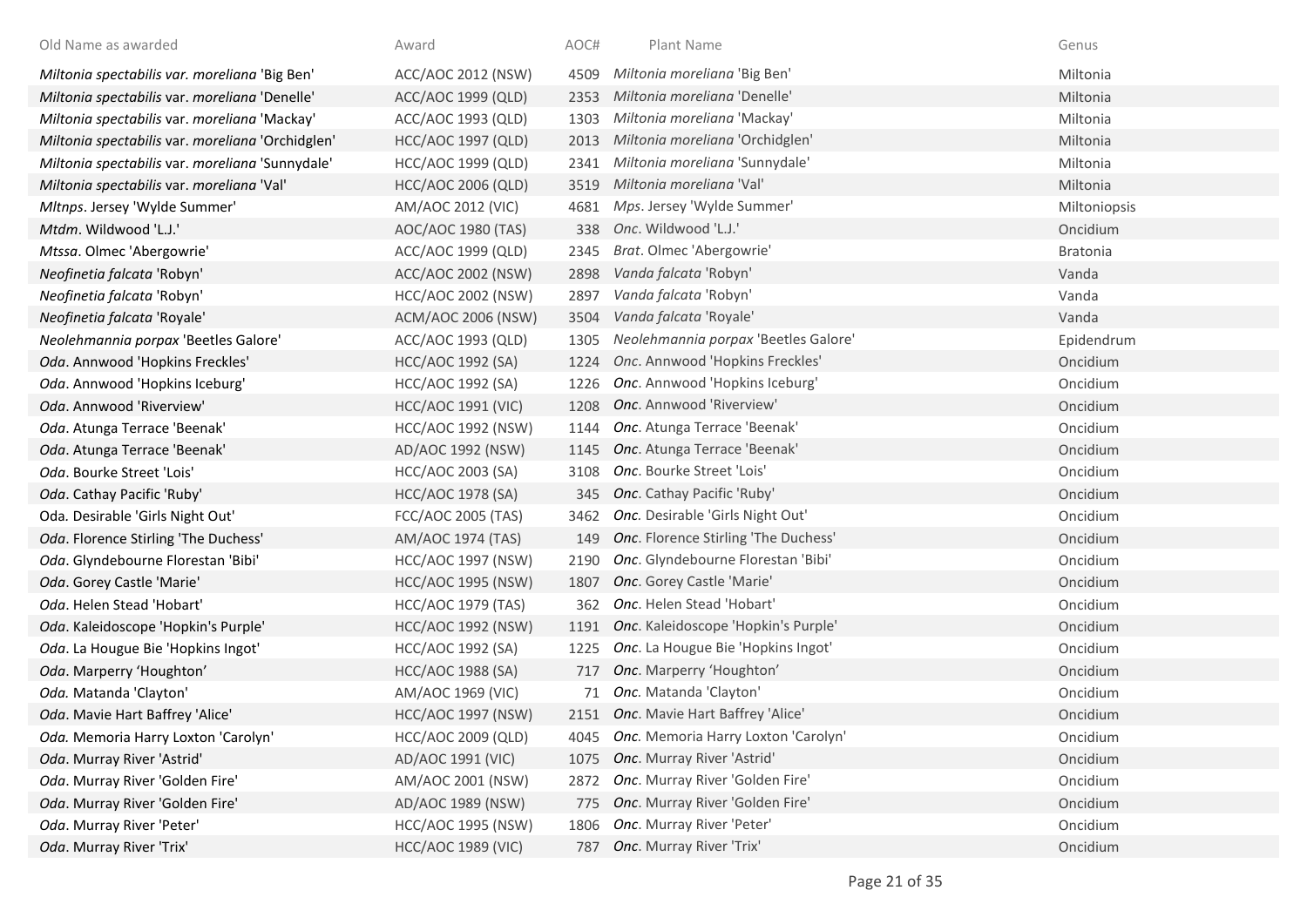| Old Name as awarded                   | Award                     | AOC# | Plant Name                             | Genus        |
|---------------------------------------|---------------------------|------|----------------------------------------|--------------|
| Oda. Murray River 'Trix'              | AD/AOC 1989 (VIC)         | 788  | Onc. Murray River 'Trix'               | Oncidium     |
| Oda. Murray River 'Warrnambool'       | <b>HCC/AOC 1993 (NSW)</b> | 1376 | Onc. Murray River 'Warrnambool'        | Oncidium     |
| Oda. Olivers Hill 'Royal Flush'       | <b>HCC/AOC 1988 (TAS)</b> | 722  | Onc. Olivers Hill 'Royal Flush'        | Oncidium     |
| Oda. Oliver's Hill 'Anita'            | <b>HCC/AOC 1991 (VIC)</b> | 1084 | Onc. Oliver's Hill 'Anita'             | Oncidium     |
| Oda. Omeo 'James'                     | HCC/AOC 1999 (QLD)        | 2480 | Onc. Omeo 'James'                      | Oncidium     |
| Oda. Petite Lace 'Royale'             | <b>HCC/AOC 2003 (SA)</b>  | 3209 | Onc. Petite Lace 'Royale'              | Oncidium     |
| Oda. Red Hill 'Belinda'               | <b>HCC/AOC 1989 (VIC)</b> | 873  | Onc. Red Hill 'Belinda'                | Oncidium     |
| Oda. Snow on Fire 'Hopkins Blaze'     | HCC/AOC 1992 (SA)         |      | 1223 Onc. Snow on Fire 'Hopkins Blaze' | Oncidium     |
| Oda. Trixero 'Bexley'                 | <b>HCC/AOC 1976 (NSW)</b> | 197  | Onc. Trixero 'Bexley'                  | Oncidium     |
| Oda. unknown                          | AD/AOCC 1971 (VIC)        | 88   | Onc. Colwell 'Chadstone'               | Oncidium     |
| Odbrs. Billabong 'Essendon'           | HCC/AOC 1990 (SA)         | 887  | <b>Bst. Billabong 'Essendon'</b>       | Brassostele  |
| Odcdm. Bitter Sweet 'Roll of Honour'  | AM/AOC 1996 (QLD)         | 1916 | Ons. Bittersweet 'Roll of Honour'      | Oncostele    |
| Odcdm. Bitter Sweet 'Roll of Honour'  | AD/AOC 1996 (QLD)         | 1917 | Ons. Bittersweet 'Roll of Honour'      | Oncostele    |
| Odcdm. Bittersweet 'Heartbeat'        | <b>HCC/AOC 1993 (QLD)</b> | 1440 | Ons. Bittersweet 'Heartbeat'           | Oncostele    |
| Odcdm. Bittersweet 'Heartbeat'        | AD/AOC 1993 (QLD)         | 1441 | Ons. Bittersweet 'Heartbeat'           | Oncostele    |
| Odcdm. Bittersweet 'Roll of Honour'   | <b>HCC/AOC 1994 (QLD)</b> | 1609 | Ons. Bittersweet 'Roll of Honour'      | Oncostele    |
| Odcdm. Bittersweet 'Shocker'          | <b>HCC/AOC 1994 (WA)</b>  | 1570 | Ons. Bittersweet 'Shocker'             | Oncostele    |
| Odcdm. Bittersweet 'Shocker'          | AD/AOC 1994 (WA)          | 1571 | Ons. Bittersweet 'Shocker'             | Oncostele    |
| Odcdm. Don Bivin 'Yeowie'             | AM/AOC 1996 (NSW)         |      | 1912 Onc. Don Bivin 'Yeowie'           | Oncidium     |
| Odcdm. Dorothy Wisnom 'Goulden Gate'  | <b>HCC/AOC 1997 (NSW)</b> | 2029 | Onc. Dorothy Wisnom 'Goulden Gate'     | Oncidium     |
| Odcdm. Geyser Cascade 'Plain of Fire' | AD/AOC 1988 (TAS)         | 1316 | Gms. Geyser Cascade 'Plain of Fire'    | Gomestele    |
| Odcdm. Goldfinger 'Mary B'            | <b>HCC/AOC 1998 (WA)</b>  |      | 2241 Onc. Goldfinger 'Mary B'          | Oncidium     |
| Odcdm. Joseph Woolf 'Florafest Charm' | <b>HCC/AOC 1995 (QLD)</b> | 1749 | Gms. Joseph Woolf 'Florafest Charm'    | Gomestele    |
| Odcdm. Tiger Butter 'Croydon'         | <b>HCC/AOC 1969 (NSW)</b> |      | 68 Onc. Tiger Butter 'Croydon'         | Oncidium     |
| Odcdm. Tiger Butter 'Nasarka'         | <b>HCC/AOC 2000 (VIC)</b> | 2736 | Onc. Tiger Butter 'Nasarka'            | Oncidium     |
| Odcdm. Tiger Hambuhren 'June'         | <b>HCC/AOC 1990 (VIC)</b> | 950  | Onc. Tiger Hambuhren 'June'            | Oncidium     |
| Odcdm. Tiger Star 'Cleo'              | <b>HCC/AOC 2008 (QLD)</b> | 3932 | Onc. Tiger Star 'Cleo'                 | Oncidium     |
| Odcdm. Tiger Star 'Jeannie'           | <b>HCC/AOC 2008 (QLD)</b> | 3933 | Onc. Tiger Star 'Jeannie'              | Oncidium     |
| Odcdm. Tiger Sun 'Royale'             | <b>HCC/AOC 1991 (NSW)</b> | 1167 | Onc. Tiger Sun 'Royale'                | Oncidium     |
| Odcdm. Tri-Tai 'Dominic'              | ACC/AOC 1991 (WA)         |      | 1265 Onc. Tri-Tai 'Dominic'            | Oncidium     |
| Odcdm. Yellow Point 'Spangles'        | HCC/AOC 1986 (SA)         |      | 656 Onc. Yellow Point 'Spangles'       | Oncidium     |
| Odm. Ararat 'Essendon'                | <b>HCC/AOC 1984 (VIC)</b> |      | 488 Onc. Ararat 'Essendon'             | Oncidium     |
| Odm. Bic-Ross 'Wendy'                 | ACC/AOC 1993 (NSW)        | 1412 | <i>Rst.</i> Bic-Ross 'Wendy'           | Rhynchostele |
| Odm. Bic-Ross 'Wendy'                 | <b>HCC/AOC 1993 (NSW)</b> |      | 1411 Rst. Bic-Ross 'Wendy'             | Rhynchostele |
| Odm. Nancy Crees 'Dianne'             | HCC/AOC 1999 (QLD)        |      | 2473 Onc. Nancy Crees 'Dianne'         | Oncidium     |
| Odm. Pascoe Vale 'Camira'             | <b>HCC/AOC 1987 (NSW)</b> |      | 631 Onc. Pascoe Vale 'Camira'          | Oncidium     |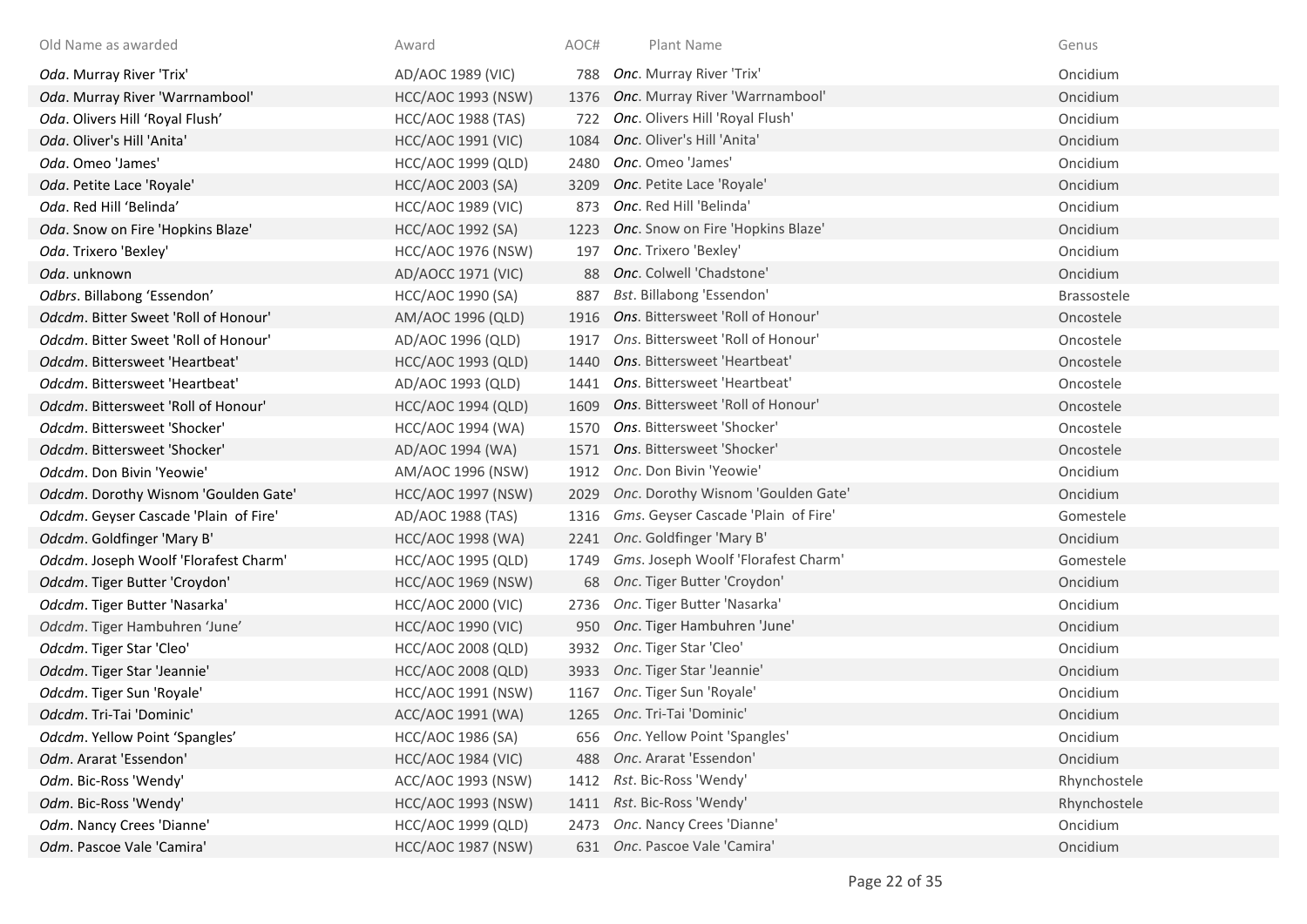| Old Name as awarded                           | Award                     | AOC# | Plant Name                            | Genus         |
|-----------------------------------------------|---------------------------|------|---------------------------------------|---------------|
| Odm. Purpleon 'Giant'                         | AM/AOC 1980 (VIC)         | 340  | Onc. Purpleon 'Giant'                 | Oncidium      |
| Odm. Roy Hipkins 'Royale'                     | <b>HCC/AOC 1998 (NSW)</b> | 2332 | Onc. Roy Hipkins 'Royale'             | Oncidium      |
| Odm. Stamfordiense 'Kate Marie'               | HCC/AOC 2000 (QLD)        | 2579 | Rst. Stamfordiense 'Kate Marie'       | Rhynchostele  |
| Odm. Stropheon 'Kaye'                         | <b>HCC/AOC 1967 (VIC)</b> | 36   | Onc. Stropheon 'Kaye'                 | Oncidium      |
| Odm. Summit 'Margaret'                        | <b>HCC/AOC 2003 (NSW)</b> | 3099 | Oot. Summit 'Margaret'                | Otostele      |
| Odontoglossum bictoniense 'Hopkins'           | AM/AOC 1992 (VIC)         | 1197 | Rhynchostele bictoniensis 'Hopkins'   | Rhynchostele  |
| Odontoglossum crispum 'Warrnambool'           | HCC/AOC 1991 (NSW)        | 1169 | Oncidium alexandrae 'Warrnambool'     | Oncidium      |
| Odontoglossum epidendroides 'Who Cares'       | CBM/AOC 2011 (NSW)        | 4351 | Oncidium epidendroides 'Who Cares'    | Oncidium      |
| Odontoglossum hallii                          | ACC/AOC 2005 (TAS)        | 3416 | Oncidium hallii                       | Oncidium      |
| Odontoglossum hallii var. elegans 'Who Cares' | CBM/AOC 2009 (NSW)        | 4081 | Oncidium hallii 'Who Cares'           | Oncidium      |
| Odontoglossum harryanum 'Royale'              | <b>HCC/AOC 1992 (NSW)</b> | 1141 | Oncidium harryanum 'Royale'           | Oncidium      |
| Odontoglossum multistellare 'Cynthia'         | CBM/AOC 2008 (NSW)        | 3837 | Oncidium multistellare 'Cynthia'      | Oncidium      |
| Odontoglossum odoratum 'Goodstuff'            | <b>HCC/AOC 1996 (VIC)</b> | 1963 | Oncidium odoratum 'Goodstuff'         | Oncidium      |
| Odtna. Papageno 'Athol's Pride'               | <b>HCC/AOC 1993 (QLD)</b> | 1299 | Oip. Papageno 'Athol's Pride'         | Oncidopsis    |
| Odtna. Yellow Paradise 'Alpine'               | AD/AOC 2004 (NSW)         | 3296 | Oip. Yellow Paradise 'Alpine'         | Oncidopsis    |
| Onc. Adelaide Gold 'Nan'                      | HCC/AOC 1993 (SA)         | 1315 | Gom. Adelaide Gold 'Nan'              | Gomesa        |
| Onc. Ame Lim 'Western Sunset'                 | <b>HCC/AOC 1985 (QLD)</b> | 542  | Tolu. Ame Lim 'Western Sunset'        | Tolumnia      |
| Onc. Arcoona Sunset 'Rosco'                   | <b>HCC/AOC 1995 (VIC)</b> | 1876 | Tolu. Arcoona Sunset 'Rosco'          | Tolumnia      |
| Onc. Big Bang 'Sunrise'                       | <b>HCC/AOC 1989 (QLD)</b> | 840  | Tolu. Big Bang 'Sunrise'              | Tolumnia      |
| Onc. Bob Saunders 'Golden Dream'              | AM/AOC 2002 (NSW)         | 3070 | Gom. Bob Saunders 'Golden Dream'      | Gomesa        |
| Onc. Brown's Pride 'Joanne'                   | AM/AOC 2002 (QLD)         | 2957 | Gom. Brown's Pride 'Joanne'           | Gomesa        |
| Onc. Butterfly 'Bibi'                         | ACC/AOC 2000 (NSW)        | 2648 | Pyp. Butterfly 'Bibi'                 | Psychopsis    |
| Onc. Butterfly 'Bibi'                         | AM/AOC 2000 (NSW)         | 2647 | Pyp. Butterfly 'Bibi'                 | Psychopsis    |
| Onc. Butterfly 'Sunshine Coast'               | HCC/AOC 1991 (QLD)        | 1217 | Pyp. Butterfly 'Sunshine Coast'       | Psychopsis    |
| Onc. Dark Sun 'Choc Top'                      | AM/AOC 2006 (NSW)         | 3567 | Gom. Dark Sun 'Choc Top'              | Gomesa        |
| Onc. Fifty Golden Years 'Anniversary'         | <b>HCC/AOC 1992 (VIC)</b> | 1318 | Gom. Fifty Golden Years 'Anniversary' | Gomesa        |
| Onc. Florida Gold 'Melva'                     | HCC/AOC 1998 (SA)         | 2187 | Trt. Florida Gold 'Melva'             | Trichocentrum |
| Onc. Golden Cloud 'Jacqui'                    | AM/AOC 1990 (NSW)         | 870  | Oncsa. Golden Cloud 'Jacqui'          | Oncidesa      |
| Onc. Golden Cloud 'Jacqui'                    | HCC/AOC 1981 (NSW)        | 348  | Oncsa. Golden Cloud 'Jacqui'          | Oncidesa      |
| Onc. Golden Handshake 'Anzac'                 | <b>HCC/AOC 1997 (QLD)</b> |      | 2045 Zed. Golden Handshake 'Anzac'    | Zelenkocidium |
| Onc. Golden Handshake 'Canary'                | HCC/AOC 1997 (QLD)        | 2044 | Zed. Golden Handshake 'Canary'        | Zelenkocidium |
| Onc. Golden Handshake 'Daffodil'              | <b>HCC/AOC 1996 (QLD)</b> |      | 1848 Zed. Golden Handshake 'Daffodil' | Zelenkocidium |
| Onc. Golden Harvest 'Amanda Jane'             | AM/AOC 1989 (NSW)         | 994  | Oncsa. Golden Harvest 'Amanda Jane'   | Oncidesa      |
| Onc. Haematochilum 'River King'               | <b>HCC/AOC 1988 (QLD)</b> | 676  | Trt. Haematochilum 'River King'       | Trichocentrum |
| Onc. Heart of Gold 'Zelda'                    | <b>HCC/AOC 2004 (QLD)</b> | 3230 | Zed. Heart of Gold 'Zelda'            | Zelenkocidium |
| Onc. Heart of Gold 'Zelda'                    | AM/AOC 2005 (QLD)         |      | 3368 Zed. Heart of Gold 'Zelda'       | Zelenkocidium |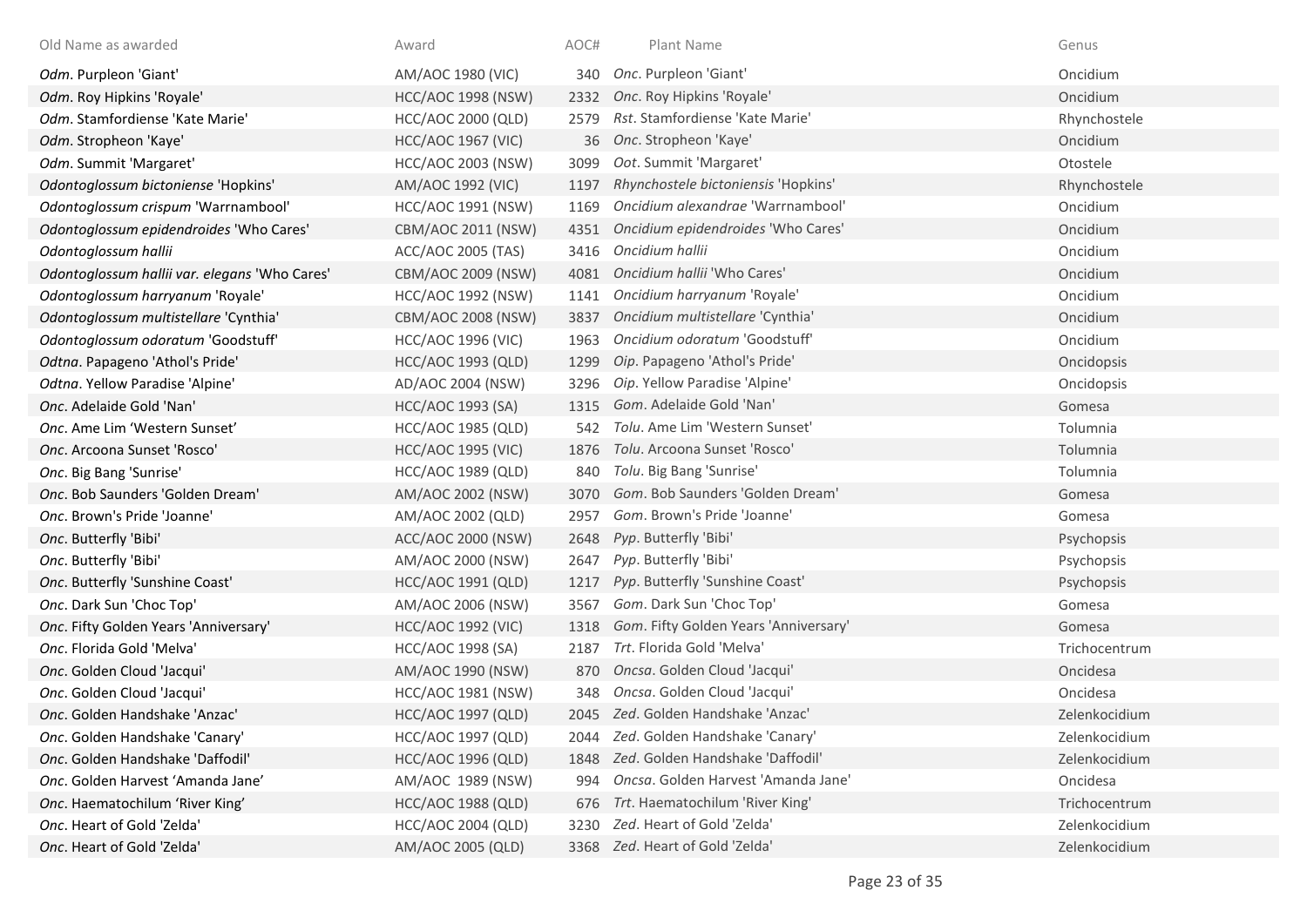| Old Name as awarded                         | Award                     | AOC# | Plant Name                                 | Genus         |
|---------------------------------------------|---------------------------|------|--------------------------------------------|---------------|
| Onc. Heart of Gold 'Zelda'                  | ACM/AOC 2005 (QLD)        | 3369 | Zed. Heart of Gold 'Zelda'                 | Zelenkocidium |
| Onc. Honey Surprise 'Margaret's Delight'    | <b>HCC/AOC 2006 (SA)</b>  | 3562 | Gom. Honey Surprise 'Margaret's Delight'   | Gomesa        |
| Onc. John Germaske 'Desert Gold'            | HCC/AOC 1991 (QLD)        | 1103 | Trcdm. John Germaske 'Desert Gold'         | Trichocidium  |
| Onc. Keysha 'Oka'                           | AM/AOC 2002 (NSW)         | 3035 | Tolu. Keysha 'Oka'                         | Tolumnia      |
| Onc. Keysha 'Oka'                           | HCC/AOC 2001 (QLD)        | 2856 | Tolu. Keysha 'Oka'                         | Tolumnia      |
| Onc. Kiss of Gold 'Oliver's Beauty'         | <b>HCC/AOC 1989 (SA)</b>  | 795  | Gom. Kiss of Gold 'Oliver's Beauty'        | Gomesa        |
| Onc. Kulnura Gold 'Pepper'                  | AM/AOC 2006 (NSW)         | 3644 | Oncsa. Kulnura Gold 'Pepper'               | Oncidesa      |
| Onc. Kulnura Radiance '11'                  | HCC/AOC 2011 (NSW)        | 4356 | Gom. Kulnura Radiance '11'                 | Gomesa        |
| Onc. Kulnura Radiance 'Random'              | AM/AOC 2008 (NSW)         | 3838 | Gom. Kulnura Radiance 'Random'             | Gomesa        |
| Onc. Mantinii 'Ann'                         | <b>HCC/AOC 1976 (QLD)</b> | 199  | Gom. Mantinii 'Ann'                        | Gomesa        |
| Onc. Margaret Reid 'Lemon'                  | AD/AOC 1998 (NSW)         | 2221 | Oncsa. Margaret Reid 'Lemon'               | Oncidesa      |
| Onc. Maude Kidd 'Garner's Pride'            | HCC/AOC 1987 (SA)         | 645  | Oncsa. Maude Kidd 'Garner's Pride'         | Oncidesa      |
| Onc. Memoria Ralph Yagi 'Kraikit'           | AM/AOC 1999 (QLD)         | 2482 | Tolu. Memoria Ralph Yagi 'Kraikit'         | Tolumnia      |
| Onc. Nonamyre 'Vili'                        | HCC/AOC 1977 (SA)         |      | 211 Gom. Nonamyre 'Vili'                   | Gomesa        |
| Onc. Palmyre 'Lynette'                      | <b>HCC/AOC 1978 (NSW)</b> | 245  | Gom. Palmyre 'Lynette'                     | Gomesa        |
| Onc. Pretty Kool 'Parramatta'               | AD/AOC 2002 (NSW)         | 3065 | Oncsa. Pretty Kool 'Parramatta'            | Oncidesa      |
| Onc. Ray's Pride 'Suzie Q'                  | AD/AOC 2002 (QLD)         | 3014 | Gom. Ray's Pride 'Suzie Q'                 | Gomesa        |
| Onc. River of Gold 'Susan Hughes'           | AD/AOC 1976 (NSW)         | 178  | Gom. River of Gold 'Susan Hughes'          | Gomesa        |
| Onc. Robsan 'Spots'                         | <b>HCC/AOC 1989 (QLD)</b> | 839  | Tolu. Robsan 'Spots'                       | Tolumnia      |
| Onc. Robsan's Gold 'Sapphire'               | HCC/AOC 1993 (QLD)        | 1344 | Gmk. Robsan's Gold 'Sapphire'              | Gomenkoa      |
| Onc. Robson's Gold 'Laguna'                 | HCC/AOC 1992 (QLD)        | 1175 | Gmk. Robson's Gold 'Laguna'                | Gomenkoa      |
| Onc. Sarcatum 'Peter Masters'               | HCC/AOC 1999 (WA)         | 2326 | Oncsa. Sarcatum 'Peter Masters'            | Oncidesa      |
| Onc. Sunstruck 'Compact'                    | <b>HCC/AOC 2008 (NSW)</b> | 3804 | Oncsa. Sunstruck 'Compact'                 | Oncidesa      |
| Onc. Sylvia's Dream 'Pink Parfait'          | AM/AOC 2001 (QLD)         | 2865 | Tolu. Sylvia's Dream 'Pink Parfait'        | Tolumnia      |
| Onc. Western Gold 'Henley'                  | <b>HCC/AOC 1983 (WA)</b>  | 649  | Gom. Western Gold 'Henley'                 | Gomesa        |
| Onc. Yurla 'Aldor'                          | HCC/AOC 2007 (SA)         | 3690 | Gom. Yurla 'Aldor'                         | Gomesa        |
| Onc. Yurla 'Eatons'                         | ACC/AOC 1994 (QLD)        | 1511 | Gom. Yurla 'Eatons'                        | Gomesa        |
| Onc. Yurla 'Margaret Ellen'                 | <b>HCC/AOC 1992 (NSW)</b> | 1138 | Gom. Yurla 'Margaret Ellen'                | Gomesa        |
| Oncidesa Kulnura Triumph 'Clarendon'        | HCC/AOC2014 (NSW)         | 4969 | Oncsa. Kulnura Triumph 'Clarendon'         | Oncidesa      |
| Oncidium lanceanum 'Robyn'                  | <b>HCC/AOC 1992 (QLD)</b> |      | 1213 Trichocentrum lanceanum 'Robyn'       | Trichocentrum |
| Oncidium concolor 'Dancing Doll'            | AM/AOC 1995 (TAS)         | 1769 | Gomesa concolor 'Dancing Doll'             | Gomesa        |
| Oncidium crispum var. giganteum 'Landsdale' | HCC/AOC 1997 (WA)         | 2007 | Gomesa imperatoris-maximiliana 'Landsdale' | Gomesa        |
| Oncidium enderianum 'RB'                    | <b>HCC/AOC 1986 (NSW)</b> | 554  | Gomesa praetexta 'RB'                      | Gomesa        |
| Oncidium enderianum 'Zenith'                | <b>HCC/AOC 1997 (QLD)</b> | 2039 | Gomesa praetexta 'Zenith'                  | Gomesa        |
| Oncidium gravesianum 'Joy'                  | ACC/AOC 1994 (QLD)        | 1518 | Gomesa gravesianum 'Joy'                   | Gomesa        |
| Oncidium gravesianum 'Joy'                  | <b>HCC/AOC 1994 (QLD)</b> | 1517 | Gomesa gravesianum 'Joy'                   | Gomesa        |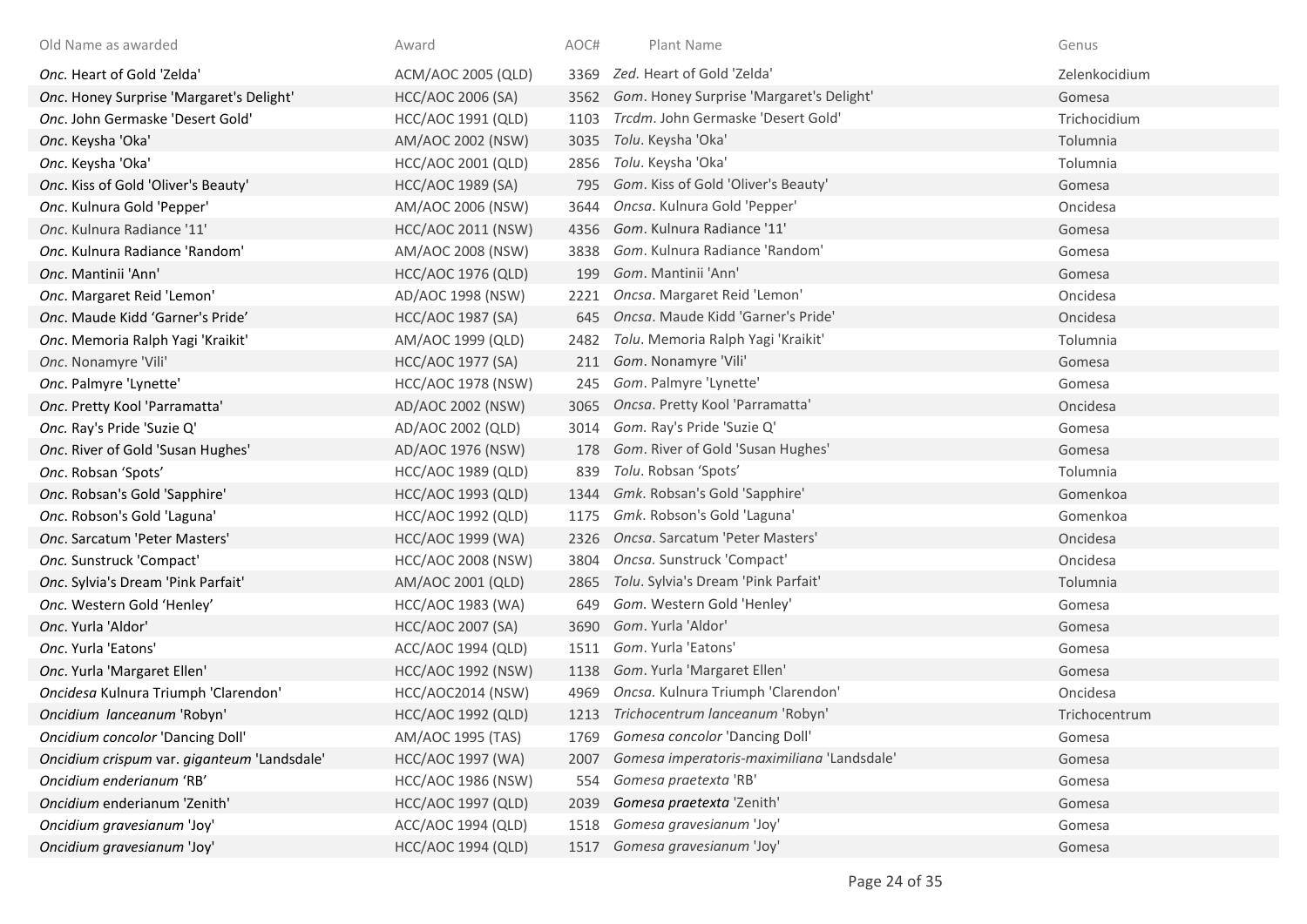| Old Name as awarded                              | Award                     | AOC# | Plant Name                              | Genus          |
|--------------------------------------------------|---------------------------|------|-----------------------------------------|----------------|
| Oncidium lietzii 'Pleasant Park'                 | <b>HCC/AOC 2005 (TAS)</b> | 3376 | Gomesa lietzei 'Pleasant Park'          | Gomesa         |
| Oncidium longipes 'Sara'                         | <b>ACC/AOC 1997 (VIC)</b> | 2023 | Gomesa longipes 'Sara'                  | Gomesa         |
| Oncidium ochmatochilum 'Joy'                     | ACC/AOC 2001 (VIC)        | 2837 | Cyrtochiloides ochmatochilum 'Joy'      | Cyrtochiloides |
| Oncidium ochmatochilum 'Joy'                     | <b>HCC/AOC 2001 (VIC)</b> | 2836 | Cyrtochiloides ochmatochilum 'Joy'      | Cyrtochiloides |
| Oncidium onustum 'Hilton'                        | HCC/AOC 2000 (SA)         | 2545 | Zelenkoa onusta 'Hilton'                | Zelenkoa       |
| Oncidium onustum 'Joy'                           | ACC/AOC 2005 (VIC)        | 3435 | Zelenkoa onusta 'Joy'                   | Zelenkoa       |
| Oncidium onustum 'Mares'                         | AM/AOC 1989 (QLD)         | 746  | Zelenkog onusta 'Mares'                 | Zelenkoa       |
| Oncidium onustum 'Mary Kate'                     | AM/AOC 1984 (QLD)         | 493  | Zelenkoa onusta 'Mary Kate'             | Zelenkoa       |
| Oncidium onustum 'Mem. James                     | AM/AOC 1993 (QLD)         | 1326 | Zelenkoa onusta 'Mem. James'            | Zelenkoa       |
| Oncidium onustum 'Mem. James'                    | ACC/AOC 1993 (QLD)        | 1327 | Zelenkoa onusta 'Mem. James'            | Zelenkoa       |
| Oncidium onustum 'Richella'                      | HCC/AOC 1994 (QLD)        | 1507 | Zelenkoa onusta 'Richella'              | Zelenkoa       |
| Oncidium onustum 'Richella'                      | ACC/AOC 1994 (QLD)        | 1508 | Zelenkoa onusta 'Richella'              | Zelenkoa       |
| Oncidium onustum 'Wendy'                         | ACM/AOC 2005 (NSW)        | 3395 | Zelenkoa onusta 'Wendy'                 | Zelenkoa       |
| Oncidium onustum 'Wendy'                         | AM/AOC 2005 (NSW)         | 3394 | Zelenkoa onusta 'Wendy'                 | Zelenkoa       |
| Oncidium papilio 'Houghton'                      | HCC/AOC 1992 (SA)         | 1199 | Psychopsis papilio 'Houghton'           | Psychopsis     |
| Oncidium papilio 'Pat'                           | HCC/AOC 1993 (SA)         | 1314 | Psychopsis papilio 'Pat'                | Psychopsis     |
| Oncidium splendidum 'Orchidglen'                 | HCC/AOC 1997 (QLD)        | 2155 | Trichocentrum splendidum 'Orchidglen'   | Trichocentrum  |
| Oncldium varicosum 'Rogersii'                    | AM/AOC 1978 (VIC)         | 260  | Gomesa varicosa 'Rogersii'              | Gomesa         |
| Oncidium variegatum var. album 'Boringuen'       | CBM/AOC 2001 (QLD)        | 2794 | Tolumnia variegatum 'Boringuen'         | Tolumnia       |
| Oncidium widgrenii 'Nicole'                      | CBM/AOC 2009 (NSW)        | 3970 | Gomesa widgrenii 'Nicole'               | Gomesa         |
| Ornithophora radicans 'Joan's Gem'               | ACC/AOC 2006 (QLD)        | 3537 | Gomesa radicans 'Joan's Gem'            | Gomesa         |
| Ornithophora radicans 'Mondo'                    | <b>ACM/AOC 2008 (NSW)</b> | 3800 | Gomesa radicans 'Mondo'                 | Gomesa         |
| Osmoglossum pulchellum 'Colac Lake'              | ACC/AOC 1994 (VIC)        | 1692 | Cuitlauzina pulchella 'Colac Lake'      | Cuitlauzina    |
| Osmoglossum pulchellum 'Li'                      | HCC/AOC 2000 (SA)         | 2632 | Cuitlauzina pulchella 'Li'              | Cuitlauzina    |
| Osmoglossum pulchellum 'Pauline'                 | <b>HCC/AOC 1997 (VIC)</b> | 2147 | Cuitlauzina pulchella 'Pauline'         | Cuitlauzina    |
| Otr. Jame Fumiya 'Hawaii'                        | <b>HCC/AOC 1993 (QLD)</b> | 1343 | Rly. Jame Fumiya 'Hawaii'               | Rhyntonleya    |
| Otr. Maili's Surprise 'Aisaka'                   | <b>HCC/AOC 1996 (QLD)</b> | 1826 | Rly. Maili's Surprise 'Aisaka'          | Rhyntonleya    |
| Otr. Sip of Brandy 'Triumph'                     | HCC/AOC 2000 (QLD)        | 2534 | Vkt. Sip of Brandy 'Triumph'            | Volkertara     |
| Paph. uknown 'Susan'                             | AM/AOC 1977 (NSW)         | 217  | Paph. Blendmor 'Susan'                  | Paphiopedilum  |
| Paphiopedilum bullenianum var. ceramensis        | <b>HCC/AOC 2000 (VIC)</b> | 2618 | Paphiopedilum bullenianum 'Queenscliff' | Paphiopedilum  |
| Paphiopedilum chamberlainianum 'Julie'           | AD/AOC 1976 (QLD)         | 193  | Paphiopedilum victoria-regina 'Julie'   | Paphiopedilum  |
| Paphiopedilum chamberlainianum sp. latifolium    | <b>HCC/AOC 1989 (QLD)</b> | 861  | Paphiopedilum victoria-regina 'Matilda' | Paphiopedilum  |
| Paphiopedilum chamberlainianum sv. liemianum 'D. | <b>HCC/AOC 1989 (QLD)</b> | 854  | Paphiopedilum liemianum 'D. & M.'       | Paphiopedilum  |
| Paphiopedilum chamberlainianum var. latifolium   | <b>HCC/AOC 1991 (VIC)</b> | 1088 | Paphiopedilum victoria-regina 'Kelly'   | Paphiopedilum  |
| Paphiopedilum chamberlainianum var. liemiana     | <b>HCC/AOC 1994 (NSW)</b> | 1616 | Paphiopedilum liemianum 'Dancing Queen' | Paphiopedilum  |
| Paphiopedilum chamberlainianum var. liemiana     | <b>HCC/AOC 1995 (QLD)</b> | 1728 | Paphiopedilum liemianum 'Eatons'        | Paphiopedilum  |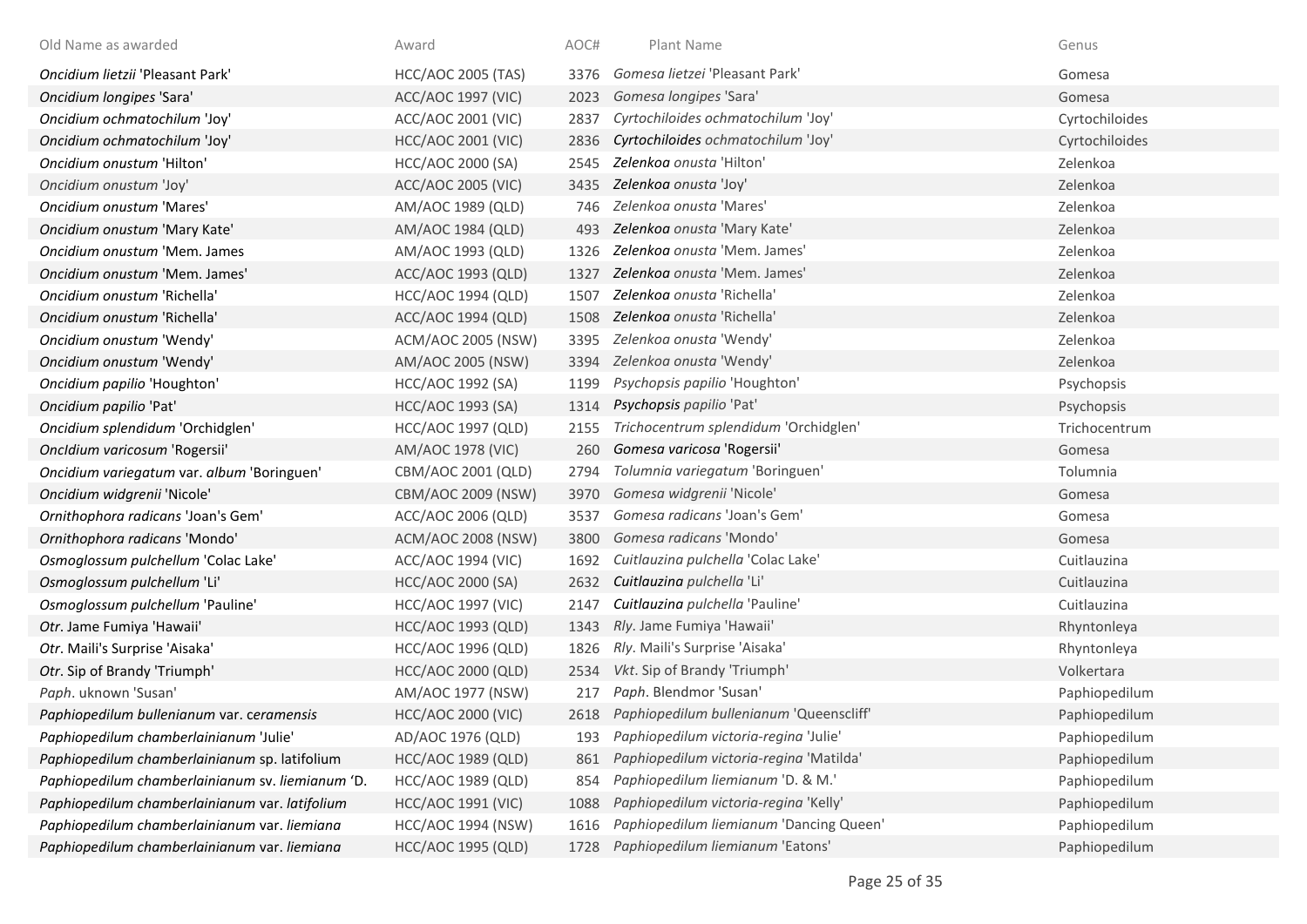| Old Name as awarded                           | Award              | AOC# | Plant Name                                   | Genus         |
|-----------------------------------------------|--------------------|------|----------------------------------------------|---------------|
| Paphiopedilum chamberlianianum var. liemianum | HCC/AOC 1991 (VIC) |      | 1027 Paphiopedilum liemianum 'First Delight' | Paphiopedilum |

| Paphiopedilum esquirolei 'Night Spider'                | <b>HCC/AOC 1986 (SA)</b>  | 579  | Paphiopedilum hirsutissimum 'Night Spider'            | Paphiopedilum |
|--------------------------------------------------------|---------------------------|------|-------------------------------------------------------|---------------|
| Paphiopedilum esquirolei 'Angel'                       | AM/AOC 2006 (WA)          | 3654 | Paphiopedilum hirsutissimum 'Angel'                   | Paphiopedilum |
| Paphiopedilum esquirolei 'Jae'                         | <b>HCC/AOC 1998 (QLD)</b> | 2292 | Paphiopedilum hirsutissimum 'Jae'                     | Paphiopedilum |
| Paphiopedilum esquirolei 'Jim Keogh'                   | HCC/AOC 1983 (QLD)        | 457  | Paphiopedilum hirsutissimum 'Jim Keogh'               | Paphiopedilum |
| Paphiopedilum glaucophyllum var. moquetteanum          | AM/AOC 2000 (QLD)         | 2576 | Paphiopedilum glaucophyllum 'Christina'               | Paphiopedilum |
| Paphiopedilum glaucophyllum var. moquetteanum          | AM/AOC 1999 (QLD)         | 2450 | Paphiopedilum glaucophyllum 'Heather'                 | Paphiopedilum |
| Paphiopedilum godefroyae var. leuchochilum 'Braren'    | <b>HCC/AOC 1992 (QLD)</b> | 1123 | Paphiopedilum godefroyae 'Braren'                     | Paphiopedilum |
| Paphiopedilum hainanensis 'Josephine'                  | <b>HCC/AOC 1993 (NSW)</b> | 1378 | Paphiopedilum appletonianum 'Josephine'               | Paphiopedilum |
| Paphiopedilum hainanensis 'Paige'                      | <b>HCC/AOC 1998 (NSW)</b> | 2298 | Paphiopedilum appletonianum 'Paige'                   | Paphiopedilum |
| Paphiopedilum haynaldianum var. alba 'Queenscliff'     | <b>HCC/AOC 2000 (VIC)</b> | 2613 | Paphiopedilum haynaldianum 'Queenscliff'              | Paphiopedilum |
| Paphiopedilum hirsutissimum var. esquirolei 'Brittney' | HCC/AOC 2011 (QLD)        | 4442 | Paphiopedilum hirsutissimum 'Brittney'                | Paphiopedilum |
| Paphiopedilum hirsutissimum var. esquirolei 'Elena'    | FCC/AOC 2006 (QLD)        | 3620 | Paphiopedilum hirsutissimum 'Elena'                   | Paphiopedilum |
| Paphiopedilum hirsutissimum var. esquirolei 'Exquisite | AM/AOC 2013 (QLD)         | 4885 | Paphiopedilum hirsutissimum 'Exquisite'               | Paphiopedilum |
| Paphiopedilum hirsutissimum var. esquirolei 'George    | FCC/AOC 2000 (NSW)        | 2655 | Paphiopedilum hirsutissimum 'George Botley'           | Paphiopedilum |
| Paphiopedilum hirsutissimum var. esquirolei 'George    | AM/AOC 1995 (NSW)         | 1785 | Paphiopedilum hirsutissimum 'George Botley'           | Paphiopedilum |
| Paphiopedilum hirsutissimum var. esquirolei 'Jim'      | AM/AOC 2004 (QLD)         | 3317 | Paphiopedilum hirsutissimum 'Jim'                     | Paphiopedilum |
| Paphiopedilum hirsutissimum var. esquirolei 'Mary J.'  | HCC/AOC 2000 (QLD)        | 2626 | Paphiopedilum hirsutissimum 'Mary J.'                 | Paphiopedilum |
| Paphiopedilum hirsutissimum var. esquirolei 'Nerada'   | HCC/AOC 2001 (QLD)        | 2835 | Paphiopedilum hirsutissimum 'Nerada'                  | Paphiopedilum |
| Paphiopedilum javanicum var. album 'Ayub Parnata'      | CBM/AOC 1991 (NSW)        | 1163 | Paphiopedilum javanicum 'Ayub Parnata'                | Paphiopedilum |
| Paphiopedilum leucochilum var. hemixanthinum           | AM/AOC 1989 (QLD)         | 841  | Paphiopedilum leucochilum 'Sorcerer'                  | Paphiopedilum |
| Paphiopedilum markianum 'Vulcan'                       | CBM/AOC 1995 (NSW)        | 1734 | Paphiopedilum tigrinum 'Vulcan'                       | Paphiopedilum |
| Paphiopedilum striata 'Mendii'                         | CBM/AOC 2009 (NSW)        | 4087 | Paphiopedilum wilheminiae 'Mendii'                    | Paphiopedilum |
| Paphiopedilum tonsum var. curtisifolium 'Splendens'    | HCC/AOC 1981 (NSW)        | 358  | Paphiopedilum tonsum 'Splendens'                      | Paphiopedilum |
| Paphiopedilum volonteanum 'Turville'                   | <b>HCC/AOC 1987 (VIC)</b> | 633  | Paphiopedilum hookerae var. volonteanum 'Turville'    | Paphiopedilum |
| Pescatorea lehmannii 'Royale Ripper'                   | AM/AOC 2001 (NSW)         | 2749 | Pescatoria lehmannii 'Royale Ripper'                  | Pescatoria    |
| Phaius pulcher fma. alba 'Wendy Davies'                | <b>HCC/AOC 2004 (NSW)</b> | 3301 | Gastrochis pulcher 'Wendy Davies'                     | Gastrochis    |
| Phaius tankervilleae fma. alba 'Royale'                | AD/AOC 2003 (SA)          | 3144 | Phaius tankervilleae 'Royale'                         | Phaius        |
| Phal. Liu Jin-Chyuan 'Warrigal'                        | <b>HCC/AOC 2008 (QLD)</b> | 3924 | Phal. Memoria Liu Jin-Chyuan 'Warrigal'               | Phalaenopsis  |
| Phalaenopsis amabilis var. formosana 'Fong Ping #      | <b>HCC/AOC 1997 (QLD)</b> | 2092 | Phalaenopsis aphrodite subsp. formosana 'Fong Ping #' | Phalaenopsis  |
| Phalaenopsis amabilis var. formosana 'Jeanne           | HCC/AOC 1993 (QLD)        | 1396 | Phalaenopsis aphrodite subsp. formosana 'Jeanne'      | Phalaenopsis  |
| Phalaenopsis amabilis var. formosana 'Nairne'          | HCC/AOC 1993 (SA)         | 1391 | Phalaenopsis aphrodite subsp. formosana 'Nairne'      | Phalaenopsis  |
| Phalaenopsis amabilis var. formosanum 'Neal's'         | AM/AOC 1994 (NSW)         | 1602 | Phalaenopsis aphrodite subsp. formosana 'Neal's'      | Phalaenopsis  |
| Phalaenopsis rosenstromii 'Ken'                        | <b>HCC/AOC 2002 (VIC)</b> | 2982 | Phalaenopsis amabilis subsp. rosenstromii 'Ken'       | Phalaenopsis  |
|                                                        |                           |      |                                                       |               |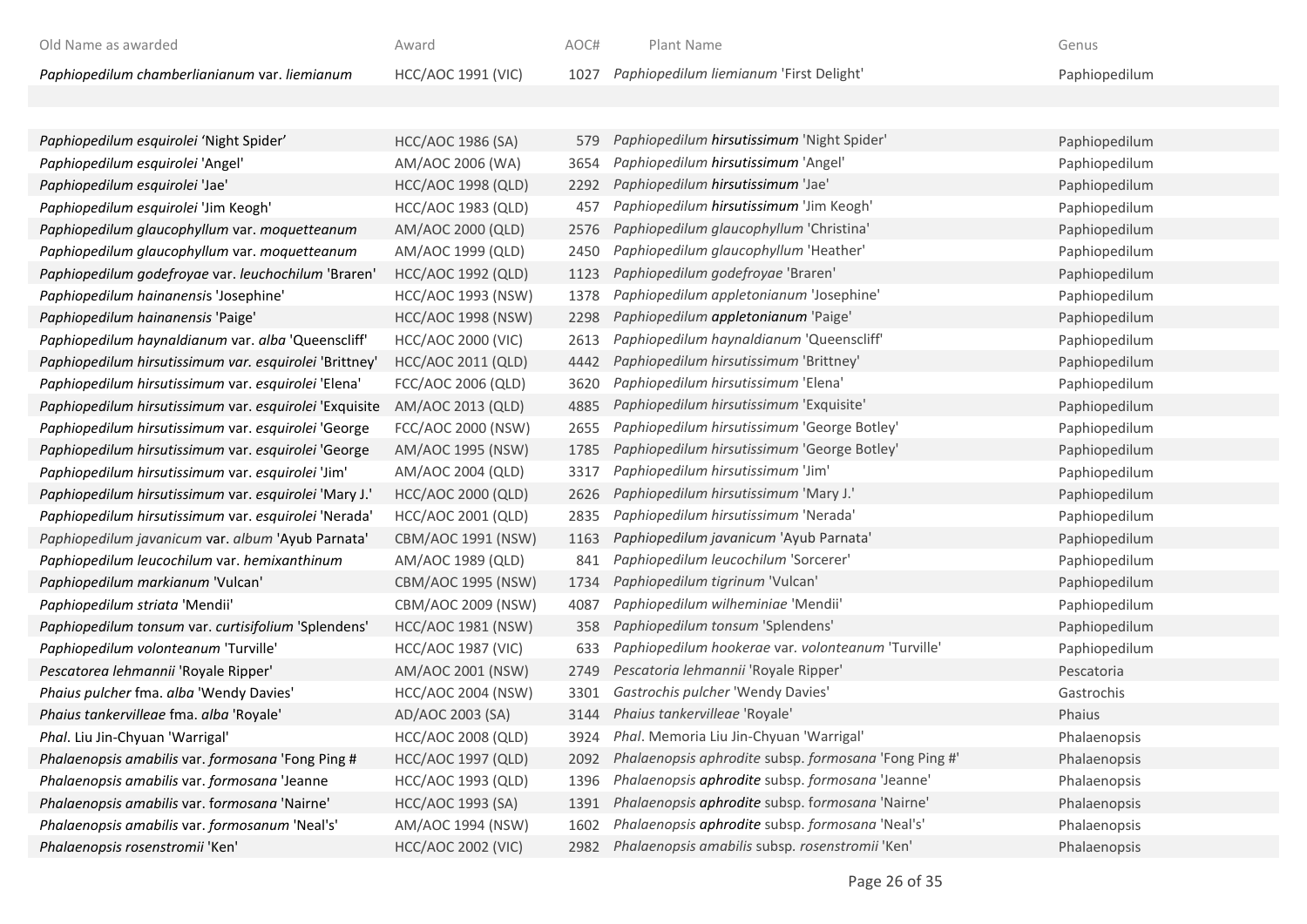| Old Name as awarded                              | Award                     | AOC# | Plant Name                           | Genus                 |
|--------------------------------------------------|---------------------------|------|--------------------------------------|-----------------------|
| Phalaenopsis violacea var. albs 'Botany Bay'     | HCC/AOC 1988 (NSW)        | 679  | Phalaenopsis violacea 'Botany Bay'   | Phalaenopsis          |
| Phragmipedium amazonicum 'Queenscliff'           | CBM/AOC 2000 (VIC)        | 2616 | Phragmipedium richteri 'Queenscliff' | Phragmipedium         |
| Phragmipedium besseae                            | AM/AOC 2011 (VIC)         | 4348 | Phragmipedium besseae 'Alkoomi'      | Phragmipedium         |
| Phragmipedium besseae var. aureum 'JKM'          | HCC/AOC 1996 (WA)         | 1958 | Phragmipedium besseae 'JKM'          | Phragmipedium         |
| Phragmipedium besseae var. flava 'Queenscliff'   | AM/AOC 1996 (VIC)         | 1964 | Phragmipedium besseae 'Queenscliff'  | Phragmipedium         |
| Phragmipedium caudatum var. sanderae 'Gigantea'  | <b>HCC/AOC 1984 (TAS)</b> | 490  | Phragmipedium caudatum 'Gigantea'    | Phragmipedium         |
| Phragmipedium caudatum var. sanderae 'Giganteum' | AM/AOC 1989 (SA)          | 809  | Phragmipedium caudatum 'Giganteum'   | Phragmipedium         |
| Phragmipedium caudatum var. sanderae 'Matilda'   | AM/AOC 2000 (QLD)         | 2692 | Phragmipedium caudatum 'Matilda'     | Phragmipedium         |
| Phymatidium tillandsioides 'Parana'              | CBM/AOC 1993 (TAS)        | 1311 | Phymatidium falcifolium 'Parana'     | Phymatidium           |
| Phymatidium tillandsioides 'Parana'              | ACC/AOC 1993 (TAS)        | 1312 | Phymatidium falcifolium 'Parana'     | Phymatidium           |
| Pleurothallis grobyi 'Paul'                      | ACC/AOC 1999 (VIC)        | 2351 | Specklinia grobyi 'Paul'             | Specklinia            |
| Pleurothallis grobyi 'Surprise'                  | CBM/AOC 1988 (TAS)        | 688  | Specklinia grobyi 'Surprise'         | Specklinia            |
| Pleurothallis stenostachya 'Wendy'               | ACC/AOC 1990 (QLD)        | 981  | Platystele stenostachya 'Wendy'      | Platystele            |
| Pleurothallis stenostachya 'Wendy'               | CBM/ACC 1990 (QLD)        | 944  | Platystele stenostachya 'Wendy'      | Platystele            |
| Pleurothallis strupifolia 'Dendi'                | ACC/AOC 2009 (NSW)        | 3978 | Acianthera strupifolia 'Dendi'       | Acianthera            |
| Pleurothallis strupifolia 'Jim'                  | CBM/AOC 2009 (NSW)        | 3974 | Acianthera strupifolia 'Jim'         | Acianthera            |
| Pleurothallis tuerckheimii 'Underwood'           | ACC/AOC 2002 (TAS)        | 2910 | Stelis megachlamys 'Underwood'       | Stelis                |
| Pot. Atomic Button 'Canary'                      | <b>HCC/AOC 1994 (QLD)</b> | 1525 | Rth. Atomic Button 'Canary'          | Rhyncattleanthe       |
| Pot. Atomic Glow 'Apricot'                       | HCC/AOC 2000 (QLD)        | 2511 | Rth. Atomic Glow 'Apricot'           | Rhyncattleanthe       |
| Pot. Atomic Glow 'Jag'                           | <b>HCC/AOC 2005 (QLD)</b> | 3379 | Rth. Atomic Glow 'Jag'               | Rhyncattleanthe       |
| Pot. Atomic Glow 'Nutmeg'                        | <b>HCC/AOC 2006 (QLD)</b> | 3557 | Rth. Atomic Glow 'Nutmeg'            | Rhyncattleanthe       |
| Pot. Atomic Glow 'Sunrise'                       | <b>HCC/AOC 2006 (QLD)</b> | 3550 | Rth. Atomic Glow 'Sunrise'           | Rhyncattleanthe       |
| Pot. Atomic Glow 'Sunset'                        | AM/AOC 2004 (QLD)         | 3231 | <b>Rth.</b> Atomic Glow 'Sunset'     | Rhyncattleanthe       |
| Pot. Atomic Glow 'Sunset'                        | HCC/AOC 2000 (QLD)        | 2510 | <b>Rth.</b> Atomic Glow 'Sunset'     | Rhyncattleanthe       |
| Pot. Aussie Spirit 'Burbank'                     | HCC/AOC 1999 (QLD)        | 2387 | Rth. Aussie Spirit 'Burbank'         | Rhyncattleanthe       |
| Pot. Burana Angel 'Lesley'                       | AM/AOC 2009 (NSW)         | 4023 | Rth. Burana Angel 'Lesley'           | Rhyncattleanthe       |
| Pot. Carrousel 'Crimson Triumph'                 | AD/AOC 1977 (NSW)         | 213  | Rlc. Carrousel 'Crimson Triumph'     | Rhyncholaeliocattleya |
| Pot. Dal's Delight 'Burbank'                     | <b>HCC/AOC 1998 (QLD)</b> | 2291 | Rth. Dal's Delight 'Burbank'         | Rhyncattleanthe       |
| Pot. Dal's Elite 'Cynthia'                       | HCC/AOC 2002 (NSW)        | 2949 | Rth. Dal's Elite 'Cynthia'           | Rhyncattleanthe       |
| Pot. Dal's Emperor 'Craig'                       | <b>HCC/AOC 2001 (QLD)</b> |      | 2802 Rth. Dal's Emperor 'Craig'      | Rhyncattleanthe       |
| Pot. Dal's Emperor 'Lester Lai'                  | <b>HCC/AOC 2001 (VIC)</b> | 2848 | Rth. Dal's Emperor 'Lester Lai'      | Rhyncattleanthe       |
| Pot. Dal's Emperor 'Michelle'                    | AM/AOC 2001 (QLD)         | 2862 | Rth. Dal's Emperor 'Michelle'        | Rhyncattleanthe       |
| Pot. Dal's Emperor 'Paula'                       | <b>HCC/AOC 2000 (NSW)</b> | 2549 | Rth. Dal's Emperor 'Paula'           | Rhyncattleanthe       |
| Pot. Dal's Emperor 'Rosella'                     | <b>HCC/AOC 2002 (NSW)</b> | 2950 | Rth. Dal's Emperor 'Rosella'         | Rhyncattleanthe       |
| Pot. Dal's Emperor 'Tim'                         | <b>HCC/AOC 2003 (QLD)</b> | 3139 | Rth. Dal's Emperor 'Tim'             | Rhyncattleanthe       |
| Pot. Dal's Jet 'Supercilious'                    | <b>HCC/AOC 2005 (QLD)</b> | 3509 | Rth. Dal's Jet 'Supercilious'        | Rhyncattleanthe       |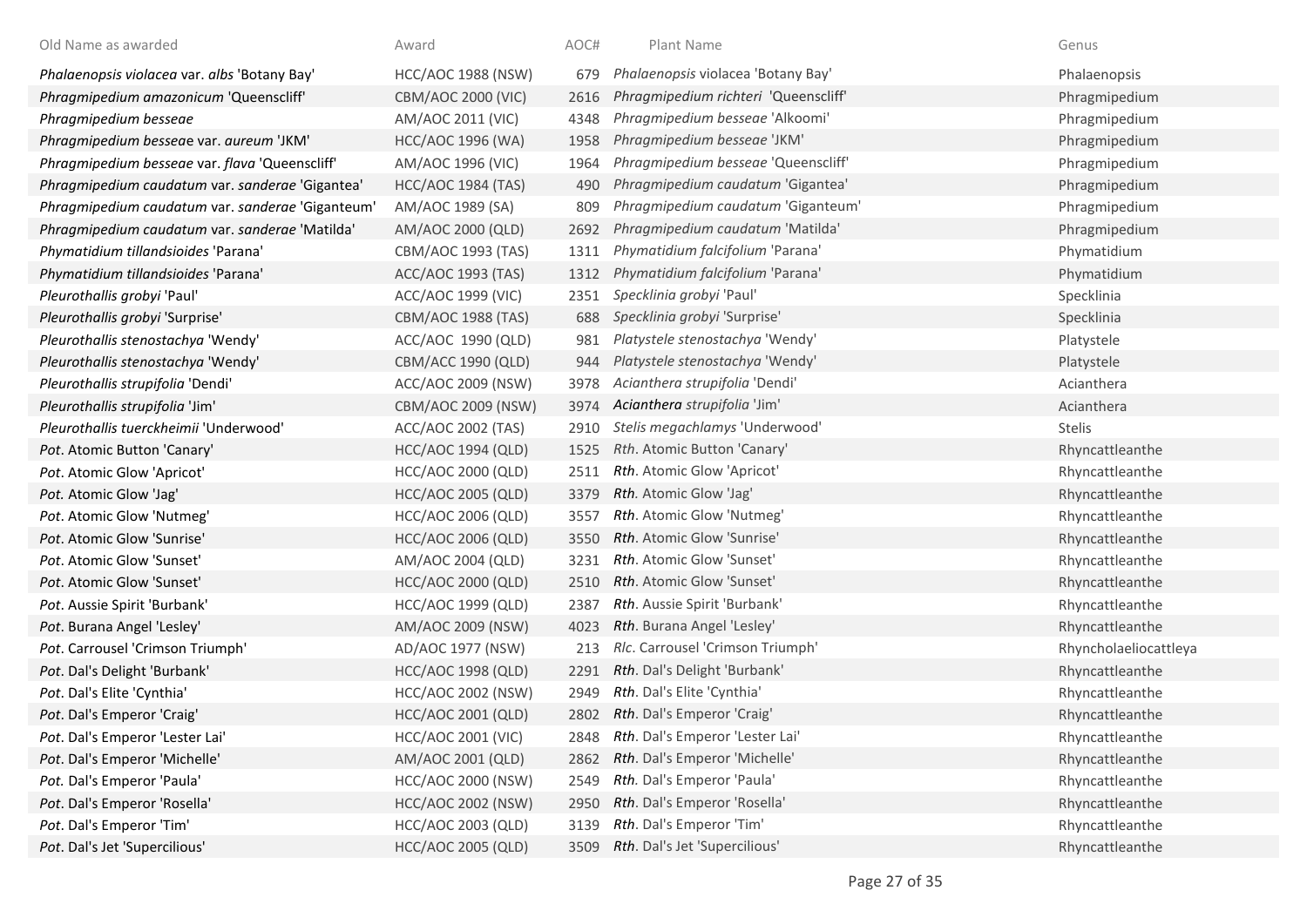| Old Name as awarded                     | Award                     | AOC# | Plant Name                              | Genus                 |
|-----------------------------------------|---------------------------|------|-----------------------------------------|-----------------------|
| Pot. Dal's Moon 'Janelle'               | AM/AOC 2002 (NSW)         | 2948 | Rth. Dal's Moon 'Janelle'               | Rhyncattleanthe       |
| Pot. Dal's Moon 'Joyce'                 | AM/AOC 2005 (NSW)         | 3465 | Rth. Dal's Moon 'Joyce'                 | Rhyncattleanthe       |
| Pot. Dal's Success 'Michelle'           | HCC/AOC 2001 (QLD)        | 2859 | Rth. Dal's Success 'Michelle'           | Rhyncattleanthe       |
| Pot. Dal's Vision 'Bette'               | <b>HCC/AOC 1995 (QLD)</b> | 1678 | Rlc. Dal's Vision 'Bette'               | Rhyncholaeliocattleya |
| Pot. Free Spirit 'Carmela'              | <b>HCC/AOC 1999 (VIC)</b> | 2416 | Rth. Free Spirit 'Carmela'              | Rhyncattleanthe       |
| Pot. Free Spirit 'Dendi's Carmela'      | AM/AOC 1999 (NSW)         | 2404 | Rth. Free Spirit 'Dendi's Carmela'      | Rhyncattleanthe       |
| Pot. Free Spirit 'Laina'                | AM/AOC 1999 (NSW)         | 2425 | Rth. Free Spirit 'Laina'                | Rhyncattleanthe       |
| Pot. Free Spirit 'Lea'                  | AM/AOC 1997 (QLD)         | 2099 | Rth. Free Spirit 'Lea'                  | Rhyncattleanthe       |
| Pot. Free Spirit 'Lea'                  | HCC/AOC 1993 (QLD)        | 1403 | Rth. Free Spirit 'Lea'                  | Rhyncattleanthe       |
| Pot. Happy Hour 'Ella'                  | <b>HCC/AOC 2010 (NSW)</b> | 4259 | Rth. Happy Hour 'Ella'                  | Rhyncattleanthe       |
| Pot. Lemon Tree 'Yellow Magic'          | AD/AOC 1977 (NSW)         | 222  | Rlc. Lemon Tree 'Yellow Magic'          | Rhyncholaeliocattleya |
| Pot. Lisa Taylor Gallis 'Butterscotch'  | <b>HCC/AOC 2008 (NSW)</b> | 3853 | Rlc. Lisa Taylor Gallis 'Butterscotch'  | Rhyncholaeliocattleya |
| Pot. Lisa Taylor Gallis 'Dendi'         | AM/AOC 2009 (SA)          | 3956 | Rlc. Lisa Taylor Gallis 'Dendi'         | Rhyncholaeliocattleya |
| Pot. Lisa Taylor Gallis 'Diane'         | AM/AOC 2009 (SA)          | 3957 | Rlc. Lisa Taylor Gallis 'Diane'         | Rhyncholaeliocattleya |
| Pot. Lisa Taylor Gallis 'Lemon Chiffon' | AM/AOC 2001 (NSW)         | 2780 | Rlc. Lisa Taylor Gallis 'Lemon Chiffon' | Rhyncholaeliocattleya |
| Pot. Lisa Taylor Gallis 'Lesley'        | AM/AOC 2002 (NSW)         | 2900 | Rlc. Lisa Taylor Gallis 'Lesley'        | Rhyncholaeliocattleya |
| Pot. Lisa Taylor Gallis 'Nicci'         | AM/AOC 2000 (NSW)         | 2708 | Rlc. Lisa Taylor Gallis 'Nicci'         | Rhyncholaeliocattleya |
| Pot. Lisa Taylor Gallis 'Sweetie'       | AM/AOC 2010 (NSW)         | 4272 | Rlc. Lisa Taylor Gallis 'Sweetie'       | Rhyncholaeliocattleya |
| Pot. Love Call 'H & R'                  | <b>HCC/AOC 1998 (NSW)</b> | 2219 | RIc. Love Call 'H & R'                  | Rhyncholaeliocattleya |
| Pot. Love Call 'Hikimanu'               | <b>HCC/AOC 1997 (QLD)</b> | 2040 | Rlc. Love Call 'Hikimanu'               | Rhyncholaeliocattleya |
| Pot. Rosanne Galyne Anderson 'Sirebern' | <b>HCC/AOC 1977 (QLD)</b> | 214  | Rlc. Rosanne Galyne Anderson 'Sirebern' | Rhyncholaeliocattleya |
| Pot. Rosella Reward 'Dendi'             | <b>HCC/AOC 2007 (NSW)</b> | 3715 | Rth. Rosella Reward 'Dendi'             | Rhyncattleanthe       |
| Pot. Roy's Magic 'Lilly'                | AM/AOC 2010 (NSW)         | 4254 | Rth. Roy's Magic 'Lilly'                | Rhyncattleanthe       |
| Pot. Roy's Magic 'Lilly'                | AD/AOC 2010 (NSW)         | 4255 | Rth. Roy's Magic 'Lilly'                | Rhyncattleanthe       |
| Pot. Sanyo Butterfly 'Dianne'           | AM/AOC 2009 (NSW)         | 4020 | Rlc. Sanyo Butterfly 'Dianne'           | Rhyncholaeliocattleya |
| Pot. Sanyo Butterfly 'Taylor's Smile'   | HCC/AOC 2000 (QLD)        | 2619 | Rlc. Sanyo Butterfly 'Taylor's Smile'   | Rhyncholaeliocattleya |
| Pot. Spirit of Beau 'Burbank'           | HCC/AOC 1999 (QLD)        | 2471 | Rth. Spirit of Beau 'Burbank'           | Rhyncattleanthe       |
| Pot. Sunnybank 'Arbor Queen'            | <b>HCC/AOC 1983 (VIC)</b> | 465  | Rth. Sunnybank 'Arbor Queen'            | Rhyncattleanthe       |
| Pot. Twentyfour Carat 'Gold'            | AD/AOC 1987 (NSW)         | 630  | Rth. Twentyfour Carat 'Gold'            | Rhyncattleanthe       |
| Pot. Wild Honey 'Simone'                | <b>HCC/AOC 2005 (QLD)</b> |      | 3371 Rth. Wild Honey 'Simone'           | Rhyncattleanthe       |
| Pot. Wild Honey 'Sunset'                | <b>HCC/AOC 2005 (QLD)</b> | 3428 | Rth. Wild Honey 'Sunset'                | Rhyncattleanthe       |
| Prcls. Bobby Dazzler 'Allana'           | AM/AOC 1998 (NSW)         | 2300 | Sarco. Bobby-Dazzler 'Allana'           | Sarcochilus           |
| Prcls. Duno Nickys Twin 'Fire'          | AD/AOC 2000 (VIC)         | 2738 | Sarco. Duno Nickys Twin 'Fire'          | Sarcochilus           |
| Prcls. Duno Nickys Twin 'Phoebe'        | AD/AOC 2001 (VIC)         | 2905 | Sarco. Duno Nickys Twin 'Phoebe'        | Sarcochilus           |
| Prcls. Elise 'Royal Purple'             | AD/AOC 2001 (NSW)         | 2940 | Sarco. Elise 'Royal Purple'             | Sarcochilus           |
| Prcls. Polka Dot 'Purple Haze           | <b>HCC/AOC 1994 (NSW)</b> |      | 1530 Sarco. Polka Dot 'Purple Haze'     | Sarcochilus           |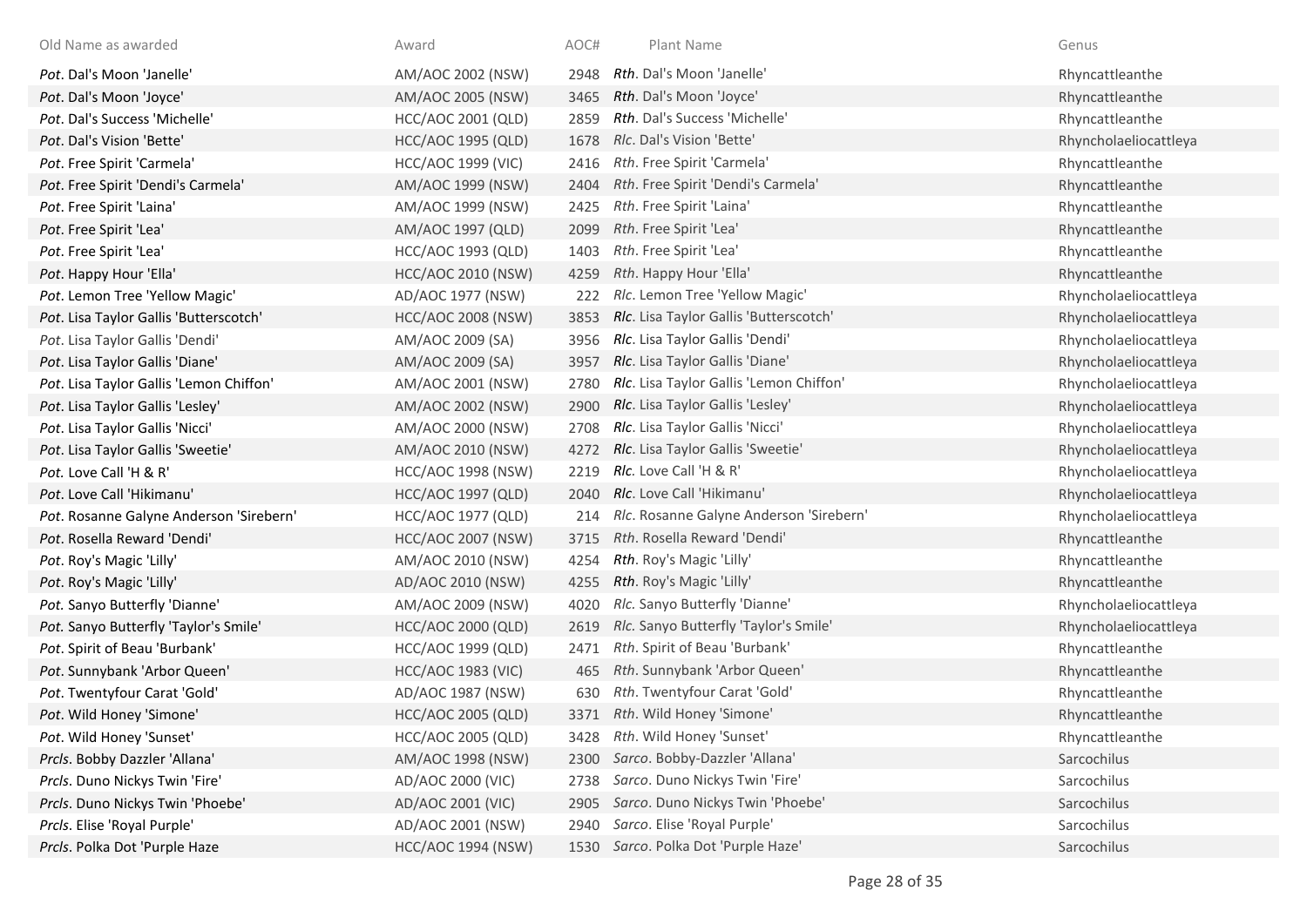| Old Name as awarded                           | Award                     | AOC# | Plant Name                             | Genus                 |
|-----------------------------------------------|---------------------------|------|----------------------------------------|-----------------------|
| Prcls. River Song 'Max'                       | <b>HCC/AOC 2001 (NSW)</b> | 2778 | Sarco. River Song 'Max'                | Sarcochilus           |
| Prcls. Selwyn 'Mahogany'                      | AD/AOC 2000 (VIC)         | 2706 | Sarco. Selwyn 'Mahogany'               | Sarcochilus           |
| Prcls. Tiger Sun 'Brutus'                     | HCC/AOC 1994 (QLD)        | 1582 | Sarco. Tigersun 'Brutus'               | Sarcochilus           |
| Prcls. Tiger Sun 'Brutus'                     | AD/AOC 1994 (QLD)         | 1583 | Sarco. Tigersun 'Brutus'               | Sarcochilus           |
| Prcls. Tigersun 'Wollumbin'                   | AD/AOC 1993 (QLD)         | 1426 | Sarco. Tigersun 'Wollumbin'            | Sarcochilus           |
| Rdcm. Catherine Tesch 'Frosty Morn'           | AM/AOC 1987 (QLD)         | 761  | Rrm. Catherine Tesch 'Frosty Morn'     | Rodrumnia             |
| Rdcm. Catherine Tesch 'Frosty Morn'           | <b>HCC/AOC 1986 (QLD)</b> | 760  | Rrm. Catherine Tesch 'Frosty Morn'     | Rodrumnia             |
| Restrepia antennifera var. gigantea 'Big Boy' | <b>HCC/AOC 2000 (NSW)</b> | 2649 | Restrepia antennifera 'Big Boy'        | Restrepia             |
| Restrepia antennifera var. gigantea 'Royale'  | <b>HCC/AOC 2000 (NSW)</b> | 2592 | Restrepia antennifera 'Royale'         | Restrepia             |
| Restrepia hemsleyana 'Cow Hollow'             | AM/AOC 2003 (NSW)         | 3097 | Restrepia antennifera 'Cow Hollow'     | Restrepia             |
| Rhctm. Ladda Gold 'Helen'                     | <b>HCC/AOC 1992 (QLD)</b> | 1243 | Van. Ladda Gold 'Helen'                | Vandachostylis        |
| Rhctm. Ladda Gold 'Mini'                      | HCC/AOC 1991 (QLD)        | 972  | Van. Ladda Gold 'Mini'                 | Vandachostylis        |
| Rhctm. Ladda Gold 'Reedy Creek'               | ACC/AOC 2002 (QLD)        | 3018 | Van. Ladda Gold 'Reedy Creek'          | Vandachostylis        |
| Rhctm. Ladda Gold 'Reedy Creek'               | AM/AOC 2002 (QLD)         | 3017 | Van. Ladda Gold 'Reedy Creek'          | Vandachostylis        |
| Rhctm. Ladda Gold 'Sandra Smith'              | ACC/AOC 2007 (QLD)        | 3738 | Van. Ladda Gold 'Sandra Smith'         | Vandachostylis        |
| Rhctm. Ladda Gold 'Yvonne's Choice'           | ACC/AOC 2010 (QLD)        | 4125 | Van. Ladda Gold 'Yvonne's Choice'      | Vandachostylis        |
| Rhrds. Bangkok Sunset 'Mr. Mu'                | HCC/AOC 2011 (QLD)        | 4313 | Prra. Bangkok Sunset 'Mr. Mu'          | Perreiraara           |
| Rhv. Col Marie 'Newk'                         | <b>HCC/AOC 1995 (QLD)</b> | 1714 | Van. Colmarie 'Newk'                   | Vandachostylis        |
| Rhv. Col Marie 'Newk'                         | AD/AOC 1994 (QLD)         | 1589 | Van. Colmarie 'Newk'                   | Vandachostylis        |
| Rhv. Colmarie 'Annie'                         | <b>HCC/AOC 2005 (QLD)</b> | 3493 | Van. Colmarie 'Annie'                  | Vandachostylis        |
| Rhv. Mary Ellen 'Glorious'                    | AD/AOC 1999 (QLD)         | 2521 | Van. Mary Ellen 'Glorious'             | Vandachostylis        |
| Rhv. Wong Yoke Sim 'Gloria'                   | AD/AOC 1976 (QLD)         | 203  | Van. Wong Yoke Sim 'Gloria'            | Vandachostylis        |
| Rhv. Wong Yoke Sim 'Gloria'                   | <b>HCC/AOC 1976 (QLD)</b> | 202  | Van. Wong Yoke Sim 'Gloria'            | Vandachostylis        |
| Rhv. Wong Yoke Sim 'Moody Blues'              | AD/AOC 1973 (QLD)         | 122  | Van. Wong Yoke Sim 'Moody Blues'       | Vandachostylis        |
| Rhynchostylis coelestis fma. Alba 'Lilly'     | HCC/AOC 2012 (NSW)        | 4503 | Rhynchostylis coelestis 'Lilly'        | Rhynchostylis         |
| Rnthps. Lena Rowald 'Linda'                   | <b>HCC/AOC 1986 (QLD)</b> | 544  | Rnps. Lena Rowald 'Linda'              | Renanopsis            |
| Rnthps. Lena Rowold 'Eton'                    | HCC/AOC 2001 (QLD)        | 2797 | Rnps. Lena Rowold 'Eton'               | Renanopsis            |
| Rnya. Tilley's Delight 'Possum Rose'          | <b>HCC/AOC 2001 (NSW)</b> | 2760 | Prra. Tilley's Delight 'Possum Rose'   | Perreiraara           |
| Rolf. Coconut Ice 'Double Upo'                | <b>HCC/AOC 2004 (NSW)</b> | 3251 | Rlc. Coconut Ice 'Double Upo'          | Rhyncholaeliocattleya |
| Rolf. Coconut Ice 'Fantasia'                  | <b>HCC/AOC 2002 (NSW)</b> |      | 2985 Rlc. Coconut Ice 'Fantasia'       | Rhyncholaeliocattleya |
| Rsc. [Blc.] Hawaiian Symbol 'Burdekin'        | AD/AOC 2008 (QLD)         | 3930 | Rlc.Hawaiian Symbol 'Burdekin'         | Rhyncholaeliocattleya |
| Rsc. [Pot.] Dendi's Beau 'Delzia'             | HCC/AOC 2009 (NSW)        | 3976 | Rlc. Dendi's Beau 'Delzia'             | Rhyncholaeliocattleya |
| Rsc. Burdekin Heights 'Rosella'               | AD/AOC 2013 (QLD)         | 4758 | Rlc. Burdekin Heights 'Rosella'        | Rhyncholaeliocattleya |
| Rsc. Dal's Jewel 'Brittney'                   | AM/AOC 2008 (QLD)         | 3921 | Rlc. Dal's Jewel 'Brittney'            | Rhyncholaeliocattleya |
| Rsc. Lue's Jungle Leopard 'Noela Rose         | AD/AOC 2013 (QLD)         | 4759 | Rlc. Lue's Jungle Leopard 'Noela Rose' | Rhyncholaeliocattleya |
| Rsc. Rosella Scorpio 'May Blue-Kay'           | HCC/AOC 2010 (QLD)        | 4208 | Rlc. Rosella Scorpio 'May Blue-Kay'    | Rhyncholaeliocattleya |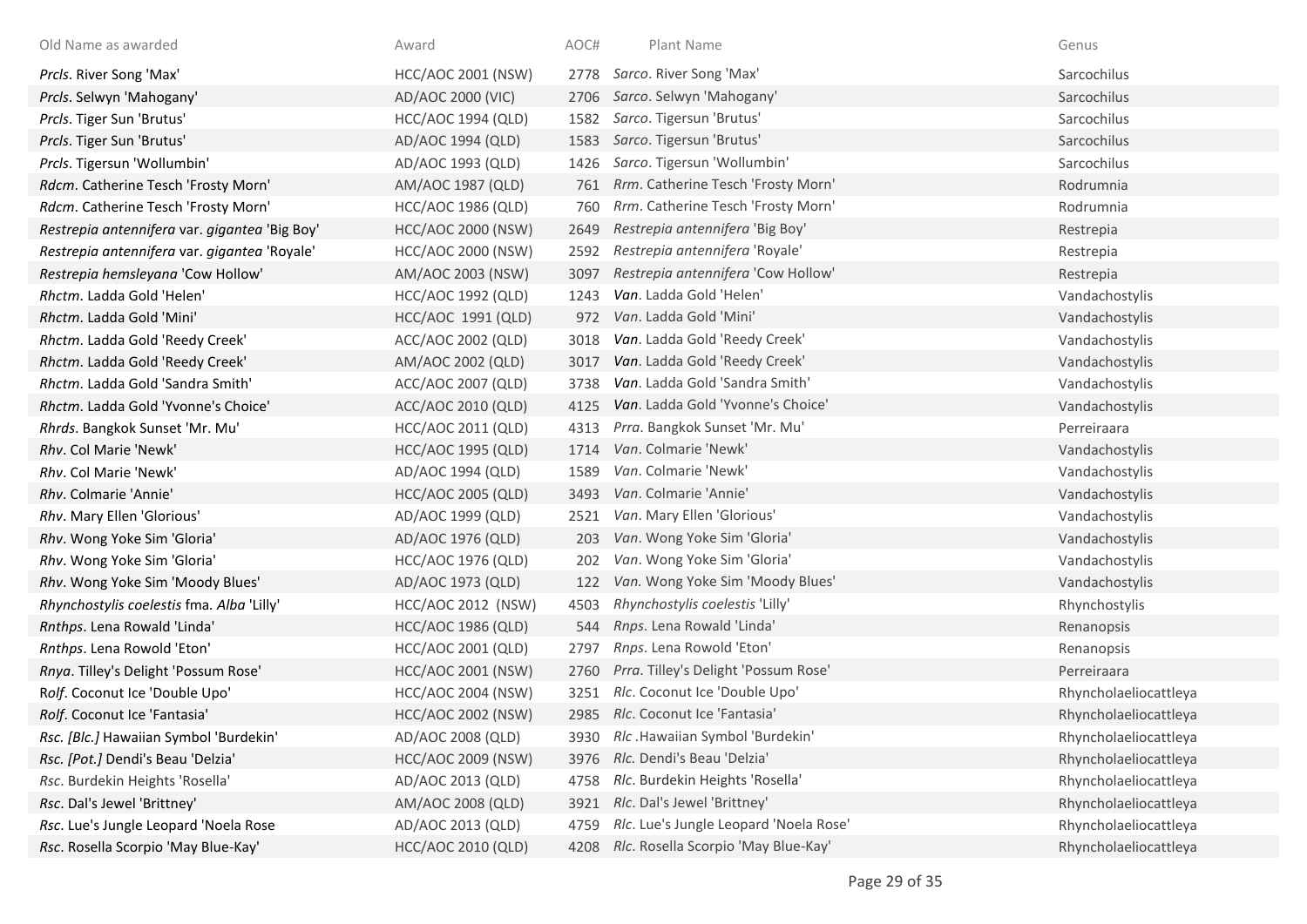| Old Name as awarded                              | Award                     | AOC# | Plant Name                                           | Genus           |
|--------------------------------------------------|---------------------------|------|------------------------------------------------------|-----------------|
| Rth. [Pot.] Memoria Warren Eggins 'Kymmy'        | HCC/AOC 2012 (QLD)        |      | 4591 Rth. Memoria Warren Eggins 'Kymmy'              | Rhyncattleanthe |
| Sarco. Kulnura Dragon 'Emma Jane'                | AM/AOC 2011 (NSW)         | 4498 | Sarco. Kulnura Dragonfly 'Emma Jane'                 | Sarcochilus     |
| Sarcochilus fitzgeraldii var. aemulus 'Bee'      | AD/AOC 1986 (QLD)         |      | 610 Sarcochilus fitzgeraldii 'Bee'                   | Sarcochilus     |
| Sc. [Slc.] Rosella Spice 'JS'                    | AM/AOC 2009 (VIC)         |      | 3964 C. Rosella Spice 'JS'                           | Cattleya        |
| Sc. Aloha Case 'Ching Hua Doug'                  | AM/AOC 2009 (NSW)         | 4018 | C. Aloha Case 'Ching Hua Doug'                       | Cattleya        |
| Sc. Beaufort 'Orchid Centre'                     | AM/AOC 1991 (QLD)         |      | 986 C. Beaufort 'Orchid Centre'                      | Cattleya        |
| Sc. Beaufort 'Big Circle'                        | HCC/AOC 1991 (QLD)        |      | 1102 C. Beaufort 'Big Circle'                        | Cattleya        |
| Sc. Beaufort 'Lea'                               | <b>HCC/AOC 1993 (QLD)</b> |      | 1270 C. Beaufort 'Lea'                               | Cattleya        |
| Sc. Beaufort 'M-1'                               | HCC/AOC 1995 (QLD)        |      | 1706 C. Beaufort 'M-1'                               | Cattleya        |
| Sc. Beaufort 'South River'                       | HCC/AOC 1991 (QLD)        | 989  | C. Beaufort 'South River'                            | Cattleya        |
| Sc. Beaufort 'Yellow Lip'                        | HCC/AOC 1993 (QLD)        | 1345 | C. Beaufort 'Yellow Lip'                             | Cattleya        |
| Sc. Cosmos 'Lea'                                 | <b>HCC/AOC 1992 (QLD)</b> |      | 1174 C. Cosmos 'Lea'                                 | Cattleya        |
| Sc. Dal's Choice 'Brittney'                      | <b>HCC/AOC 2004 (QLD)</b> |      | 3274 C. Dal's Choice 'Brittney'                      | Cattleya        |
| Sc. Dal's Choice 'Emma'                          | <b>HCC/AOC 2006 (NSW)</b> |      | 3570 C. Dal's Choice 'Emma'                          | Cattleya        |
| Sc. Dal's Choice 'Georgia'                       | AM/AOC 2005 (NSW)         |      | 3700 C. Dal's Choice 'Georgia'                       | Cattleya        |
| Sc. Dal's Choice 'Jennifer Helen'                | <b>HCC/AOC 2005 (QLD)</b> |      | 3401 C. Dal's Choice 'Jennifer Helen'                | Cattleya        |
| Sc. Dal's Choice 'Kate'                          | AM/AOC 2005 (QLD)         |      | 3402 C. Dal's Choice 'Kate'                          | Cattleya        |
| Sc. Dal's Choice 'Lakehaven'                     | AM/AOC 2003 (NSW)         |      | 3194 C. Dal's Choice 'Lakehaven'                     | Cattleya        |
| Sc. Dal's Choice 'Wow'                           | <b>HCC/AOC 2002 (VIC)</b> |      | 3006 C. Dal's Choice 'Wow'                           | Cattleya        |
| Sc. Dal's Delight 'Apricot Lace'                 | AM/AOC 2003 (NSW)         |      | 3071 Rth. Dal's Delight 'Apricot Lace'               | Rhyncattleanthe |
| Sc. Dal's Good One 'Dendi Sweetie'               | <b>HCC/AOC 1998 (NSW)</b> | 2334 | C. Dal's Good One 'Dendi Sweetie'                    | Cattleya        |
| Sc. Dal's Good One 'Donna'                       | <b>HCC/AOC 2000 (NSW)</b> |      | 2653 C. Dal's Good One 'Donna'                       | Cattleya        |
| Sc. Dal's Good One 'Janelle'                     | <b>HCC/AOC 2002 (NSW)</b> |      | 2975 C. Dal's Good One 'Janelle'                     | Cattleya        |
| Sc. Dal's Good One 'Kahlu'                       | HCC/AOC 1999 (NSW)        |      | 2470 C. Dal's Good One 'Kahlu'                       | Cattleya        |
| Sc. Dal's Good One 'Leanne'                      | HCC/AOC 2000 (NSW)        |      | 2652 C. Dal's Good One 'Leanne'                      | Cattleya        |
| Sc. Dal's Good One 'Max'                         | AM/AOC 2000 (NSW)         |      | 2546 C. Dal's Good One 'Max'                         | Cattleya        |
| Sc. Dal's Good One 'Warren'                      | HCC/AOC 1999 (NSW)        | 2469 | C. Dal's Good One 'Warren'                           | Cattleya        |
| Sc. Dals' Prospect 'Kate'                        | <b>HCC/AOC 2000 (VIC)</b> |      | 2614 C. Dal's Prospect 'Kate'                        | Cattleya        |
| Sc. Dal's Tradition 'Jomal'                      | HCC/AOC 2007 (QLD)        |      | 3720 C. Dal's Tradition 'Jomal'                      | Cattleya        |
| Sc. Dal's Tradition 'Krisett'                    | <b>HCC/AOC 2003 (QLD)</b> |      | 3138 C. Dal's Tradition 'Krisett'                    | Cattleya        |
| Sc. Elizabeth and Norman 'The Scarlet Pimpernel' | AD/AOC 2007 (WA)          |      | 3722 C. Elizabeth and Norman 'The Scarlet Pimpernel' | Cattleya        |
| Sc. Elizabeth and Norman 'The Scarlet Pimpernel' | AM/AOC 2007 (WA)          |      | 3721 C. Elizabeth and Norman 'The Scarlet Pimpernel' | Cattleya        |
| Sc. Elusive Dream 'Kath'                         | <b>HCC/AOC 2008 (NSW)</b> | 3870 | C. Elusive Dream 'Kath'                              | Cattleya        |
| Sc. Elusive Dream 'Misty'                        | <b>HCC/AOC 2000 (QLD)</b> | 2535 | C. Elusive Dream 'Misty'                             | Cattleya        |
| Sc. Fairy Princess 'Dendi's Princess'            | HCC/AOC 1999 (NSW)        | 2400 | Ctt. Fairy Princess 'Dendi's Princess'               | Cattlianthe     |
| Sc. Hawaiian Beau 'Hihimanu'                     | HCC/AOC 2003 (SA)         |      | 3105 C. Hawaiian Beau 'Hihimanu'                     | Cattleya        |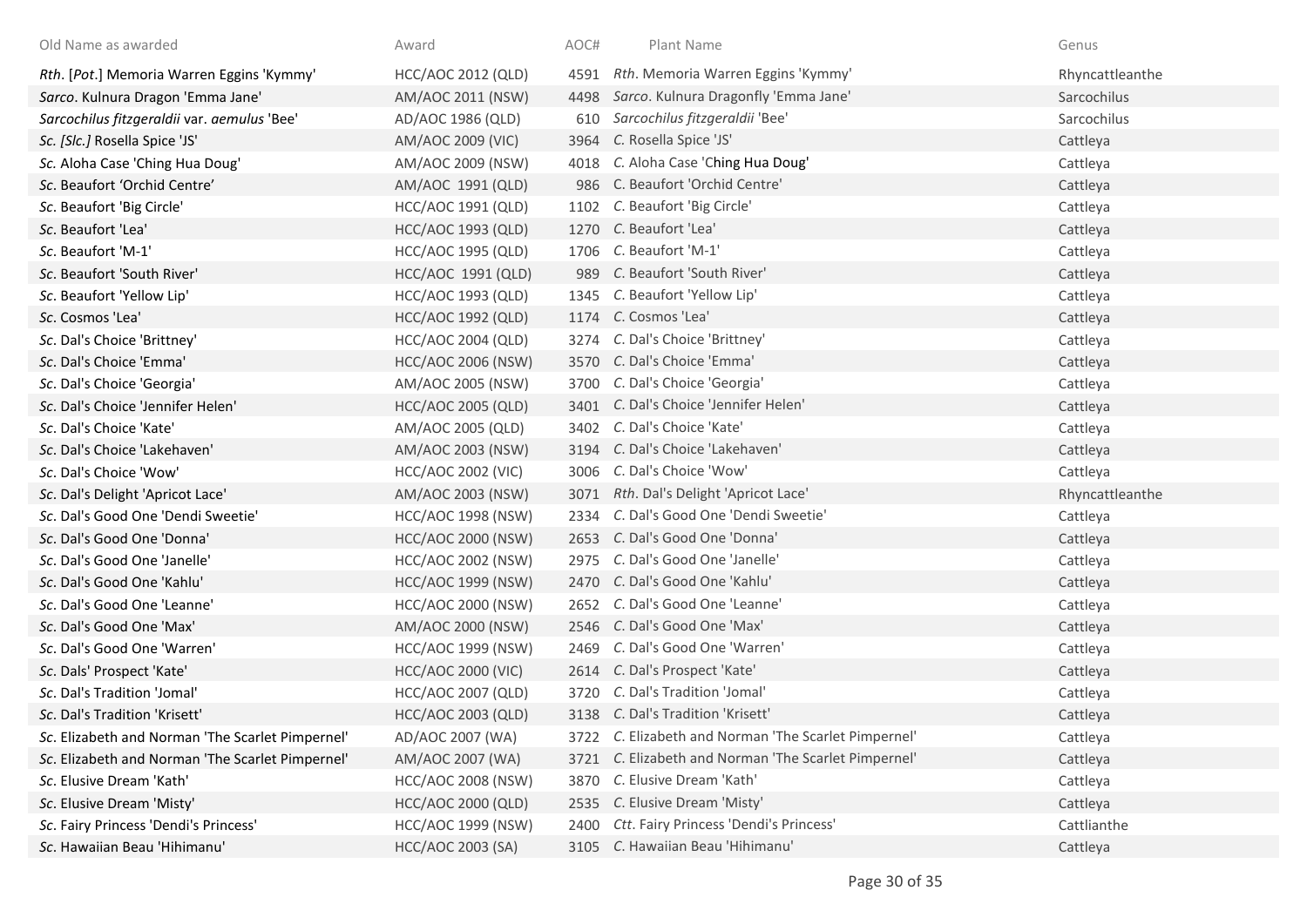| Old Name as awarded                  | Award                     | AOC# | Plant Name                           | Genus       |
|--------------------------------------|---------------------------|------|--------------------------------------|-------------|
| Sc. Joanne 'Seduction'               | <b>HCC/AOC 2002 (VIC)</b> |      | 3040 C. Joanne 'Seduction'           | Cattleya    |
| Sc. Jungle Queen 'Glenlee'           | <b>HCC/AOC 2009 (QLD)</b> |      | 3946 C. Jungle Queen 'Glenlee'       | Cattleya    |
| Sc. Kesthin's Beau 'Esther'          | HCC/AOC 2000 (QLD)        |      | 2536 C. Kesthin's Beau 'Esther'      | Cattleya    |
| Sc. Lana Coryell 'Alex'              | <b>HCC/AOC 1994 (QLD)</b> |      | 1704 C. Lana Coryell 'Alex'          | Cattleya    |
| Sc. Lana Coryell 'Alex L'            | AM/AOC 2001 (NSW)         |      | 2752 C. Lana Coryell 'Alex L'        | Cattleya    |
| Sc. Lana Coryell 'Apple Blossom'     | <b>HCC/AOC 1995 (VIC)</b> |      | 1698 C. Lana Coryell 'Apple Blossom' | Cattleya    |
| Sc. Lana Coryell 'Becky'             | HCC/AOC 1995 (QLD)        |      | 1751 C. Lana Coryell 'Becky'         | Cattleya    |
| Sc. Lana Coryell 'Bette'             | AM/AOC 1993 (QLD)         |      | 1425 C. Lana Coryell 'Bette'         | Cattleya    |
| Sc. Lana Coryell 'Deborah'           | AM/AOC 1994 (QLD)         |      | 1522 C. Lana Coryell 'Deborah'       | Cattleya    |
| Sc. Lana Coryell 'Ellen'             | <b>HCC/AOC 1994 (QLD)</b> | 1513 | C. Lana Coryell 'Ellen'              | Cattleya    |
| Sc. Lana Coryell 'Greta'             | <b>HCC/AOC 1998 (NSW)</b> |      | 2271 C. Lana Coryell 'Greta'         | Cattleya    |
| Sc. Lana Coryell 'Judy'              | <b>HCC/AOC 1993 (QLD)</b> | 1329 | C. Lana Coryell 'Judy'               | Cattleya    |
| Sc. Lana Coryell 'San'               | <b>HCC/AOC 1994 (QLD)</b> | 1519 | C. Lana Coryell 'San'                | Cattleya    |
| Sc. Memoria Edna Goostrey 'Michelle' | HCC/AOC 2001 (QLD)        | 2857 | C. Memoria Edna Goostrey 'Michelle'  | Cattleya    |
| Sc. Memoria Ellen Littman 'Deborah'  | AM/AOC 1993 (QLD)         | 1419 | C. Memoria Ellen Littman 'Deborah'   | Cattleya    |
| Sc. Petite Baby 'Lea'                | AD/AOC 2001 (VIC)         |      | 2816 C. Petite Baby 'Lea'            | Cattleya    |
| Sc. Royal Beau 'Anthea'              | HCC/AOC 1999 (QLD)        |      | 2451 C. Royal Beau 'Anthea'          | Cattleya    |
| Sc. Royal Beau 'Dendi'               | AM/AOC 1996 (NSW)         | 1907 | C. Royal Beau 'Dendi'                | Cattleya    |
| Sc. Royal Beau 'Dendi'               | FCC/AOC 2006 (NSW)        |      | 3649 C. Royal Beau 'Dendi'           | Cattleya    |
| Sc. Royal Beau 'Esther'              | <b>HCC/AOC 1997 (QLD)</b> |      | 2138 C. Royal Beau 'Esther'          | Cattleya    |
| Sc. Royal Beau 'Jessica'             | AM/AOC 2003 (SA)          | 3104 | C. Royal Beau 'Jessica'              | Cattleya    |
| Sc. Royal Beau 'Pat'                 | AM/AOC 2008 (NSW)         | 3869 | C. Royal Beau 'Pat'                  | Cattleya    |
| Sc. Royal Beau 'Prince'              | AM/AOC 2002 (NSW)         | 2994 | C. Royal Beau 'Prince'               | Cattleya    |
| Sc. Royal Beau 'Princess'            | <b>HCC/AOC 1998 (NSW)</b> | 2303 | C. Royal Beau 'Princess'             | Cattleya    |
| Sc. Royal Beau 'Rebecca'             | <b>HCC/AOC 2008 (QLD)</b> | 3926 | C. Royal Beau 'Rebecca'              | Cattleya    |
| Sc. Royal Beau 'Regina'              | AM/AOC 2001 (NSW)         | 2939 | C. Royal Beau 'Regina'               | Cattleya    |
| Sc. Ruby Royale 'Helen Margaret'     | AM/AOC 2008 (TAS)         | 3785 | C. Ruby Royale 'Helen Margaret'      | Cattleya    |
| Schomburgkia undulata 'Rosie'        | <b>HCC/AOC 2003 (NSW)</b> |      | 3191 Laelia undulata 'Rosie'         | Laelia      |
| Sl. Orpetii 'Laina'                  | HCC/AOC 1990 (QLD)        | 997  | C. Orpetii 'Laina'                   | Cattleya    |
| Slc. Agent Orange 'Sunrise'          | <b>HCC/AOC 1999 (QLD)</b> |      | 2475 C. Agent Orange 'Sunrise'       | Cattleya    |
| Slc. Agent Orange 'Sunset'           | <b>HCC/AOC 1996 (QLD)</b> |      | 1920 C. Agent Orange 'Sunset'        | Cattleya    |
| Slc. Angel Flare 'Cynthia'           | <b>HCC/AOC 2003 (NSW)</b> |      | 3068 C. Angel Flare 'Cynthia'        | Cattleya    |
| Slc. Angel's Fantasy 'Bright Spark'  | <b>HCC/AOC 2007 (NSW)</b> | 3711 | C. Angel's Fantasy 'Bright Spark'    | Cattleya    |
| Slc. Angel's Fantasy 'Bright Spark'  | AD/AOC 2007 (NSW)         | 3712 | C. Angel's Fantasy 'Bright Spark'    | Cattleya    |
| Slc. Anne Komine 'Joanne'            | AD/AOC 1996 (VIC)         | 1835 | Ctt. Anne Komine 'Joanne'            | Cattlianthe |
| Slc. Anne Tapper 'Anne'              | AD/AOC 1993 (VIC)         |      | 1373 Ctt. Anne Tapper 'Anne'         | Cattlianthe |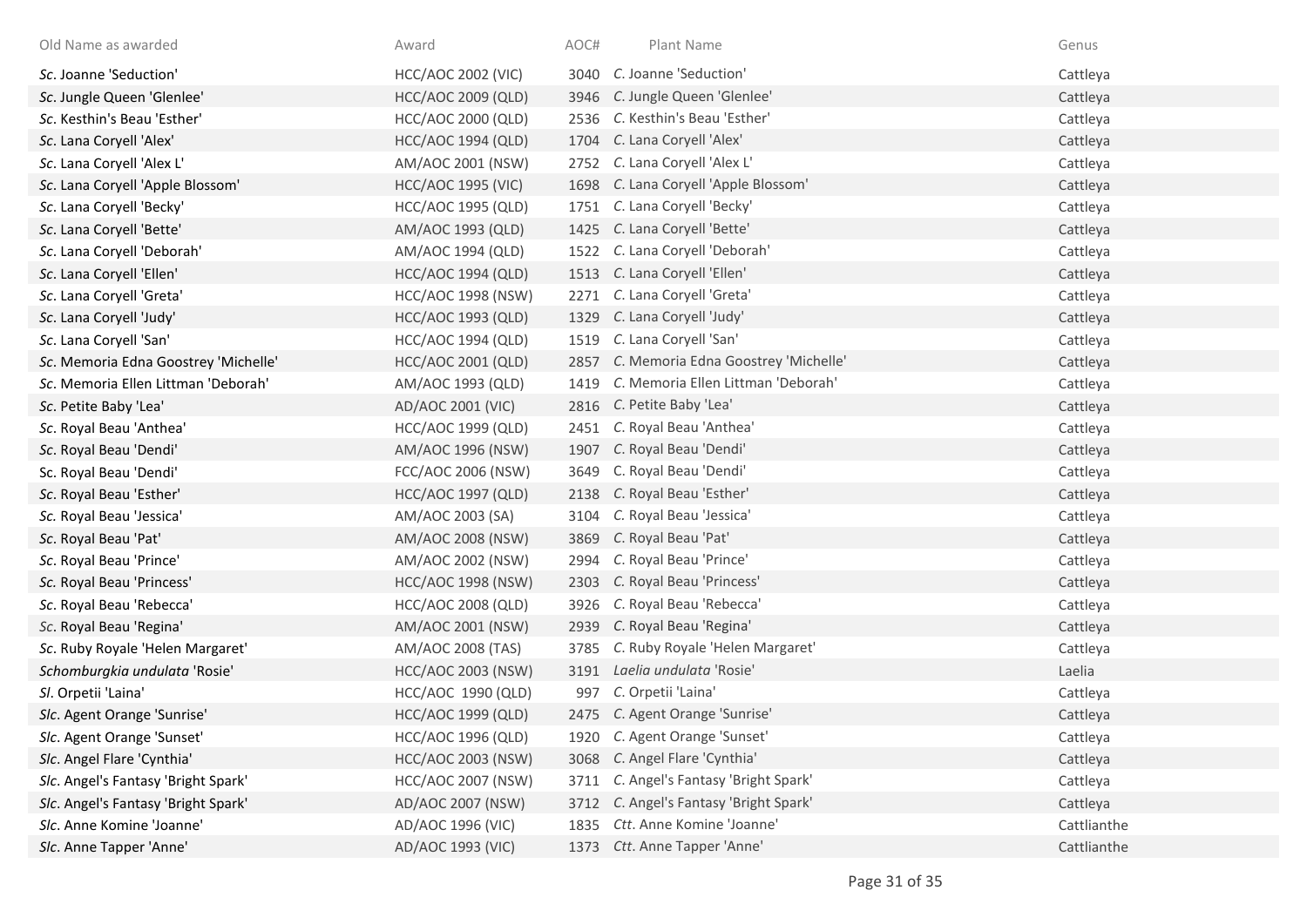| Old Name as awarded                    | Award                     | AOC# | Plant Name                                | Genus       |
|----------------------------------------|---------------------------|------|-------------------------------------------|-------------|
| Slc. Bright Angel 'Cherry Ripe'        | <b>HCC/AOC 1998 (NSW)</b> |      | 2198 C. Bright Angel 'Cherry Ripe'        | Cattleya    |
| Slc. Bright Angel 'Lea'                | AM/AOC 1991 (QLD)         | 987  | C. Bright Angel 'Lea'                     | Cattleya    |
| Slc. Bright Angel 'Orchid Centre'      | <b>HCC/AOC 1992 (QLD)</b> | 1118 | C. Bright Angel 'Orchid Centre'           | Cattleya    |
| Slc. China Doll 'Dendi'                | <b>HCC/AOC 2006 (NSW)</b> |      | 3596 C. China Doll 'Dendi'                | Cattleya    |
| Slc. Cosmo-Beau 'Misty-M'              | AM/AOC 2009 (NSW)         |      | 4021 C. Cosmo-Beau 'Misty-M'              | Cattleya    |
| Slc. Dal's Buddy 'Jomal'               | <b>HCC/AOC 2008 (QLD)</b> | 3906 | Ctt. Dal's Buddy 'Jomal'                  | Cattlianthe |
| Slc. Dal's Buddy 'Vaso'                | AM/AOC 2011 (VIC)         | 4318 | Ctt. Dal's Buddy 'Vaso'                   | Cattlianthe |
| Slc. Dal's Buddy 'Vaso'                | AD/AOC 2011 (VIC)         | 4319 | Ctt. Dal's Buddy 'Vaso'                   | Cattlianthe |
| Slc. Dal's Halo 'Joyce'                | <b>HCC/AOC 2009 (NSW)</b> | 4022 | C. Dal's Halo 'Joyce'                     | Cattleya    |
| Slc. Dal's Perfection 'Brittney'       | HCC/AOC 2000 (QLD)        | 2623 | C. Dal's Perfection 'Brittney'            | Cattleya    |
| Slc. Dancing Daffodil 'Canary'         | HCC/AOC 1993 (QLD)        | 1479 | Ctt. Dancing Daffodil 'Canary'            | Cattlianthe |
| Slc. Dendi's Jewel 'Anita'             | <b>HCC/AOC 2006 (NSW)</b> | 3576 | C. Dendi's Jewel 'Anita'                  | Cattleya    |
| Slc. Dendi's Perfection 'Tanya'        | <b>HCC/AOC 2010 (NSW)</b> | 4260 | C. Dendi's Perfection 'Tanya'             | Cattleya    |
| Slc. Dendi's Princess 'Dianne'         | <b>HCC/AOC 2006 (NSW)</b> |      | 3651 Ctt. Dendi's Princess 'Dianne'       | Cattlianthe |
| Slc. Dendi's Princess 'Norma'          | <b>HCC/AOC 2006 (NSW)</b> | 3650 | Ctt. Dendi's Princess 'Norma'             | Cattlianthe |
| Slc. Dianne Diehm 'Dendi'              | <b>HCC/AOC 2006 (NSW)</b> |      | 3646 C. Dianne Diehm 'Dendi'              | Cattleya    |
| Slc. Dream Catcher 'Little Gem'        | AM/AOC 2005 (VIC)         | 3436 | C. Dream Catcher 'Little Gem'             | Cattleya    |
| Slc. Dream Walk 'My Love'              | AM/AOC 2004 (QLD)         |      | 3268 C. Dream Walk 'My Love'              | Cattleya    |
| Slc. Dream Walk 'Queen'                | HCC/AOC 2006 (QLD)        |      | 3560 C. Dream Walk 'Queen'                | Cattleya    |
| Slc. Dream Walk 'Rose'                 | <b>HCC/AOC 2005 (QLD)</b> |      | 3427 C. Dream Walk 'Rose'                 | Cattleya    |
| Slc. Dream Walk 'Sweetheart'           | AM/AOC 2004 (QLD)         | 3277 | C. Dream Walk 'Sweetheart'                | Cattleya    |
| Slc. Dream Walk 'Zelda'                | AM/AOC 2005 (QLD)         | 3383 | C. Dream Walk 'Zelda'                     | Cattleya    |
| Slc. Elusive Dream 'Aroma'             | HCC/AOC 2002 (QLD)        | 2958 | C. Elusive Dream 'Aroma'                  | Cattleya    |
| Slc. Elusive Dream 'Matthew'           | <b>HCC/AOC 2006 (QLD)</b> |      | 3551 C. Elusive Dream 'Matthew'           | Cattleya    |
| Slc. Elusive Dream 'Moonlight'         | HCC/AOC 2001 (QLD)        | 2825 | C. Elusive Dream 'Moonlight'              | Cattleya    |
| Slc. Elusive Dream 'Mum'               | <b>HCC/AOC 2002 (QLD)</b> | 2956 | C. Elusive Dream 'Mum'                    | Cattleya    |
| Slc. Elusive Dream 'My Love'           | HCC/AOC 2002 (QLD)        | 2960 | C. Elusive Dream 'My Love'                | Cattleya    |
| Slc. Elusive Dream 'Pastel Sky'        | HCC/AOC 2002 (QLD)        | 2954 | C. Elusive Dream 'Pastel Sky'             | Cattleya    |
| Slc. Elusive Dream 'Peace'             | AM/AOC 2001 (QLD)         | 2860 | C. Elusive Dream 'Peace'                  | Cattleya    |
| Slc. Elusive Dream 'Rose'              | AM/AOC 2001 (QLD)         |      | 2863 C. Elusive Dream 'Rose'              | Cattleya    |
| Slc. Elusive Dream 'Ruby Lip'          | AM/AOC 2002 (QLD)         | 3010 | C. Elusive Dream 'Ruby Lip'               | Cattleya    |
| Slc. Elusive Dream 'Rudak'             | HCC/AOC 2001 (QLD)        | 2728 | C Elusive Dream 'Rudak'                   | Cattleya    |
| Slc. Elusive Heartbeat 'My Love'       | HCC/AOC 2006 (QLD)        | 3561 | C. Elusive Heartbeat 'My Love'            | Cattleya    |
| Slc. Golden Wax 'Matthew Neuendorff'   | ACC/AOC 1992 (QLD)        | 1122 | Ctt. Golden Wax 'Matthew Neuendorff'      | Cattlianthe |
| Slc. Goodbye England's Rose 'Michelle' | HCC/AOC 1999 (QLD)        |      | 2338 C. Goodbye England's Rose 'Michelle' | Cattleya    |
| Slc. Harmara Best 'Southern Cross'     | AM/AOC 1988 (QLD)         |      | 729 Ctt. Harmara Best 'Southern Cross'    | Cattlianthe |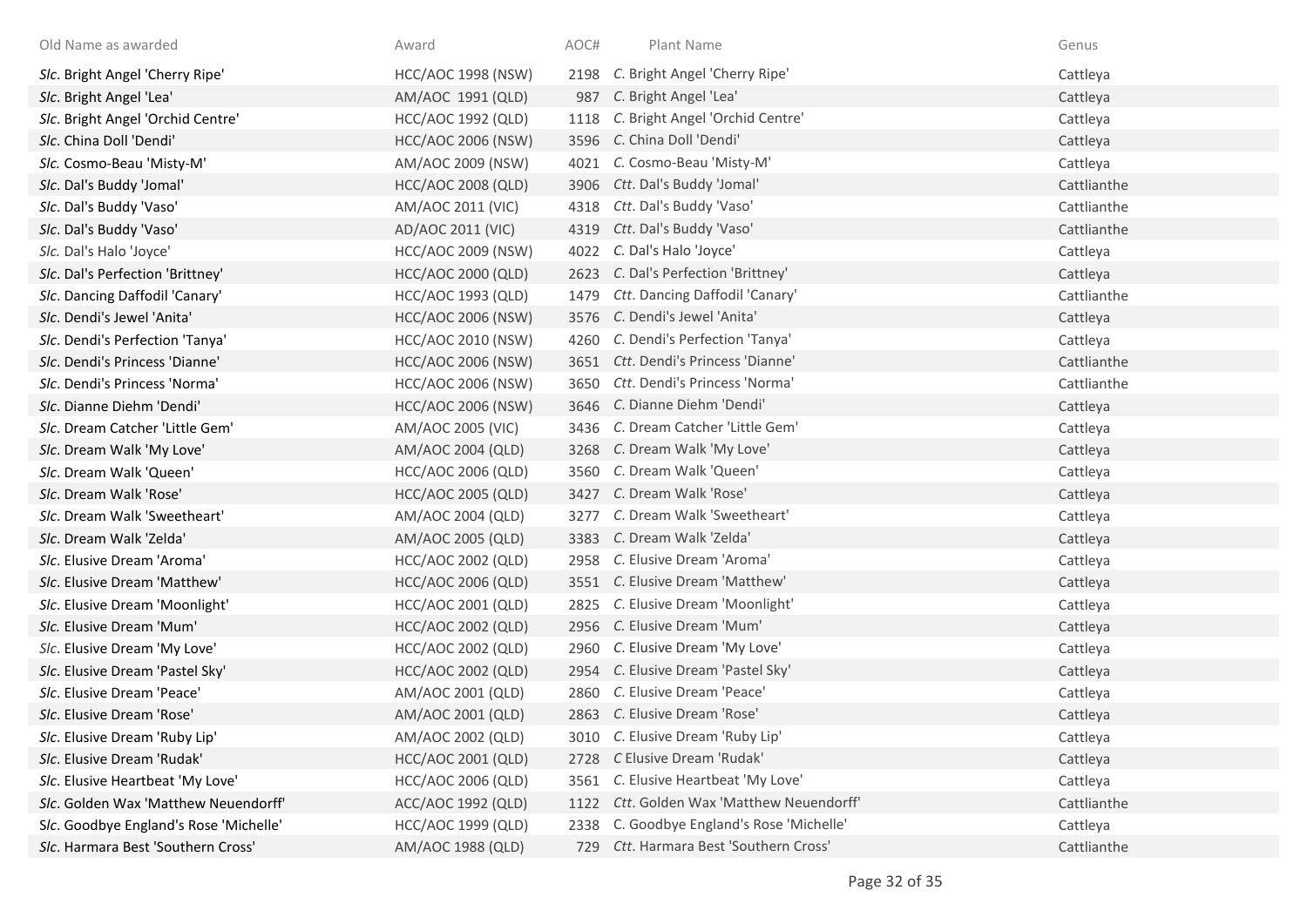| Old Name as awarded                   | Award                     | AOC# | Plant Name                               | Genus          |
|---------------------------------------|---------------------------|------|------------------------------------------|----------------|
| Slc. Hazel Boyd 'Apricot Glow'        | AM/AOC 1986 (SA)          |      | 583 Ctt. Hazel Boyd 'Apricot Glow'       | Cattlianthe    |
| Slc. Hazel Boyd 'Islander's Gold'     | <b>HCC/AOC 1994 (QLD)</b> |      | 1551 Ctt. Hazel Boyd 'Islander's Gold'   | Cattlianthe    |
| Slc. Hazel Boyd 'Mikkabi'             | HCC/AOC 1993 (QLD)        |      | 1382 Ctt. Hazel Boyd 'Mikkabi'           | Cattlianthe    |
| Slc. Hazel Boyd 'Picotee'             | <b>HCC/AOC 1990 (VIC)</b> |      | 874 Ctt. Hazel Boyd 'Picotee'            | Cattlianthe    |
| Slc. Honolulu 'Encino'                | AD/AOC 1978 (NSW)         |      | 250 C. Honolulu 'Encino'                 | Cattleya       |
| Slc. Jewel Box 'Scheherazade'         | <b>ACC/AOC 1994 (VIC)</b> |      | 1695 Ctt. Jewel Box 'Scheherazade'       | Cattlianthe    |
| Slc. Jewel Box 'Scheherazade'         | ACC/AOC 1993 (VIC)        |      | 1460 Ctt. Jewel Box 'Scheherazade'       | Cattlianthe    |
| Slc. Jewelers Art 'Chris'             | <b>HCC/AOC 1988 (VIC)</b> |      | 695 C. Jewelers Art 'Chris'              | Cattleya       |
| Slc. Jillian Lee 'Bette'              | <b>HCC/AOC 1997 (QLD)</b> |      | 2154 C. Jillian Lee 'Bette'              | Cattleya       |
| Slc. Jillian Lee 'Joanne Marie'       | <b>HCC/AOC 1994 (QLD)</b> | 1665 | C. Jillian Lee 'Joanne Marie'            | Cattleya       |
| Slc. Jillian Lee 'Pat'                | HCC/AOC 1997 (QLD)        |      | 2153 C. Jillian Lee 'Pat'                | Cattleya       |
| Slc. Jillian Lee 'Pat'                | AM/AOC 2004 (NSW)         |      | 3295 C. Jillian Lee 'Pat'                | Cattleya       |
| Slc. Jillian Lee 'Rae'                | <b>HCC/AOC 1998 (QLD)</b> | 2284 | C. Jillian Lee 'Rae'                     | Cattleya       |
| Slc. Jungle Beau 'Bette'              | <b>HCC/AOC 1991 (QLD)</b> |      | 1111 C. Jungle Beau 'Bette'              | Cattleya       |
| Slc. Jungle Beau 'David'              | <b>HCC/AOC 1992 (QLD)</b> |      | 1117 C. Jungle Beau 'David'              | Cattleya       |
| Slc. Jungle Beau 'Dendi'              | <b>HCC/AOC 2000 (NSW)</b> |      | 2602 C. Jungle Beau 'Dendi'              | Cattleya       |
| Slc. Jungle Gem 'Tara'                | AD/AOC 2003 (QLD)         |      | 3090 C. Jungle Gem 'Tara'                | Cattleya       |
| Slc. Lucky Lips 'Ruby'                | <b>HCC/AOC 2005 (QLD)</b> |      | 3445 C. Lucky Lips 'Ruby'                | Cattleya       |
| Slc. Mango Spice 'Orange Orb'         | <b>HCC/AOC 2002 (NSW)</b> |      | 2946 C. Mango Spice 'Orange Orb'         | Cattleya       |
| Slc. Memoria Dorothy Worden 'Katelyn' | AD/AOC 1996 (TAS)         |      | 1945 C. Memoria Dorothy Worden 'Katelyn' | Cattleya       |
| Slc. Memoria Marie Tapner 'Harold'    | <b>HCC/AOC 2010 (NSW)</b> | 4271 | Lc. Memoria Marie Tapner 'Harold'        | Laeliocattleya |
| Slc. Mine Gold 'Margaret's Pride'     | HCC/AOC 1991 (WA)         |      | 1005 Ctt. Mine Gold 'Margaret's Pride'   | Cattlianthe    |
| Slc. Napalm Bouquet 'Plum'            | <b>HCC/AOC 2002 (QLD)</b> |      | 2961 Ctt. Napalm Bouquet 'Plum'          | Cattlianthe    |
| Slc. Napalm 'Fireball'                | <b>HCC/AOC 1993 (QLD)</b> |      | 1356 Ctt. Napalm 'Fireball'              | Cattlianthe    |
| Slc. Napalm 'Sunset'                  | <b>HCC/AOC 1994 (QLD)</b> |      | 1526 Ctt. Napalm 'Sunset'                | Cattlianthe    |
| Slc. Ollies Folly 'Hot Spots'         | AD/AOC 2008 (QLD)         | 3903 | C. Ollies Folly 'Hot Spots'              | Cattleya       |
| Slc. Pearl Spencer 'Petite Rouge'     | AD/AOC 1979 (NSW)         | 288  | C. Pearl Spencer 'Petite Rouge'          | Cattleya       |
| Slc. Precious Daffodil 'Bette'        | <b>HCC/AOC 1994 (QLD)</b> | 1499 | Ctt. Dancing Daffodil 'Bette'            | Cattlianthe    |
| Slc. Precious Jewel 'Ingham'          | <b>HCC/AOC 1998 (QLD)</b> |      | 2317 C. Precious Jewel 'Ingham'          | Cattleya       |
| Slc. Princess Beautiful 'Dawn'        | <b>HCC/AOC 1998 (QLD)</b> |      | 2227 C. Princess Beautiful 'Dawn'        | Cattleya       |
| Slc. Quantum Leap 'Fireball'          | <b>HCC/AOC 1995 (QLD)</b> |      | 1796 C. Quantum Leap 'Fireball'          | Cattleya       |
| Slc. Quantum Leap 'Volcano'           | <b>HCC/AOC 1997 (QLD)</b> |      | 2096 C. Quantum Leap 'Volcano'           | Cattleya       |
| Slc. Riffe 'Red December'             | AD/AOC 1983 (SA)          |      | 444 C. Riffe 'Red December'              | Cattleya       |
| Slc. Riffe 'Red December'             | HCC/AOC 1983 (SA)         |      | 443 C. Riffe 'Red December'              | Cattleya       |
| Slc. Royal Valentine 'Sunset'         | <b>HCC/AOC 1997 (QLD)</b> |      | 2095 C. Royal Valentine 'Sunset'         | Cattleya       |
| Slc. Seagulls Mini-Cat Heaven         | HCC/AOC 1988 (SA)         |      | 748 C. Seagulls Mini-Cat Heaven          | Cattleya       |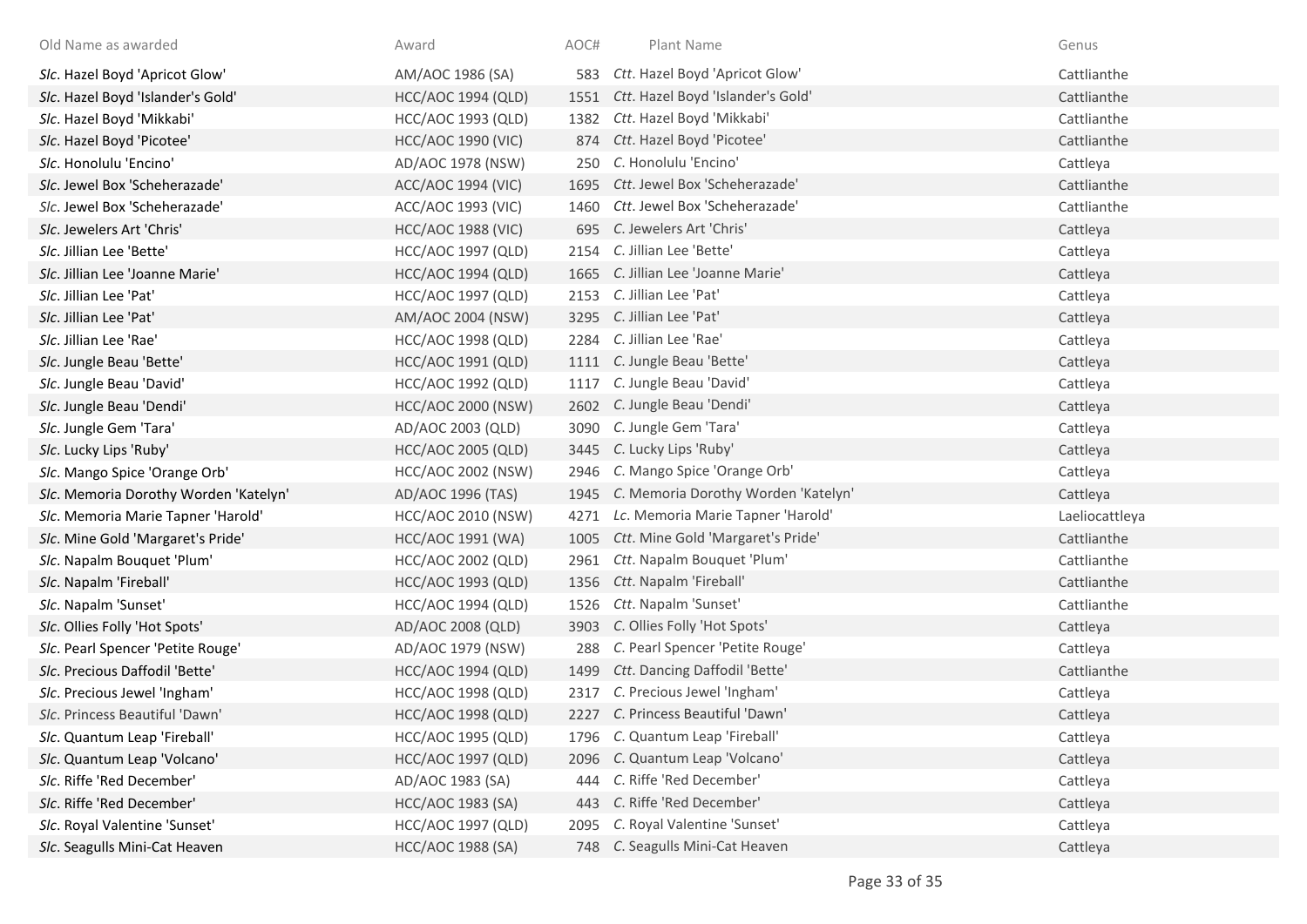| Old Name as awarded                                 | Award                     | AOC# | Plant Name                                   | Genus           |
|-----------------------------------------------------|---------------------------|------|----------------------------------------------|-----------------|
| Slc. Seagulls Mini-Cat Heaven 'Baby'                | HCC/AOC 1997 (QLD)        | 2152 | C. Seagulls Mini-Cat Heaven 'Baby'           | Cattleya        |
| Slc. Seagulls Mini-Cat Heaven 'Tod'                 | <b>HCC/AOC 1999 (NSW)</b> | 2403 | C. Seagulls Mini-Cat Heaven 'Tod'            | Cattleya        |
| Slc. Summer Magic 'Genelle'                         | AD/AOC 2005 (QLD)         | 3526 | C. Summer Magic 'Genelle'                    | Cattleya        |
| Slc. Tiny Titan 'Tiger Tim'                         | <b>HCC/AOC 1999 (NSW)</b> | 2399 | C. Tiny Titan 'Tiger Tim'                    | Cattleya        |
| Smbc. Splendid Bow 'Susanne'                        | AD/AOC 1985 (NSW)         | 518  | Lnt. Splendid Bow 'Susanne'                  | Laelianthe      |
| Solenidiopsis tigroides 'Wylde'                     | CBM/AOC 2011 (VIC)        | 4376 | Oncidium tigroides 'Wylde'                   | Oncidium        |
| Soph. Orpetii 'Rebecca'                             | <b>HCC/AOC 1999 (QLD)</b> | 2445 | C. Orpetii 'Rebecca'                         | Cattleya        |
| Sophronitella violacea 'Wondabah'                   | <b>HCC/AOC 1985 (NSW)</b> | 524  | Isabella violacea 'Wondabah'                 | Isabella        |
| Sophronitis brevipedunculata 'Lauren'               | AM/AOC 2006 (NSW)         | 3598 | Cattleya brevipedunculata 'Lauren'           | Cattleya        |
| Sophronitis brevipedunculata 'Lauren'               | <b>HCC/AOC 1994 (QLD)</b> | 1603 | Cattleya brevipedunculata 'Lauren'           | Cattleya        |
| Sophronitis brevipedunculata 'Lauren'               | ACC/AOC 1994 (QLD)        | 1604 | Cattleya brevipedunculata 'Lauren'           | Cattleya        |
| Sophronitis cernua 'Helen'                          | ACM/AOC 2010 (NSW)        | 4170 | Cattleya cernua 'Helen'                      | Cattleya        |
| Sophronitis cernua 'Lauren'                         | AM/AOC 2006 (NSW)         | 3597 | Cattleya cernua 'Lauren'                     | Cattleya        |
| Sophronitis coccinea 'Lulu'                         | AM/AOC 1999 (NSW)         | 2370 | Cattleya coccinea 'Lulu'                     | Cattleya        |
| Sophronitis coccinea 'Roses'                        | <b>HCC/AOC 1977 (VIC)</b> | 215  | Cattleya coccinea 'Roses'                    | Cattleya        |
| Sophronitis cocciniea 'Kam'                         | HCC/AOC 1977 (SA)         | 210  | Cattleya cocciniea 'Kam'                     | Cattleya        |
| Stanhopea nigro-violacea 'Sally'                    | ACC/AOC 1996 (VIC)        | 1830 | Stanhopea tigrina var. nigroviolacea 'Sally' | Stanhopea       |
| Stelis vulcanica 'Royale'                           | CBM/AOC 2003 (NSW)        | 3224 | Stelis nanegalensis 'Royale'                 | <b>Stelis</b>   |
| Stlma. Summer Success 'Burbank'                     | HCC/AOC 1999 (QLD)        | 2340 | Rly. Summer Success 'Burbank'                | Rhyntonleya     |
| Thw. [Pot.] Southern Aurora 'Eclipse'               | AM/AOC 2009 (QLD)         | 3961 | Rth. Southern Aurora 'Eclipse'               | Rhyncattleanthe |
| Thw. [Pot.] Southern Aurora 'Lisa'                  | AM/AOC 2009 (QLD)         | 3947 | Rth. Southern Aurora 'Lisa'                  | Rhyncattleanthe |
| Thw. Dal's Girl 'Arcadia'                           | <b>HCC/AOC 2009 (VIC)</b> | 3994 | Rth. Dal's Girl 'Arcadia'                    | Rhyncattleanthe |
| Thw. Southern Aurora 'Jomal'                        | AM/AOC 2011 (QLD)         | 4324 | Rth. Southern Aurora 'Jomal'                 | Rhyncattleanthe |
| Trichoglottis philippinensis 'Mauries Pride'        | <b>HCC/AOC 1989 (VIC)</b> | 820  | Trichoglottis atropurpurea 'Mauries Pride'   | Trichoglottis   |
| Trichoglottis philippinensis var. brachiata 'Cliff' | AM/AOC 1998 (NT)          | 2252 | Trichoglottis atropurpurea 'Cliff'           | Trichoglottis   |
| V. Hilo Rainbow 'Illani'                            | AD/AOC 1989 (TAS)         | 754  | Pda. Hilo Rainbow 'Illani'                   | Papilionanda    |
| V. Maria O'Keefe 'Alawa'                            | HCC/AOC 1990 (NT)         | 868  | Pda. Maria O'Keefe 'Alawa'                   | Papilionanda    |
| V. Memoria Barbara Shaw 'Edna Dawn'                 | <b>HCC/AOC 2000 (NT)</b>  | 2701 | Pda. Memoria Barbara Shaw 'Edna Dawn'        | Papilionanda    |
| Vanda javieraei 'Orchidgien'                        | CBM/AOC 1986 (QLD)        | 622  | Vanda javierae 'Orchidgien'                  | Vanda           |
| Vanda sandona 'Katie'                               | HCC/AOC 1977 (QLD)        | 207  | Vanda sanderiana 'Katie'                     | Vanda           |
| Vasco. Asdornithee 'Olwyn'                          | HCC/AOC 1999 (QLD)        | 2518 | Van. Asdornithee 'Olwyn'                     | Vandachostylis  |
| Vasco. Crownfox Magic 'Blue Lip'                    | <b>HCC/AOC 2009 (NSW)</b> | 3971 | Van. Crownfox Magic 'Blue Lip'               | Vandachostylis  |
| Vasco. Crownfox Magic 'Newk'                        | <b>HCC/AOC 2002 (QLD)</b> | 2924 | Van. Crownfox Magic 'Newk'                   | Vandachostylis  |
| Vasco. Darwin Gold 'Loretta James'                  | HCC/AOC 2011 (NT)         | 4320 | Van. Darwin Gold 'Loretta James'             | Vandachostylis  |
| Vasco. Dulcie Neuc 'Newk'                           | <b>HCC/AOC 1999 (QLD)</b> | 2512 | Van. Dulcie Neuc 'Newk'                      | Vandachostylis  |
| Vasco. Five Friendships Pretty 'Ingham'             | HCC/AOC 2000 (QLD)        | 2517 | Van. Five Friendships Pretty 'Ingham'        | Vandachostylis  |